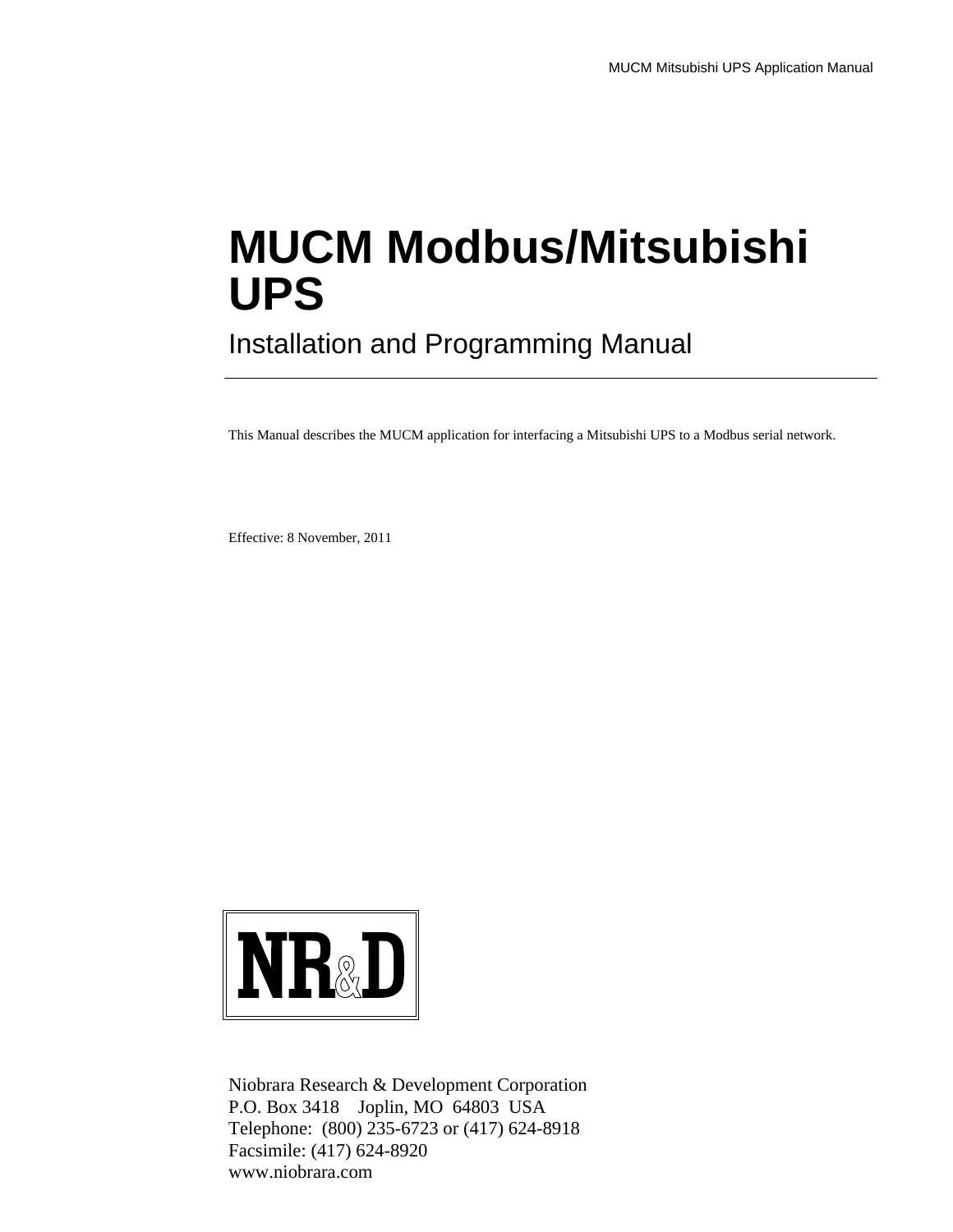Modbus and Momentum are registered trademarks of Modicon, Inc.

Echelon, LonWorks, LonTalk, and NodeBuilder are trademarks of Echelon Corporation and registered in the USA and other countries. LonMaker is a trademark of Echelon Corporation.

Brand and product names mentioned in this document are trademarks or registered trademarks of their respective companies.

Subject to change without notice.

© Niobrara Research & Development Corporation 2002-2010. All Rights Reserved.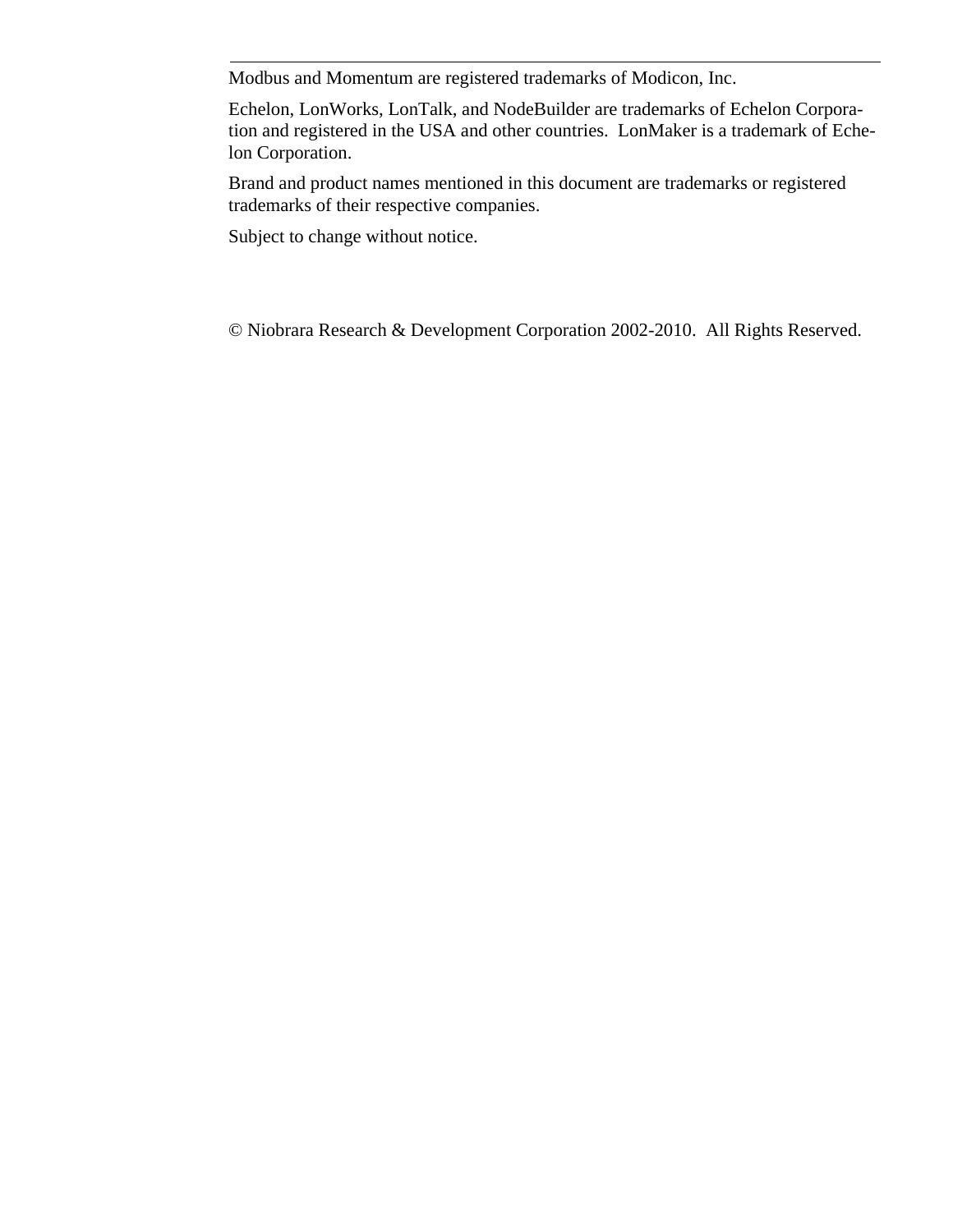# **Contents**

| $\mathbf{1}$            |  |
|-------------------------|--|
| $\overline{2}$          |  |
|                         |  |
|                         |  |
|                         |  |
|                         |  |
|                         |  |
|                         |  |
|                         |  |
|                         |  |
|                         |  |
|                         |  |
| $\overline{\mathbf{3}}$ |  |
|                         |  |
|                         |  |
|                         |  |
|                         |  |
|                         |  |
| $\overline{\mathbf{4}}$ |  |
|                         |  |
|                         |  |
|                         |  |
| 5                       |  |
|                         |  |
|                         |  |
| 6                       |  |
|                         |  |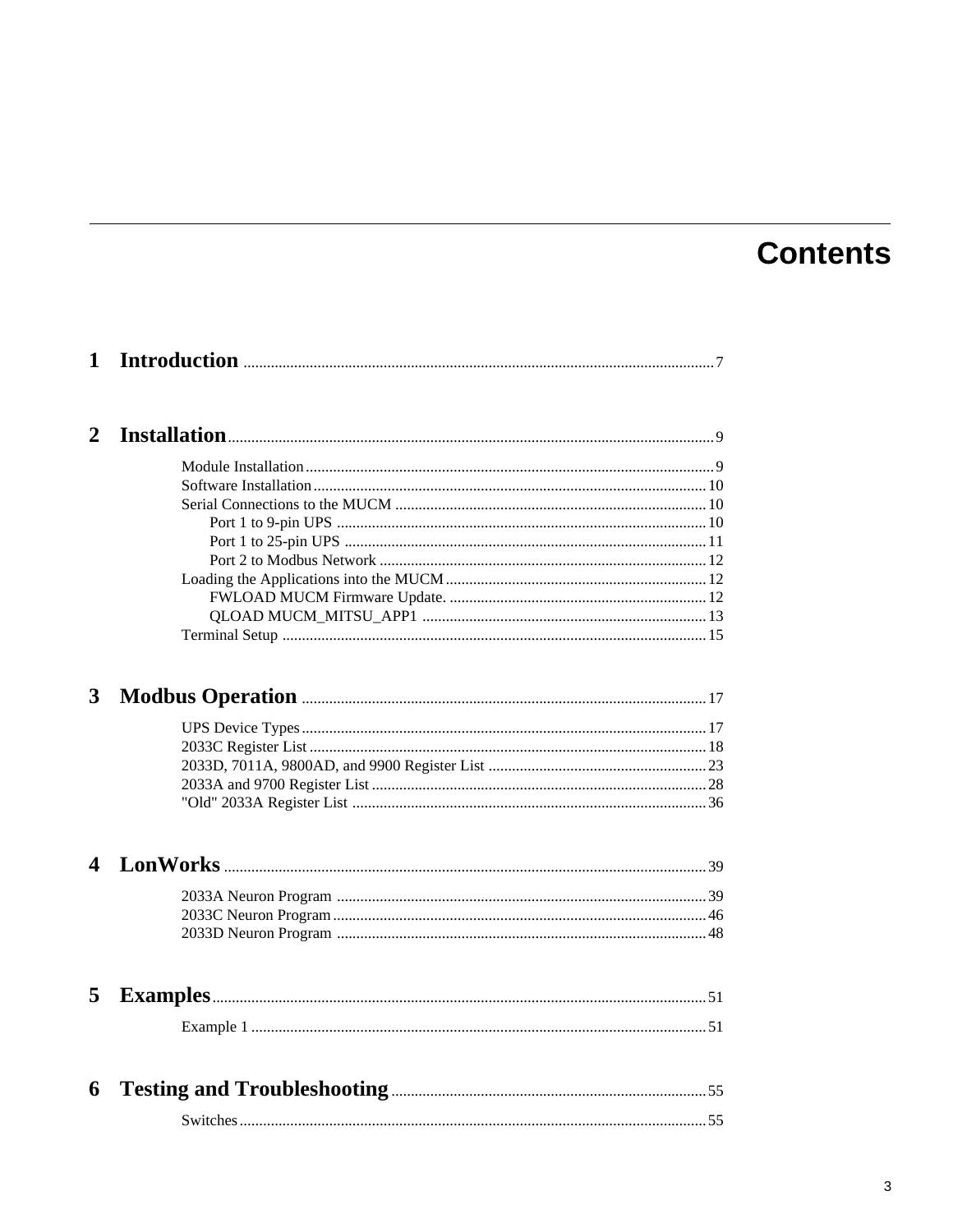# **Figures**

# **Tables**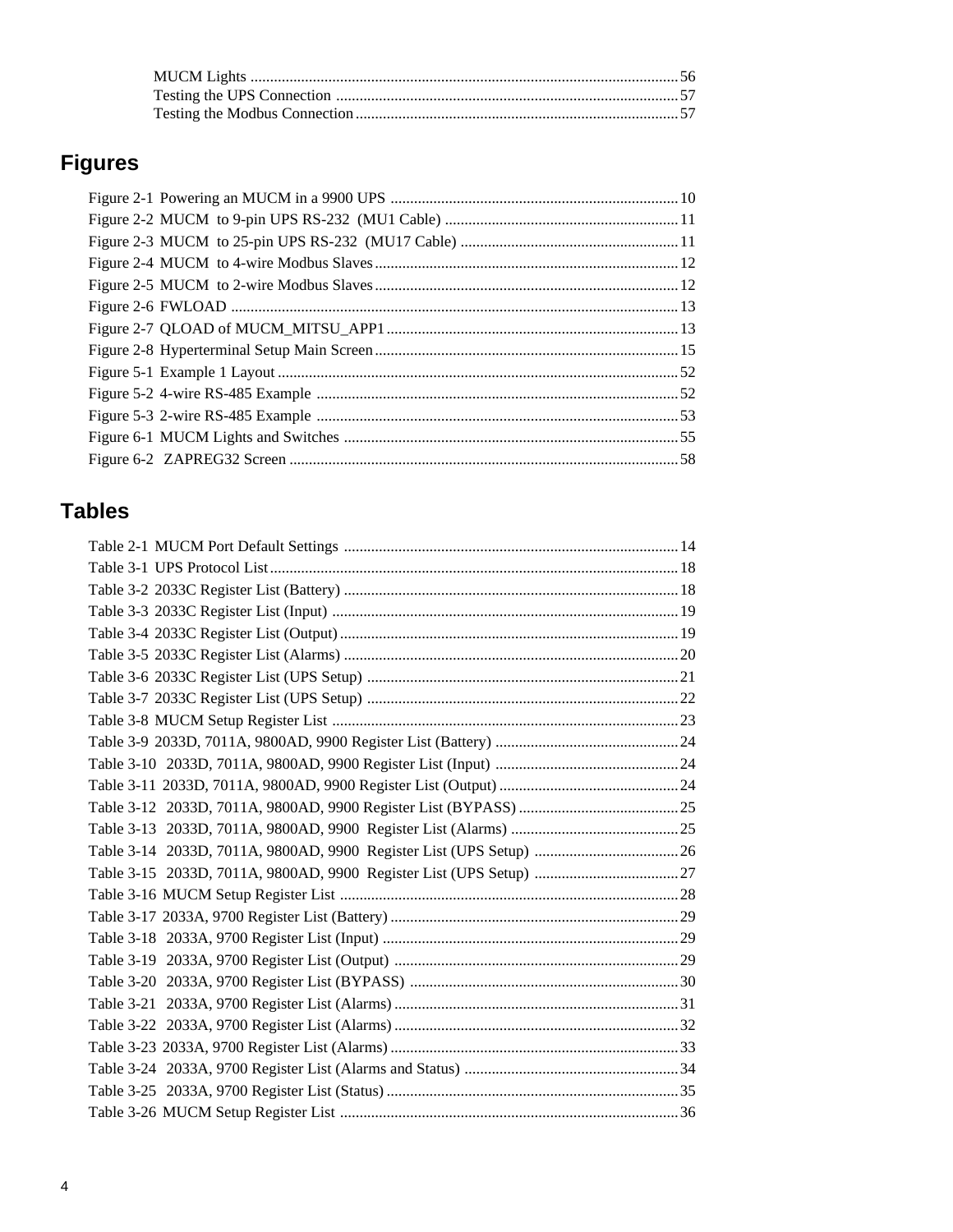| Table 4-9 2033A, 9700 LonWorks Network Variable List (Alarms and Status)  45      |  |
|-----------------------------------------------------------------------------------|--|
|                                                                                   |  |
|                                                                                   |  |
|                                                                                   |  |
|                                                                                   |  |
|                                                                                   |  |
|                                                                                   |  |
|                                                                                   |  |
| Table 4-17 2033D, 7011A, 9800AD, 9900 LonWorks Network Variable List (Battery) 49 |  |
| Table 4-18 2033D, 7011A, 9800AD, 9900 LonWorks Network Variable List (Input)  49  |  |
|                                                                                   |  |
| Table 4-20 2033D, 7011A, 9800AD, 9900 LonWorks Network Variable List (BYPASS) 50  |  |
| Table 4-21 2033D, 7011A, 9800AD, 9900 LonWorks Network Variable List (Alarms)50   |  |
|                                                                                   |  |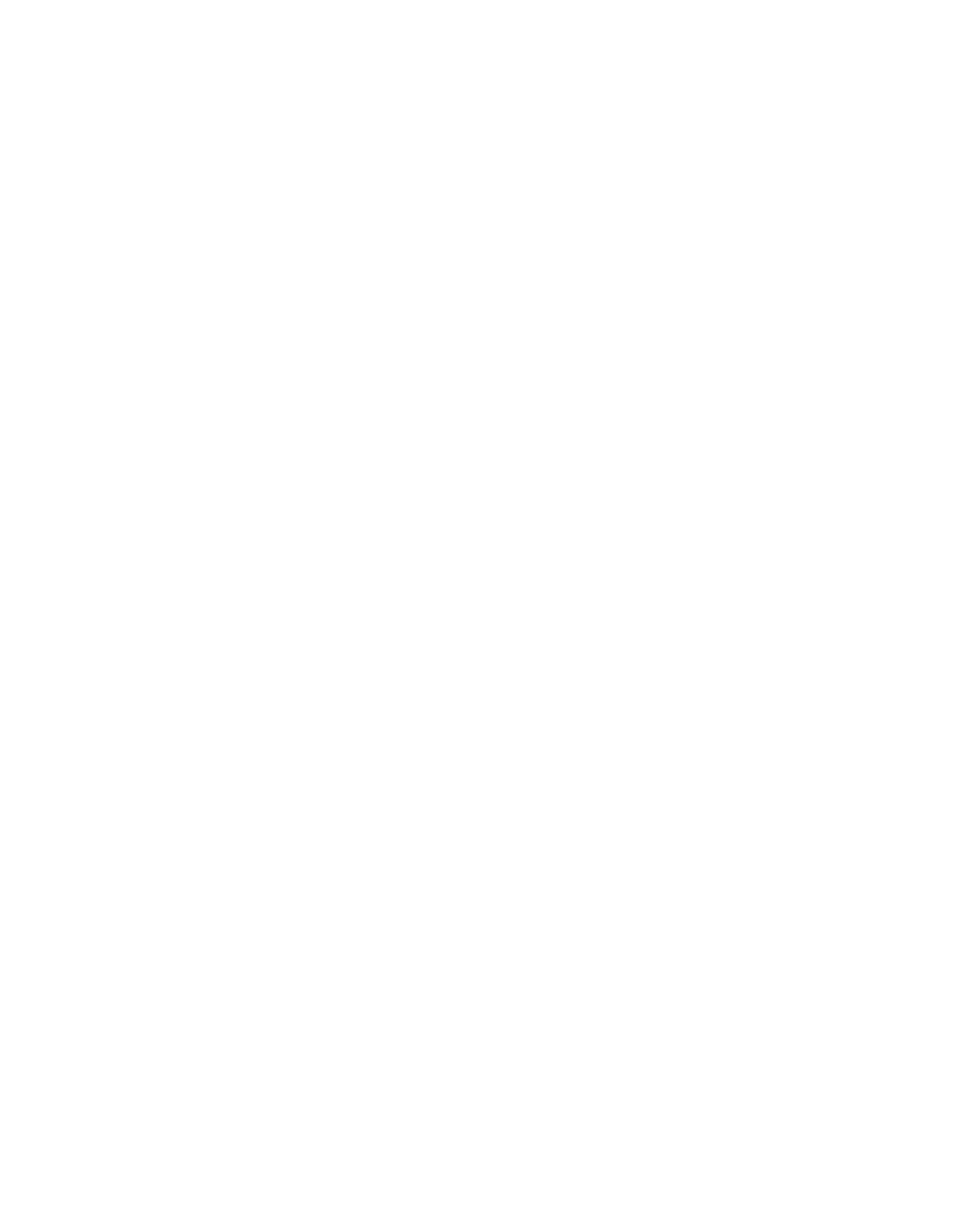# **Introduction**

**1**

The Niobrara MUCM is a Modicon Momentum® compatible module that is capable of running multiple applications for performing communication translations between serial protocols. This document covers an application that allows Modbus serial masters to gather data from a Mitsubishi Uninterruptible Power Supply (UPS).

Support is provided for Mitsubishi 2033A, 2033C, 2033D, 7011A, 9800AD, and 9900 models. UPS data is presented as Modbus Holding Registers (4x). Analog values are stored as 16-bit integers and alarm values are stored as bits of 16-bit registers. The MUCM may be configured as a Modbus RTU (default) or Modbus ASCII slave. The Modbus Slave Address (default=1), baud rate (default=9600), data bits (default=8), and parity (default=EVEN) may all be configured from the RS-485 Modbus port or through a built-in terminal server on the RS-232 port.

Although the MUCM hardware supports a communications tophat, this communication option is not normally used in this application. In most installations, it is advisable to cover the opening where a tophat would normally connect to protect the exposed circuit board. NR&D part number METH-001 is an inexpensive empty tophat case sold for this purpose. The Niobrara MLWF-001 LonWorks<sup>®</sup> tophat may be used to place the UPS data onto LonWorks.

Only one of the two application areas are used for this data concentrator application: MUCM\_MITSU\_APP1.qcm is compiled and loaded into application area 1 of the MUCM.

Port 1 of the MUCM is RS-232 and is to be connected to the UPS. The Niobrara MU1 cable is usually used for the connection to the UPS 9-pin RS-232 port. The Niobrara MU17 cable or the MU1 with an SD013 adapter may be used to connect to a 25-pin port of the UPS. Port 2 of the MUCM is RS-485 and is to be connected to the Modbus network. The Niobrara SC912 cable is handy for testing the Modbus RS-485 connection from a PC.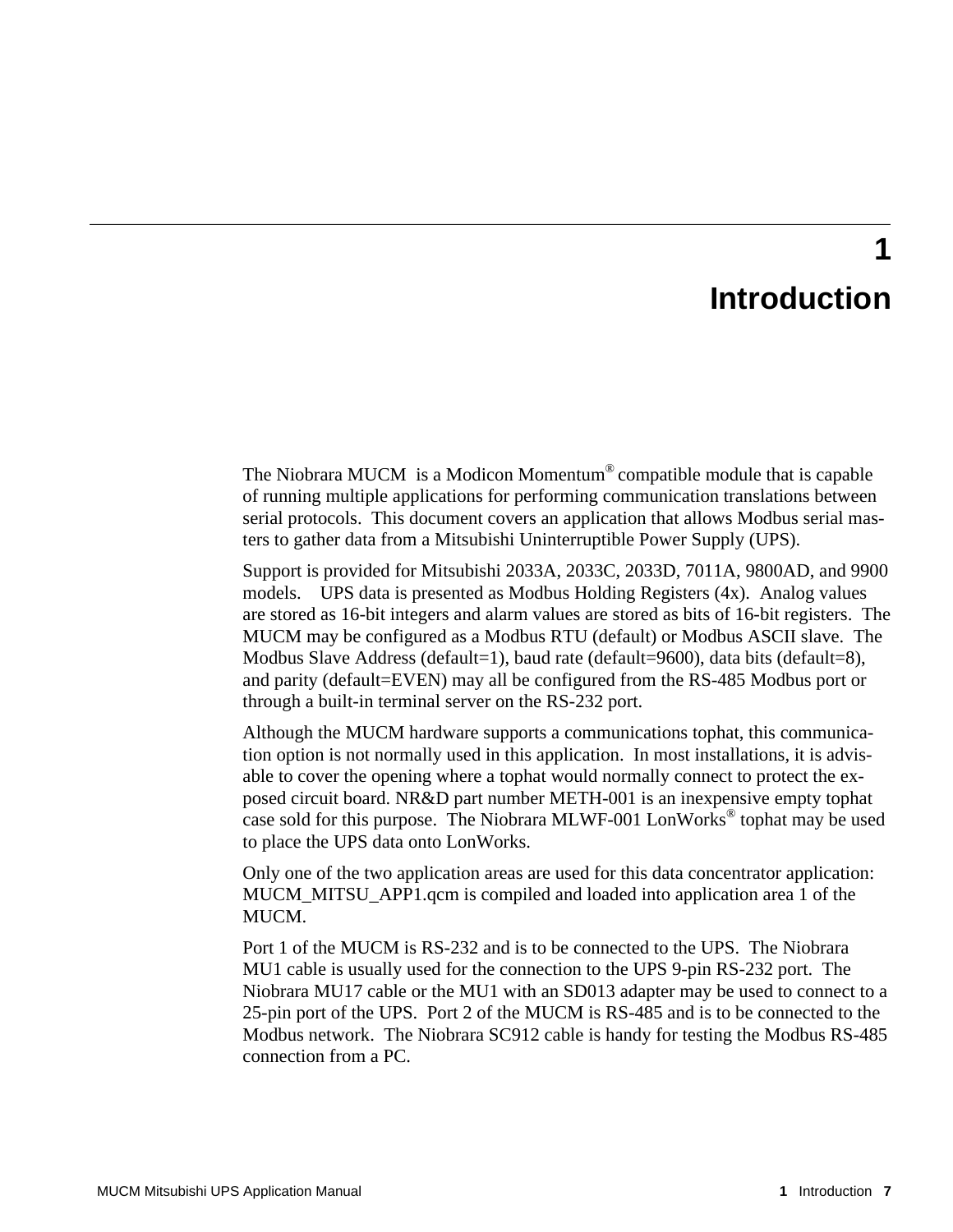The MUCM contains its own power supply and needs a minimum 6W source of 9 to 30 Volts, DC or isolated AC. An ideal 12VAC transformer is available from NR&D as part number TR121-ST.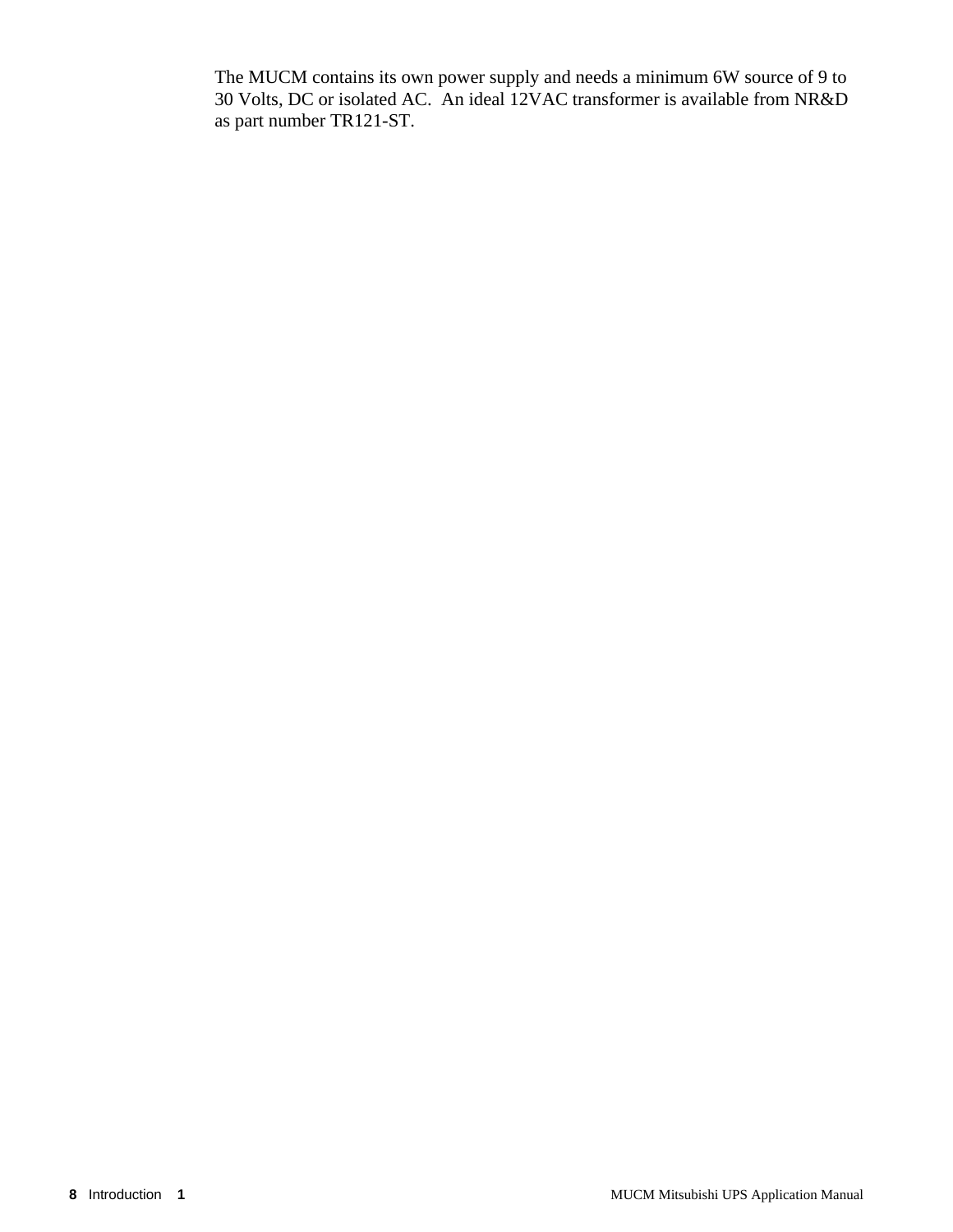# **Installation**

**2**

Installation of the MUCM should go quickly, with the necessary materials. The following items are necessary:

- MUCM
- MU1 cable (or equivalent can be built; see Figure 2-2)
- Power source for MUCM (use NR&D part TR121-ST or available power)
- Cabling between MUCM and Modbus Master may be built or purchased
- Cabling between MUCM and UPS equipment may be built or purchased. The MU1 cable may be used to connect to the UPS 9-pin RS-232 port on models 2033C, 2033D, 7011, 9800AD, and 9900. The SD013 9-25 pin adapter may be used with the MU1 cable, or the MU17 cable may be used to connect the MUCM to the 25 pin port on Models 2033A and 9700.
- PC with terminal emulator, or terminal with RS-232 port.

The following may be used:

- DIN rail for mounting
- Empty Momentum tophat plastic to close MUCM case (NR&D part METH-001)

#### **Module Installation**

- 1 Mount the MUCM on a DIN rail, or mount as desired using screws through the two holes provided. The DIN rail or mounting screws should be Earth-grounded for the MUCM serial ports' transient suppression.
- 2 Supply power to the MUCM; NR&D's TR121-ST may be used, or any available power source of minimum 6W 9-30 Volts DC or isolated AC.

**NOTICE:** AC power must be isolated from earth ground when used to power the MUCM. An isolation transformer may be required.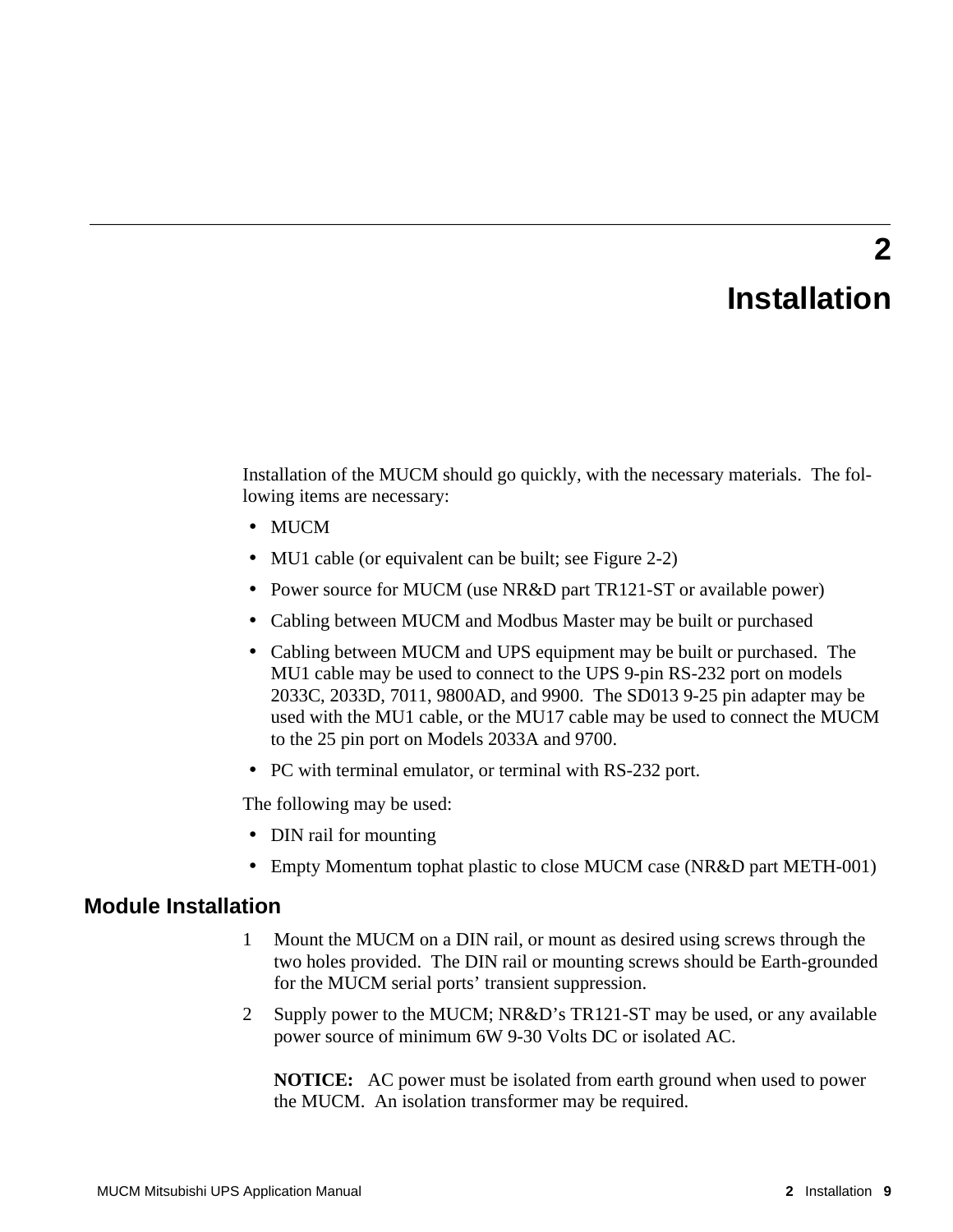**NOTICE:** Because the 9900 UPS is ungrounded, a jumper wire must be installed between the negative terminal of the power supply, and the case ground screw on the MUCM to ensure proper operation. See the figure below.



**Figure 2-1 Powering an MUCM in a 9900 UPS**

# **Software Installation**

The application files for the MUCM are included in the MUCM\_MITSU\_SETUP.EXE file. This self-extracting file is included on the standard NR&D software CD and is also available at www.niobrara.com.

It is required that the MUCM\_SETUP.EXE file also be installed on the computer to ensure that QLOAD and FWLOAD are properly installed.

# **Serial Connections to the MUCM**

#### **Port 1 to 9-pin UPS**

Port 1 of the MUCM is RS-232 so a simple 3-wire cable is required to connect to the UPS. In general, the UPS's Tx signal will connect to the MUCM's Rx, and the UPS's Rx signal will connect to the MUCM's Tx. Signal ground must run from the UPS to the MUCM, and each device will have its RTS and CTS handshaking pins shorted together.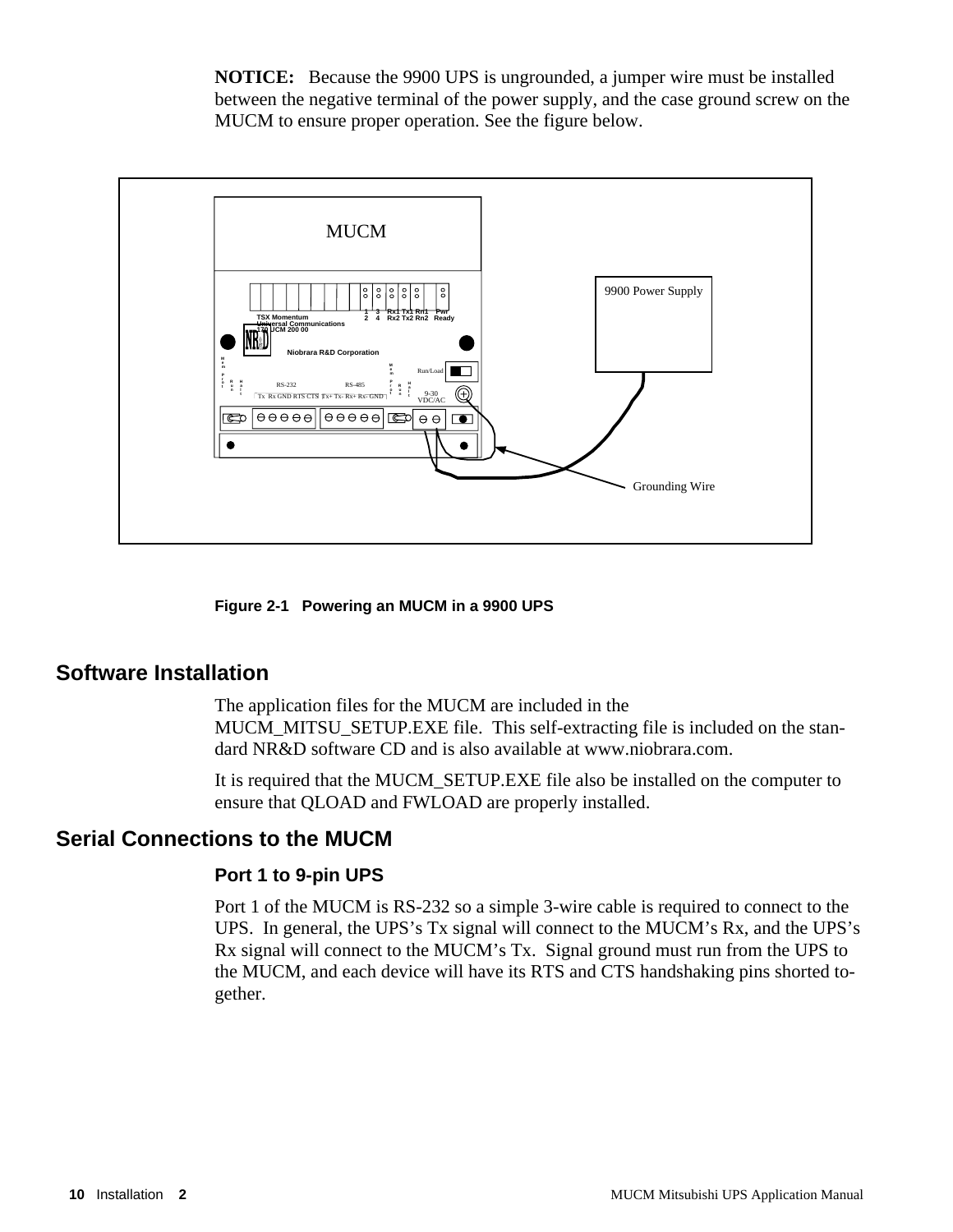Mitsubishi UPS models 2033C, 2033D, 7011, 9800AD, and 9900 use a standard 9-pin RS-232 serial port and thus the Niobrara MU1 cable may be used. For other standard connections, see the MUCM manual, or contact NR&D's technical support.



#### **Figure 2-2 MUCM to 9-pin UPS RS-232 (MU1 Cable)**

#### **Port 1 to 25-pin UPS**

Port 1 of the MUCM is RS-232 so a simple 3-wire cable is required to connect to the UPS. In general, the UPS's Tx signal will connect to the MUCM's Rx, and the UPS's Rx signal will connect to the MUCM's Tx. Signal ground must run from the UPS to the MUCM, and each device will have its RTS and CTS handshaking pins shorted together.

Mitsubishi UPS models 2033A, and 9700 use a 25-pin RS-232 serial port and thus the Niobrara MU1 with the SD013 adapter or the MU17 cable may be used. For other standard connections, see the MUCM manual, or contact NR&D's technical support.

| <b>MUCM</b>            | DB25P (male) |
|------------------------|--------------|
| Tx                     | 3            |
| Rx                     | 2            |
| $\mathbf{S}\mathbf{G}$ |              |
| <b>RTS</b>             | 4            |
| <b>CTS</b>             | 5            |
|                        | 6            |
|                        | 8            |
|                        | 20           |

**Figure 2-3 MUCM to 25-pin UPS RS-232 (MU17 Cable)**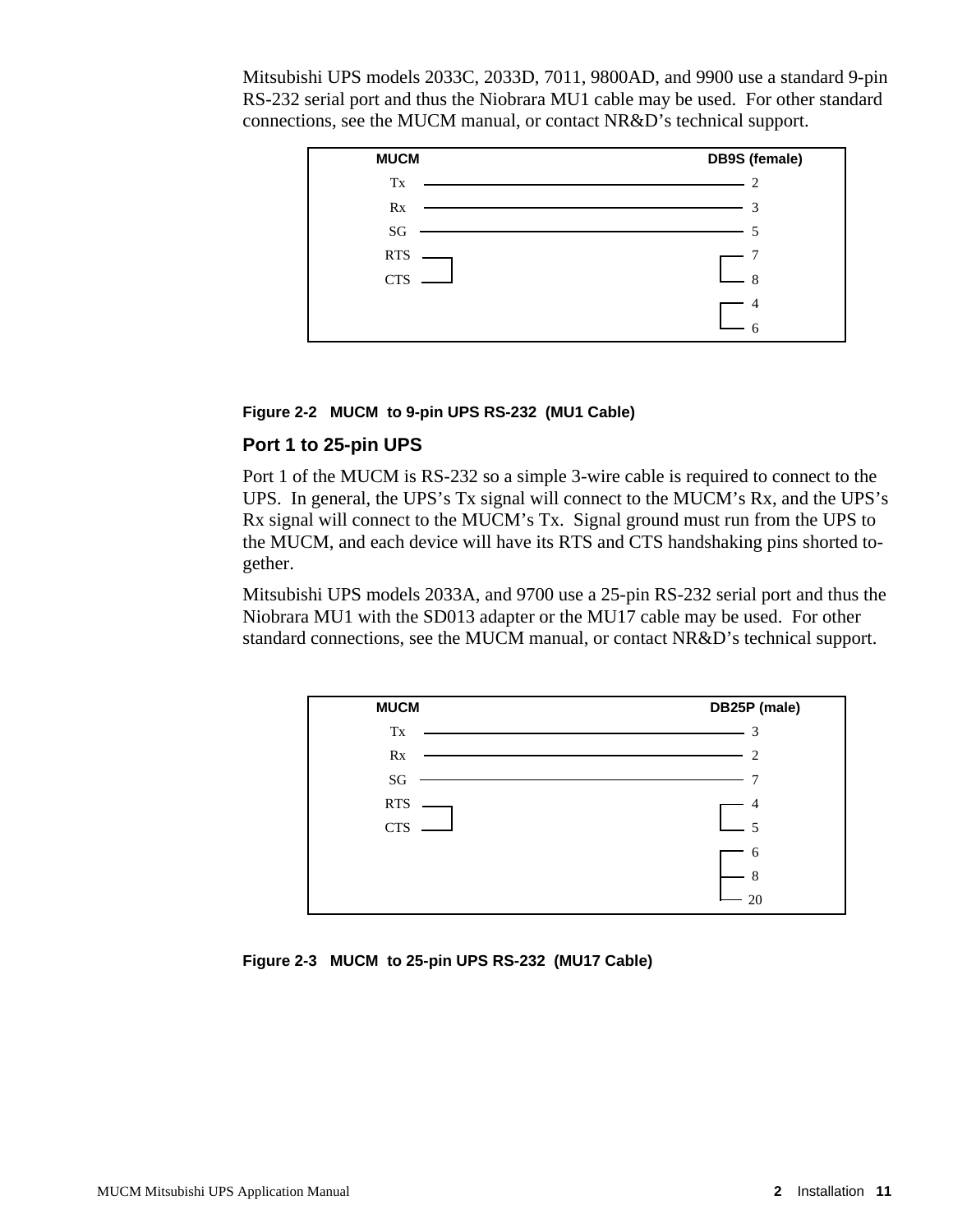### **Port 2 to Modbus Network**

Port 2 of the MUCM is RS-422/485 so a simple 4-wire cable is required to connect to most Modbus equipment. Twisted pair cable should be used.



#### **Figure 2-4 MUCM to 4-wire Modbus Slaves**

2-wire RS-485 slaves are supported by the MUCM by jumpering the TX+ and RX+ together to make the  $(+)$  connection and the TX- and RX- together for the  $(-)$  connection.



#### **Figure 2-5 MUCM to 2-wire Modbus Slaves**

A physical connection must be made from the personal computer to the MUCM in order to download the applications. This link is a serial connection from a COM port on the personal computer to the RS-232 port on the MUCM. The Niobrara MU1 cable may be used for this connection. This cable is shown in Figure 2-2.

# **Loading the Applications into the MUCM**

**NOTICE: If the MUCM was ordered from Mitsubishi or from Niobrara with the part number MCP-104 then the latest Mitsubishi application is already loaded and these steps may be skipped.** 

#### **FWLOAD MUCM Firmware Update.**

The following instructions are to be followed only when directed by Niobrara technical support to update the firmware of the MUCM:

- 1 Move the yellow RUN/LOAD switch near the power connector to LOAD.
- 2 Only the 3 light should be on.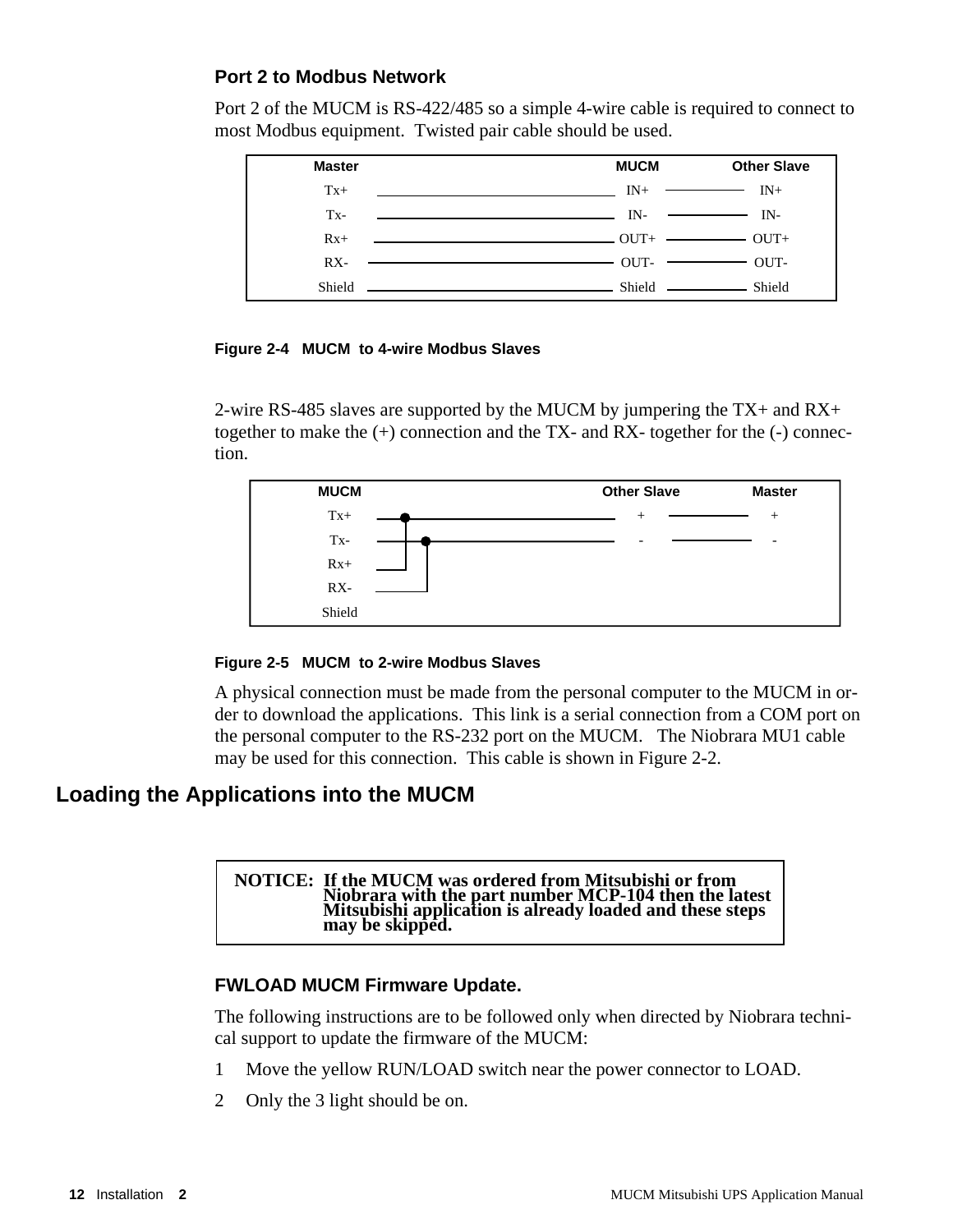- 3 Connect the PC to QUCM Port 1 with a MU1 cable.
- 4 Locate and start the program FWLOAD.EXE. There is a start menu item under "Start, Programs, Niobrara, MUCM, Apps, Mitsubishi, FWLOAD MUCM Firmware".
- 5 Click on the Browse button and select MUCM.FWL for an MUCM-002 or MUCM1.FWL for an MUCM-001.
- 6 Select the PC's serial port (COM1).
- 7 Press START to begin the download process. If difficulty is experienced in completing the download, try marking the Slow box and pressing start again.
- 8 When the download is completed, move the yellow LOAD/RUN switch back to RUN.

| <b>NE NR&amp;D Firmware Downloader - </b> |                        |  |  |  |  |
|-------------------------------------------|------------------------|--|--|--|--|
| Advanced<br>File<br>Help                  |                        |  |  |  |  |
| File to load                              |                        |  |  |  |  |
| c:\niobrara\firmware\mucm.fwl             | Browse                 |  |  |  |  |
| Serial Port:                              | COM1                   |  |  |  |  |
| Firmware to be written:                   | MUCM2 05FEB2008        |  |  |  |  |
| Current firmware revision:                | <b>MUCM2 05FEB2008</b> |  |  |  |  |
| Query                                     |                        |  |  |  |  |
| <b>Start Download</b><br>Cancel           |                        |  |  |  |  |

**Figure 2-6 FWLOAD**

#### **QLOAD MUCM\_MITSU\_APP1**

| 4] QUCM File Downloader - 31Mar04                     |                                  |  |  |  |
|-------------------------------------------------------|----------------------------------|--|--|--|
| File to Load C:\Niobrara\Apps\MUCM\Mitsu\MUCM_M^1.QCC | Browse                           |  |  |  |
| Application 1 C Application 2                         | Modbus Serial   Modbus TCP       |  |  |  |
| Status Register                                       | COM1                             |  |  |  |
| Run Pointer Register<br>33                            |                                  |  |  |  |
| Auto Start<br>⊽                                       | Baud<br>9600                     |  |  |  |
| Erase Flash<br>⊽                                      | Modbus Drop<br>255<br>$C$ 7 Bits |  |  |  |
| <b>Load File</b><br>⊽<br>Set Defaults                 | ASCII<br>$\epsilon$ 8 Bits       |  |  |  |
| Cancel<br>Start Download                              | Parity<br>Even                   |  |  |  |

#### **Figure 2-7 QLOAD of MUCM\_MITSU\_APP1**

- 1 Application Switch 1 (left) must be in HALT.
- 2 Start QLOAD.EXE There is a start menu item for this operation: "Start, Programs, Niobrara, MUCM, Apps, Mitsubishi, QLOAD Mitsubishi App1".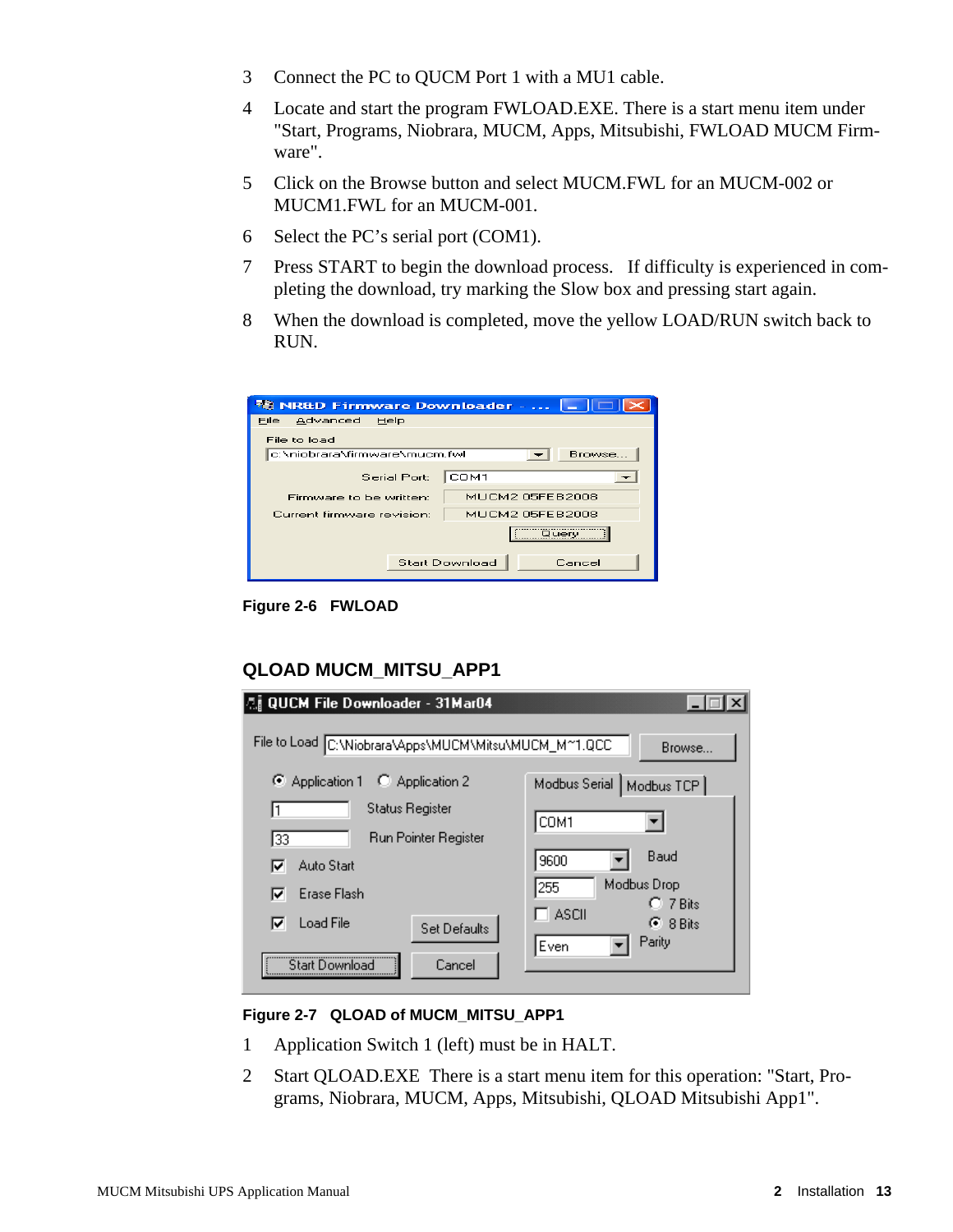- 3 Click on the Browse button and select the file MUCM\_MITSU\_APP1.qcc.
- 4 Select the Application 1 Radio Button.
- 5 Verify that the Modbus Serial tab is selected.
	- (1) The PC's com port is selected (COM1).
	- (2) The baud rate is set for 9600.
	- (3) The Modbus Drop is set to 255.
	- (4) The ASCII button is **NOT** checked.
	- (5) The 8 bits button is selected.
	- (6) The parity is set for EVEN.
- 6 Press the Start Download button. QLOAD will open a progress window to show the status of the download.
- 7 After downloading the application, Move Switch 1 to RUN. The RN1 light should be on.
- 8 As of 31 August 2009, the MUCM defaults to the 2033A UPS. If it finds one it will turn on the green light 1. Any other connected UPS will result in light 1 turned off until the MUCM is properly configured via Hyperterminal.

**NOTE:** The position of switch 2 is now ignored by the MUCM application. The specific UPS must be set in the terminal setup routine.

Connect the UPS to MUCM port 1 and the Modbus Master to MUCM port 2. The default settings for the MUCM are shown in Table 2-1. These settings may be modified by using a terminal on MUCM port 1 with switch 1 in MEM PROT or by writing Modbus registers from the RS-485 port.

| <b>Setting</b>       | <b>Port 1 Value</b> | <b>Port 2 Value</b> |  |  |
|----------------------|---------------------|---------------------|--|--|
| Protocol Mode        | 2033A UPS           | <b>Modbus RTU</b>   |  |  |
| <b>Baud Rate</b>     | 9600                | 9600                |  |  |
| Parity               | Auto Select for UPS | <b>EVEN</b>         |  |  |
| Data Bits            |                     |                     |  |  |
| <b>Stop Bits</b>     |                     |                     |  |  |
| Modbus Slave Address | N/A                 |                     |  |  |

**Table 2-1 MUCM Port Default Settings**

The MUCM will answer Modbus RTU requests on its RS-485 port that are directed to its Modbus Slave Address only if it can communicate with the UPS. If the MUCM is not able to communicate with the UPS then it will not respond to queries to the slave address.

The MUCM will respond to queries directed to a special Modbus slave address of 254, even if it cannot communicate with the UPS. This special address allows modification of the MUCM port parameters for trouble-shooting.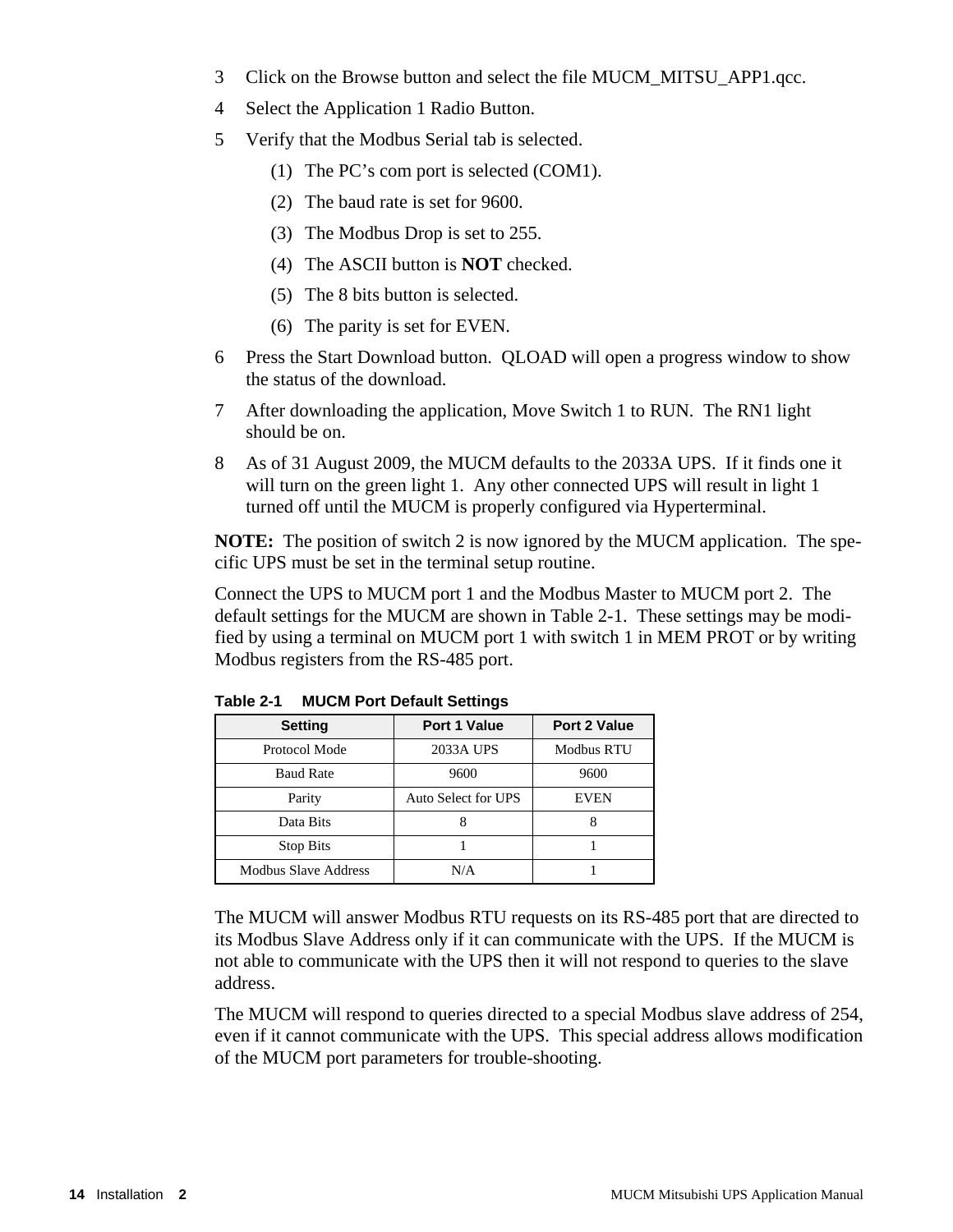# **Terminal Setup**

The setup parameters may be inspected and modified by connecting a terminal or emulator such has Hyperterminal to MUCM port 1 with an MU1 cable.

- 1 Connect the PC to the MUCM port 1 with the MU1 cable.
- 2 Move switch 1 to MEM PROT on the MUCM. All four user lights will come on.
- 3 Start Hyperterminal. This program is usually in Start, Programs, Accessories, Communications, Hyperterminal. Make sure the connection is for the proper COM port at 9600, N, 8, 1 and VT100 emulation.

Pressing ESC or Enter on the keyboard should bring up a screen as shown in Figure 2-8. Pressing the "P" key will allow the ports to be edited. Each entry to edit is adjusted by pressing the space bar. When the correct entry is selected then press the Enter key. Pressing the ESC will back out without changing the parameter. Pressing the "W" key will write the setup to FLASH. The keys are not case sensitive.

| - direct1 - HyperTerminal<br>Elle Edit Yeve Call Transfer Help |                                                |                                                        |                    | $-101 \times$ |
|----------------------------------------------------------------|------------------------------------------------|--------------------------------------------------------|--------------------|---------------|
|                                                                |                                                |                                                        |                    |               |
|                                                                |                                                |                                                        |                    |               |
|                                                                |                                                |                                                        |                    |               |
|                                                                |                                                |                                                        |                    |               |
|                                                                |                                                |                                                        |                    |               |
|                                                                |                                                |                                                        |                    |               |
|                                                                |                                                |                                                        |                    |               |
|                                                                |                                                |                                                        |                    |               |
|                                                                |                                                |                                                        |                    |               |
| Mitsubishi UPS Setup                                           |                                                |                                                        | App Rev. 22Sep2003 |               |
| Setting                                                        | Port 1                                         | Port <sub>2</sub>                                      |                    |               |
| ads also has been one and<br>Node                              | Mitsubishi UPS                                 | that was not also the bat the con-<br>Modbus RTU Slave |                    |               |
| Baud                                                           | 9600                                           | 9600                                                   |                    |               |
| Parity                                                         | Auto                                           | EVEN                                                   |                    |               |
| Data Bits<br>Timeout                                           | -8<br>2000                                     | 8<br>2000                                              |                    |               |
| Slave Addr.                                                    | N/A                                            | -1                                                     |                    |               |
|                                                                |                                                |                                                        |                    |               |
| (P)ort Settings                                                |                                                |                                                        |                    |               |
|                                                                |                                                |                                                        |                    |               |
| (W)rite to Flash                                               |                                                |                                                        |                    |               |
|                                                                | Warning, Settings do not match those in Flash. |                                                        |                    |               |
|                                                                |                                                |                                                        |                    |               |

**Figure 2-8 Hyperterminal Setup Main Screen**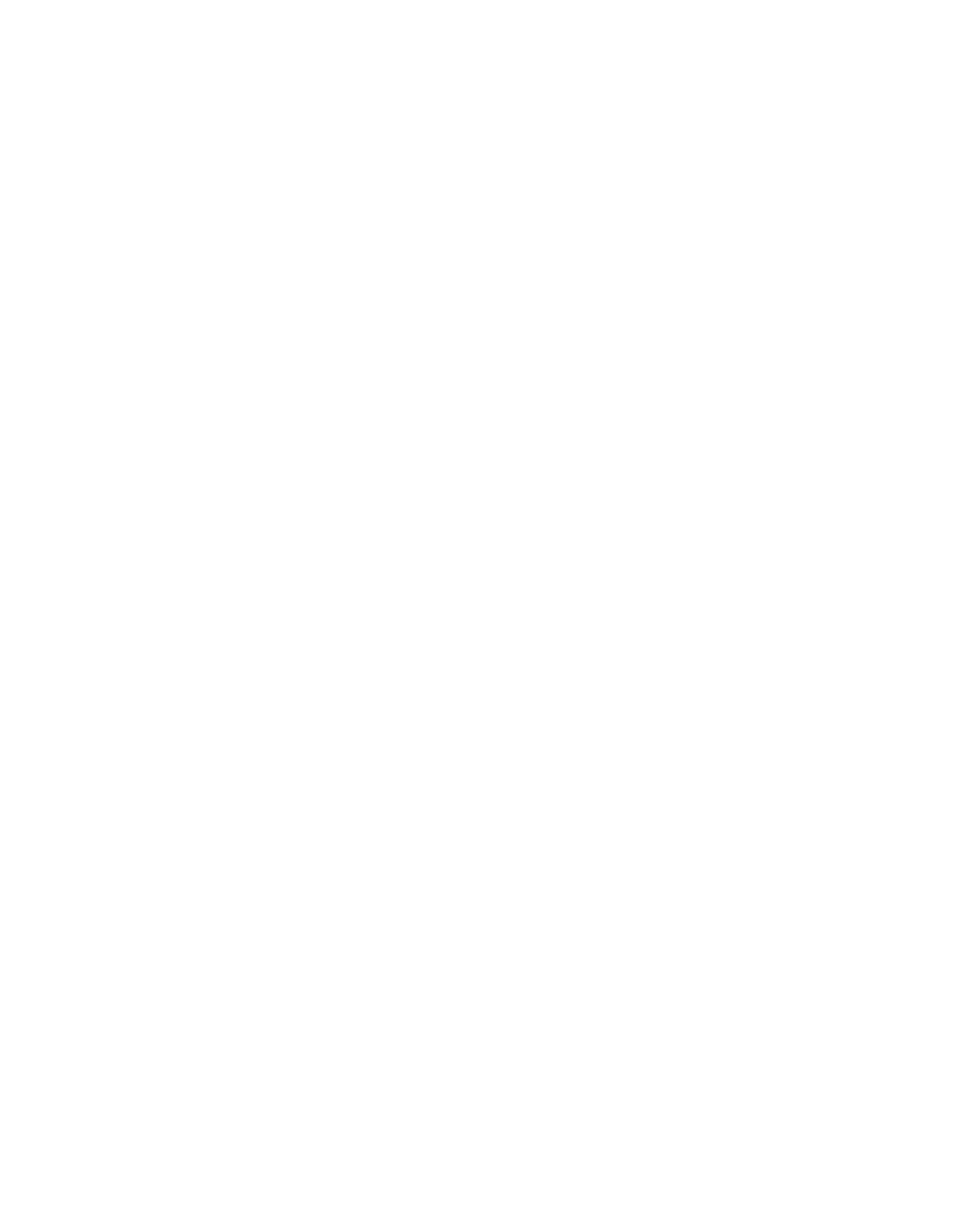# **Modbus Operation**

**3**

The Mitsubishi MUCM application uses Port 2 for Modbus communication. Port 2 is RS-485 and may be connected as a 4-wire multidrop slave or 2-wire multidrop slave. By default, Port 2 is set for Modbus RTU Slave, 9600 baud, 8 data bits, EVEN parity, and Slave Address 1.

The MUCM will always answer Modbus messages directed to slave address 255 or 254.

The MUCM will briefly light the green LED 2 when any valid Modbus message is received on the RS-485 port. If the message is intended for the MUCM then the green LED 2 will stay on slightly longer and the yellow TX2 light will come on as the MUCM replies if the UPS is online. If the UPS is not responding to the MUCM then the MUCM will not respond and will turn on the red light 4 for 1 second. If a parity or framing error is detected in the received message then the red light 4 will come on for 1/4 second.

#### **UPS Device Types**

The following Mitsubishi devices are supported by the MUCM. The device type must be set in the setup terminal emulator accessed by setting the RS-232 switch to MEM PROT.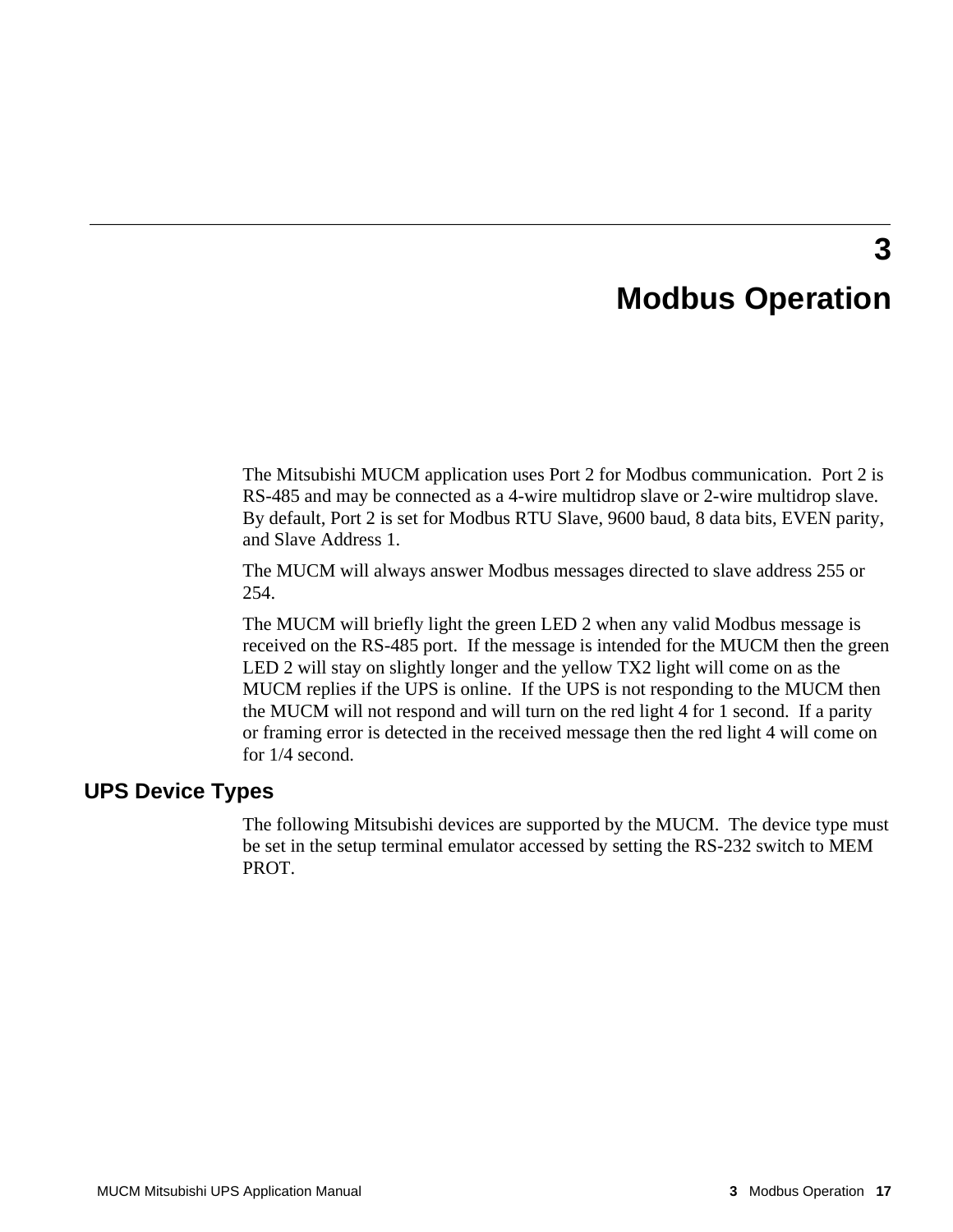**Table 3-1 UPS Protocol List**

| <b>UPS Model</b>  | <b>Protocol</b>   |
|-------------------|-------------------|
| 1100              | <b>SEC</b>        |
| 2033A             | MIT               |
| 2033C and 2033D   | <b>SEC</b>        |
| 7011A             | <b>SEC</b>        |
| 9700 Series       | MIT               |
| 9800AD and 9800AE | <b>SEC</b>        |
| 9900A and 9900B   | <b>SEC</b>        |
| "Old" 2033A       | Pre-Version E MIT |

# **2033C Register List**

The data from the UPS is presented as Holding Registers (4x). Registers 1 through 66 are read only 16-bit unsigned integers that provide data on the UPS System, Battery, Input, Output, and Bypass circuits. Several data points have an implied decimal place to give a greater precision for the reading. For example, register 17 indicates the frequency of Input Line A times 0.1. A value of 599 indicates a frequency of 59.9Hz.

The mapping in the following tables provides data for 3-phase models. UPS models that provide fewer phases will have the unused values set to zero. The number of phases may be checked by reading registers 500 through 502.

| <b>Register</b> | <b>Measurement</b>                 | <b>Notes</b>                                                                                  |
|-----------------|------------------------------------|-----------------------------------------------------------------------------------------------|
| 4x0001          | UPS Device Type                    | <b>Integer Value</b><br>$1 =$ SEC                                                             |
| 4x0002          | <b>Battery Condition</b>           | Integer Value<br>$0 = Good$<br>$1=$ Weak<br>$2 = Replace$                                     |
| 4x0003          | <b>Battery Status</b>              | <b>Integer Value</b><br>$0=OK$<br>$1 = Low$<br>$2 = Depleted$                                 |
| 4x0004          | <b>Battery Charge</b>              | <b>Integer Value</b><br>$0 =$ Floating<br>$1 = Charging$<br>$2=$ Resting<br>$3 = Discharging$ |
| 4x0005          | Seconds on Battery                 | Seconds                                                                                       |
| 4x0006          | <b>Estimated Minutes Remaining</b> | <b>Minutes</b>                                                                                |
| 4x0007          | % Battery Charge Left              | $0-100%$                                                                                      |

**Table 3-2 2033C Register List (Battery)**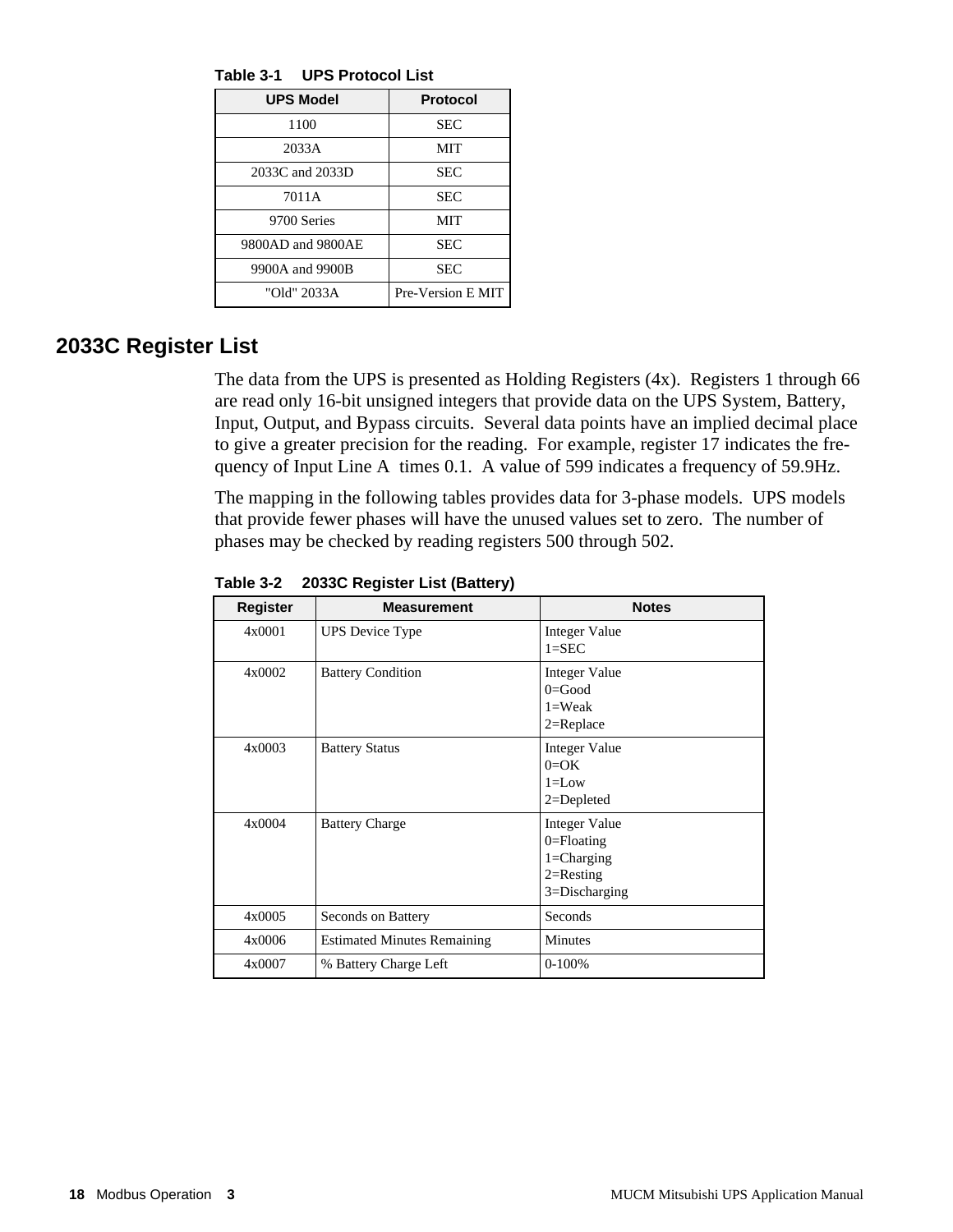**Table 3-3 2033C Register List (Input)**

| <b>Register</b> | <b>Measurement</b>     | <b>Notes</b> |
|-----------------|------------------------|--------------|
| 4x0014          | Input Line Bads        | Count        |
| 4x0016          | <b>Input Frequency</b> | $x0.1$ Hz    |
| 4x0022          | <b>Input Voltage</b>   | $x0.1$ VAC   |
| 4x0025          | <b>Input Current</b>   | $x0.1$ A     |
| 4x0029          | <b>Input Power</b>     | W            |

**Table 3-4 2033C Register List (Output)**

| <b>Register</b> | <b>Measurement</b>      | <b>Notes</b>     |
|-----------------|-------------------------|------------------|
| 4x0032          | <b>Output Source</b>    | Integer Value    |
|                 |                         | $0=Normal$       |
|                 |                         | $1 = On$ Battery |
|                 |                         | $2=On Bypass$    |
|                 |                         | $3 =$ Reducing   |
|                 |                         | $4 =$ Boosting   |
|                 |                         | $5=Other$        |
| 4x0036          | <b>Output Voltage</b>   | $x0.1$ VAC       |
| 4x0039          | <b>Output Current</b>   | $x0.1$ A         |
| 4x0045          | <b>Output Power</b>     | W                |
| 4x0048          | Output % Load           | $0-100%$         |
| 4x0051          | <b>Output Frequency</b> | $x0.1$ Hz        |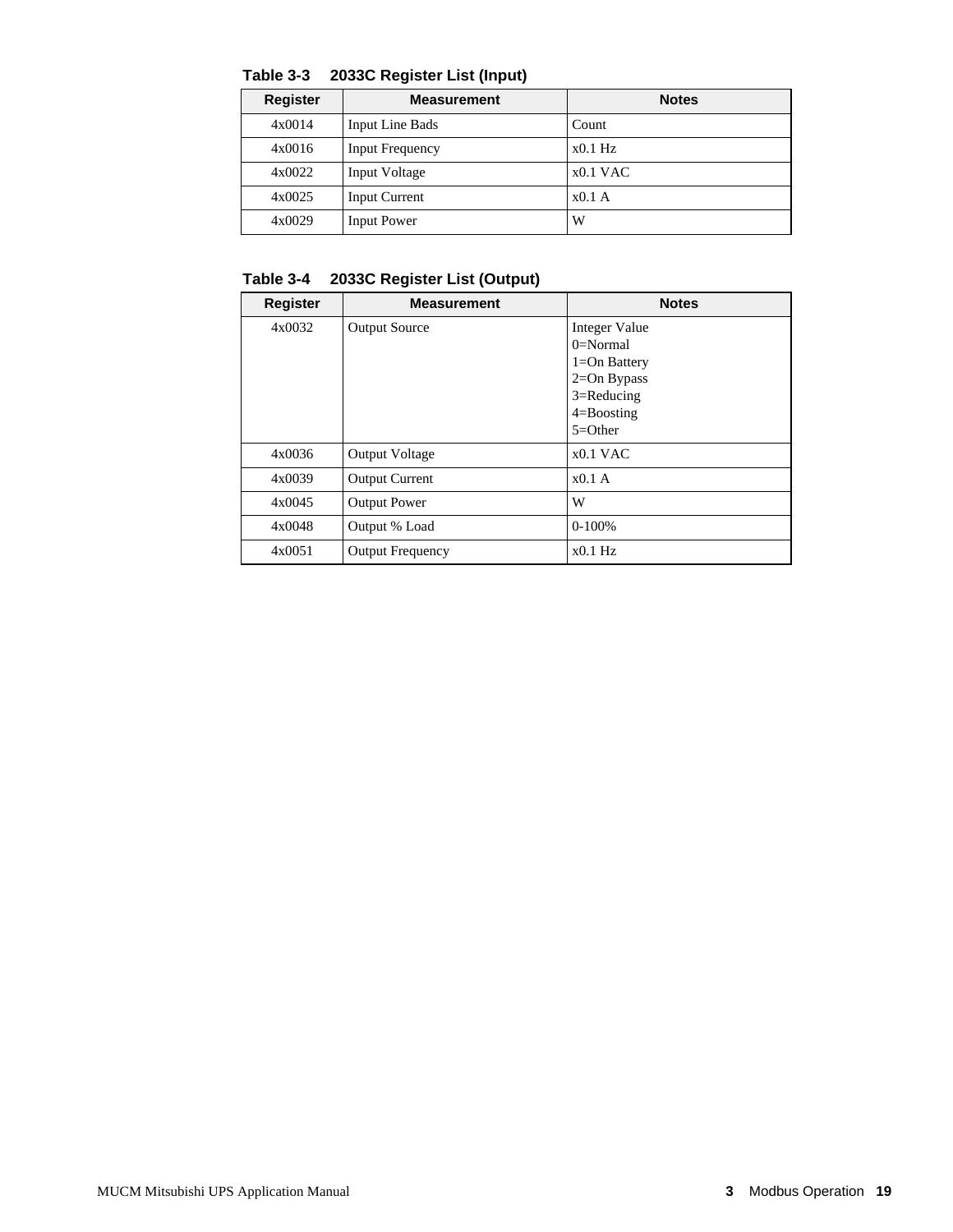The Alarms are mapped as bits in registers. If the alarm is active then its bit will be set. The bits are labeled in IEC format where bit 0 is the LSB and 15 is the MSB.

| <b>Register</b> | <b>Bit</b>     | <b>Description</b>          |
|-----------------|----------------|-----------------------------|
| 4x0067          | $\theta$       | Temperature Alarm           |
|                 | 1              | <b>Input Bad Alarm</b>      |
|                 | 2              | Output Bad Alarm            |
|                 | 3              | Overload Alarm              |
|                 | $\overline{4}$ | <b>Bypass Bad Alarm</b>     |
|                 | 5              | Output Off Alarm            |
|                 | 6              | <b>UPS Shutdown Alarm</b>   |
|                 | 7              | Charger Failure Alarm       |
|                 | 8              | System Off Alarm            |
|                 | 9              | Fan Failure Alarm           |
|                 | 10             | Fuse Failure Alarm          |
|                 | 11             | General Fault Alarm         |
|                 | 12             | <b>Awaiting Power Alarm</b> |
|                 | 13             | Shutdown Pending Alarm      |
|                 | 14             | Shutdown Imminent Alarm     |
|                 | 15             | Reserved                    |

**Table 3-5 2033C Register List (Alarms)**

The UPS configuration is stored in registers 500 through 652. Some registers are read only and some are writeable. Care must be exercised on writing configuration parameters. The values are sent to the UPS upon reception of a Modbus write to the MUCM, therefore, it is important to only send a write when the configuration needs to be changed. Do not configure the Master to continuously send writes to the MUCM.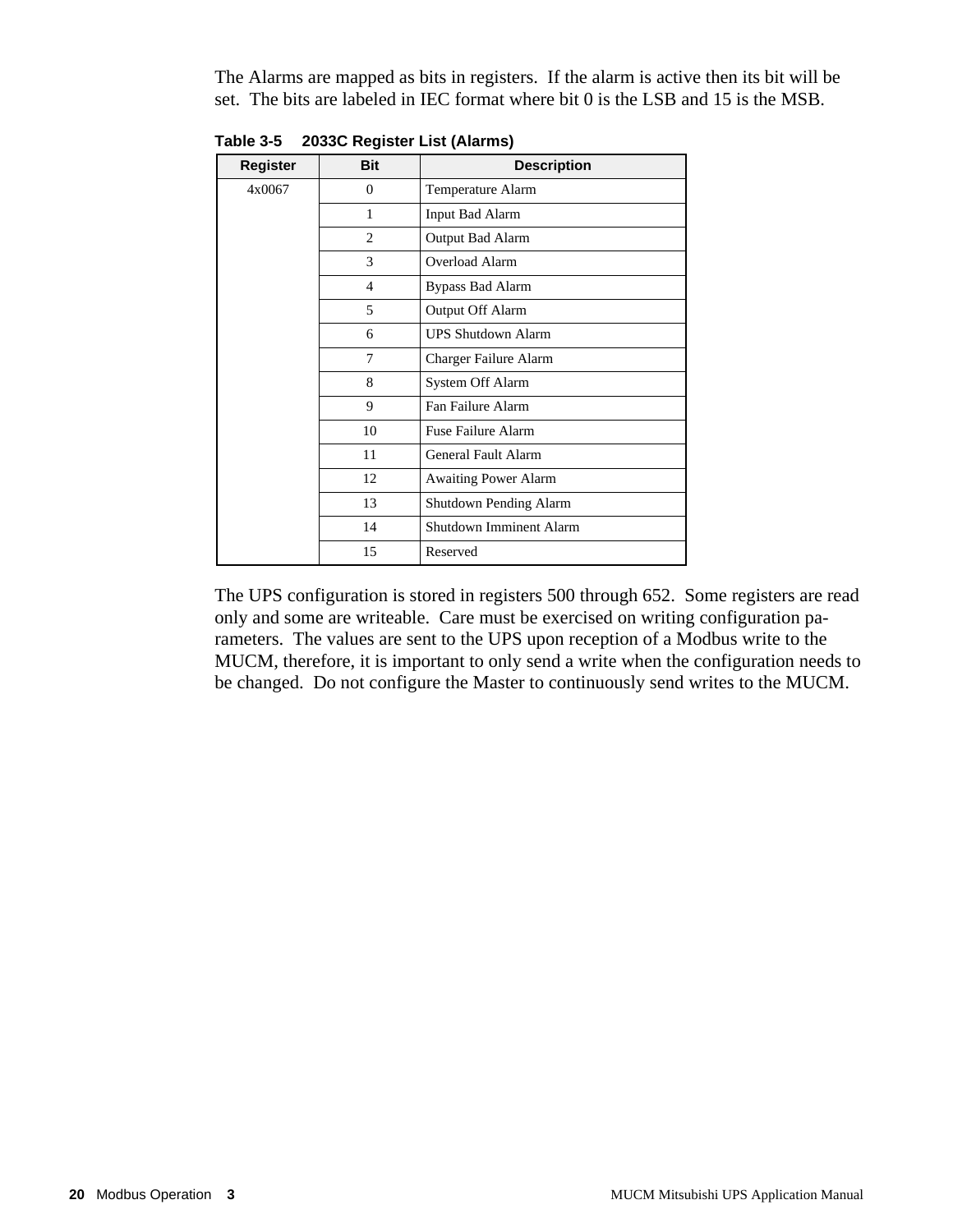| <b>Register</b> | R/W          | <b>Measurement</b>                                                      | <b>Notes</b>                                                                                                                                                                                                                                                                                                                             |  |
|-----------------|--------------|-------------------------------------------------------------------------|------------------------------------------------------------------------------------------------------------------------------------------------------------------------------------------------------------------------------------------------------------------------------------------------------------------------------------------|--|
| 4x0499          | R            | Read Only Bitmap of pending writes<br>to UPS                            | Bit $0 =$ Auto Reboot [503]<br>Bit $1 =$ Nominal Setting [504-517]<br>Bit $2 =$ Shutdown After Delay [518]<br>Bit $3$ = Reboot with Duration [519]<br>Bit $4 =$ Action taken at Shutdown [520]<br>Bit $5 =$ Startup After Delay [521]<br>Bit $6 = Test [522]$<br>Bit $7 = UPS$ Baud Rate [523]<br>Bit $8 = UPS$ Identification [524-555] |  |
| 4x0500          | $\mathbb{R}$ | Number of Input Lines                                                   | $1-3$                                                                                                                                                                                                                                                                                                                                    |  |
| 4x0501          | R            | Number of Output Lines                                                  | $1 - 3$                                                                                                                                                                                                                                                                                                                                  |  |
| 4x0504          | <b>RW</b>    | Nominal Input Voltage                                                   | Volts                                                                                                                                                                                                                                                                                                                                    |  |
| 4x0505          | RW           | Nominal Input Frequency                                                 | $x0.1$ Hz                                                                                                                                                                                                                                                                                                                                |  |
| 4x0506          | RW.          | Nominal Output Voltage                                                  | Volts                                                                                                                                                                                                                                                                                                                                    |  |
| 4x0507          | <b>RW</b>    | Nominal Output Frequency                                                | $x0.1$ Hz                                                                                                                                                                                                                                                                                                                                |  |
| 4x0508          | <b>RW</b>    | Nominal VA Rating                                                       | VA                                                                                                                                                                                                                                                                                                                                       |  |
| 4x0509          | RW           | Nominal Output Power                                                    | W                                                                                                                                                                                                                                                                                                                                        |  |
| 4x0510          | <b>RW</b>    | Low Battery Time                                                        | Minutes                                                                                                                                                                                                                                                                                                                                  |  |
| 4x0511          | RW.          | Audible Alarm                                                           | <b>Integer Value</b><br>$1 = Disabled$<br>2=Enabled<br>$3 =$ Muted<br>4=Disabled until Low Battery                                                                                                                                                                                                                                       |  |
| 4x0512          | <b>RW</b>    | Low Voltage Transfer Point                                              | Volts                                                                                                                                                                                                                                                                                                                                    |  |
| 4x0513          | <b>RW</b>    | High Voltage Transfer Point                                             | Volts                                                                                                                                                                                                                                                                                                                                    |  |
| 4x0514          | <b>RW</b>    | <b>Battery Installed Month</b><br>$1 - 12$                              |                                                                                                                                                                                                                                                                                                                                          |  |
| 4x0515          | <b>RW</b>    | <b>Battery Installed Day</b><br>$1 - 31$                                |                                                                                                                                                                                                                                                                                                                                          |  |
| 4x0516          | <b>RW</b>    | <b>Battery Installed Year</b><br>XXXX                                   |                                                                                                                                                                                                                                                                                                                                          |  |
| 4x0517          | RW           | Nominal Battery Life                                                    | Days                                                                                                                                                                                                                                                                                                                                     |  |
| 4x0518          | <b>RW</b>    | Shutdown After Delay                                                    | $-1 =$ Abort<br>$0 =$ Immediate<br>$>0$ = Seconds until shutdown                                                                                                                                                                                                                                                                         |  |
| 4x0519          | <b>RW</b>    | Reboot with Duration                                                    | $>0$ = Seconds after shutdown                                                                                                                                                                                                                                                                                                            |  |
| 4x0520          | <b>RW</b>    | <b>Action Taken at Shutdown</b><br>1=UPS Output OFF<br>2=UPS System OFF |                                                                                                                                                                                                                                                                                                                                          |  |
| 4x0521          | RW           | <b>Startup After Delay</b>                                              | $-1 =$ Abort<br>$0 =$ Immediate<br>$>0$ = Seconds until shutdown                                                                                                                                                                                                                                                                         |  |
| 4x0522          | <b>RW</b>    | Test                                                                    | $-1 =$ Abort<br>$0 = No$ Effect<br>$1 = General Test$<br>$2 =$ Battery Test<br>$3 = Deep Test$                                                                                                                                                                                                                                           |  |
| 4x0523          | RW           | <b>UPS Baud Rate</b>                                                    | 1200, 2400, 4800, 9600, or 19200                                                                                                                                                                                                                                                                                                         |  |

**Table 3-6 2033C Register List (UPS Setup)**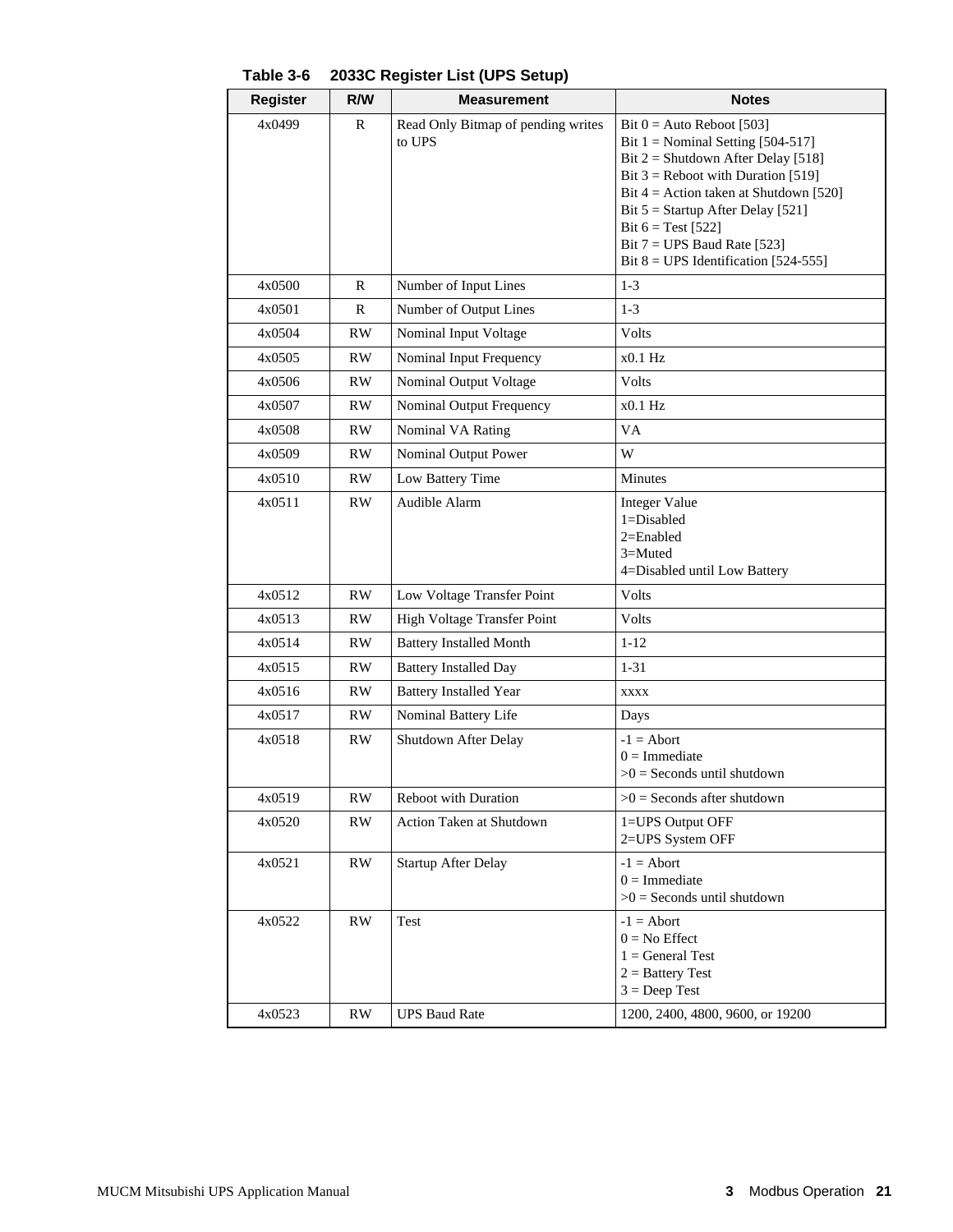| <b>Register</b>  | R/W          | <b>Measurement</b>                 | <b>Notes</b>                                                                                                                                                                        |
|------------------|--------------|------------------------------------|-------------------------------------------------------------------------------------------------------------------------------------------------------------------------------------|
| 4x0524           | <b>RW</b>    | <b>Identification String</b>       | Packed ASCII                                                                                                                                                                        |
| 4x0555           |              |                                    |                                                                                                                                                                                     |
| 4x05556          | $\mathbb{R}$ | <b>Test Results</b>                | <b>Integer Value</b><br>$0 = No$ Tests Performed<br>$1 = Test$ Passed<br>$2 = Test In Progress$<br>$3 = General Test Failed$<br>$4 =$ Battery Test Failed<br>$5 = Deep Test Failed$ |
| 4x0557<br>4x0588 | $\mathbf{R}$ | <b>Test Results String</b>         | Packed ASCII                                                                                                                                                                        |
| 4x0589<br>4x0604 | $\mathsf{R}$ | <b>UPS Manufacturer String</b>     | Packed ASCII                                                                                                                                                                        |
| 4x0605<br>4x0636 | $\mathsf{R}$ | <b>UPS Model String</b>            | Packed ASCII                                                                                                                                                                        |
| 4x0637<br>4x0652 | $\mathbb{R}$ | <b>UPS Software Version String</b> | Packed ASCII                                                                                                                                                                        |

**Table 3-7 2033C Register List (UPS Setup)**

The MUCM serial port setup is stored in registers 653 through 676. Some of these registers are read only while some may be altered by sending writes to the MUCM. Care must be exercised when modifying these values because the serial ports will change their settings immediately and possibly cause a loss of communications.

Note: New values are stored to FLASH upon completion of the Modbus Write. Do not allow the Master to continuously send writes to the MUCM.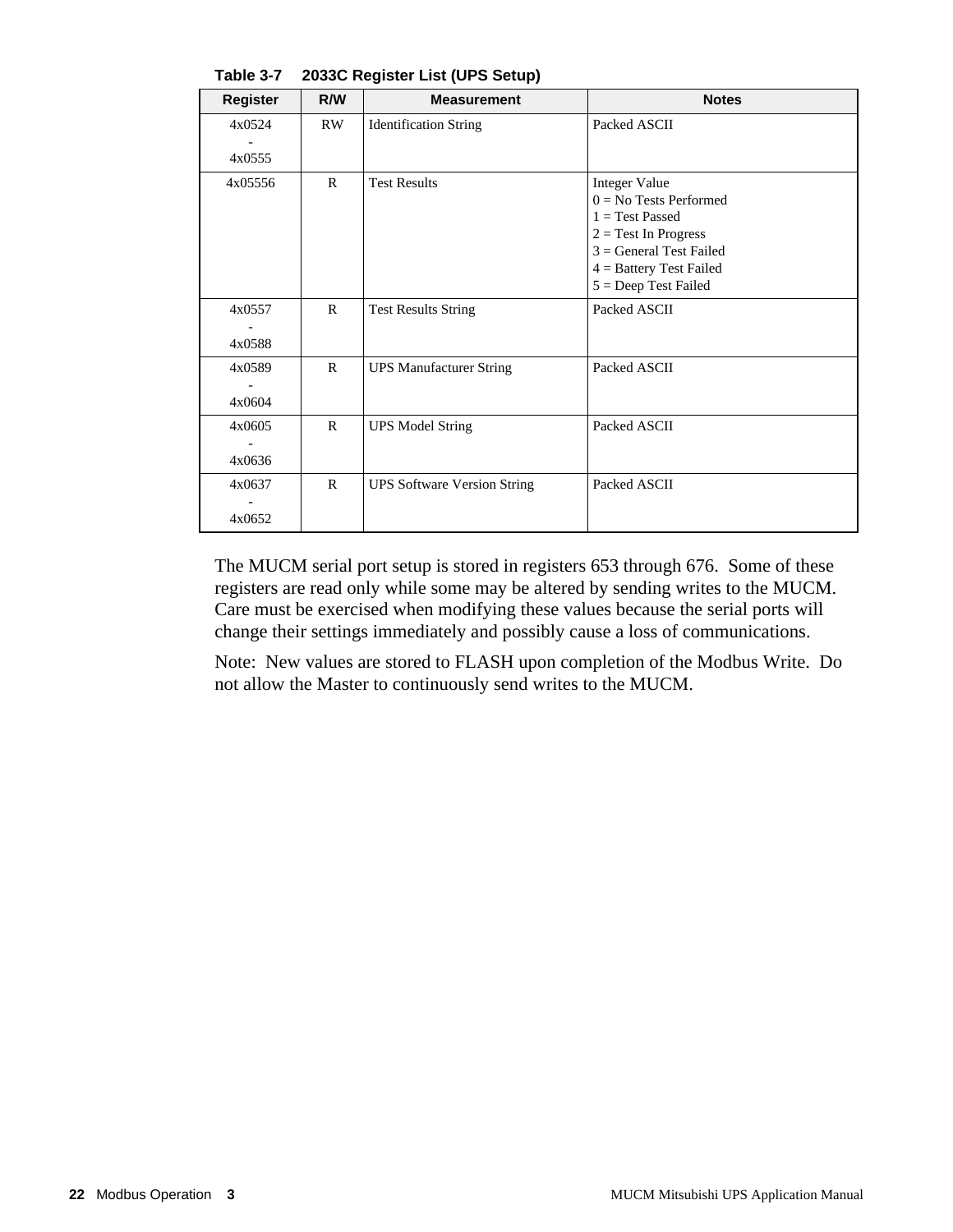| <b>Register</b>  | R/W          | <b>Measurement</b>                      | <b>Notes</b>                                                                                  |
|------------------|--------------|-----------------------------------------|-----------------------------------------------------------------------------------------------|
| 4x0653<br>4x0668 | RW           | <b>MUCM</b> Application Revision String | Packed ASCII                                                                                  |
| 4x0669           | RW           | <b>MUCM</b> Port 1 Mode                 | <b>Integer Value</b><br>$0 =$ Auto Detect<br>$1 = \text{SEC}$<br>$2 = MIT$<br>$(detault = 0)$ |
| 4x0670           | RW           | <b>MUCM Port 1 Baud Rate</b>            | 1200, 2400, 4800, 9600, 19200<br>$(detault = 9600)$                                           |
| 4x0671           | $\mathsf{R}$ | <b>MUCM</b> Port 1 Parity               | $0 = \text{NONE}$<br>$1 =$ EVEN<br>SEC always uses NONE<br>MIT always uses EVEN               |
| 4x0672           | RW           | <b>MUCM</b> Port 2 Mode                 | $5 =$ Modbus RTU Slave<br>$6 =$ Modbus ASCII Slave<br>$(default = 5)$                         |
| 4x0673           | RW           | <b>MUCM Port 2 Baud Rate</b>            | 1200, 2400, 4800, 9600, 19200<br>$(detault = 9600)$                                           |
| 4x0674           | <b>RW</b>    | <b>MUCM</b> Port 2 Parity               | $0 = \text{NONE}$<br>$1 =$ EVEN<br>$(detault = EVEN)$                                         |
| 4x0675           | RW           | <b>MUCM Port 2 Modbus Slave Address</b> | 1-254 (default = 1)<br>Always responds to address 255.                                        |
| 4x0676           | RW           | <b>MUCM</b> Port 2 Data Bits            | 7 (valid for Modbus ASCII only)<br>8 (valid for RTU or ASCII)<br>$(default = 8)$              |

**Table 3-8 MUCM Setup Register List**

# **1100, 2033D, 7011A, 9800AD, 9800AE, 9900A, and 9900B Register List**

The data from the UPS is presented as Holding Registers (4x). Registers 1 through 66 are read only 16-bit unsigned integers that provide data on the UPS System, Battery, Input, Output, and Bypass circuits. Several data points have an implied decimal place to give a greater precision for the reading. For example, register 17 indicates the frequency of Input Line A times 0.1. A value of 599 indicates a frequency of 59.9Hz.

The mapping in the following tables provides data for 3-phase models. UPS models that provide fewer phases will have the unused values set to zero. The number of phases may be checked by reading registers 500 through 502.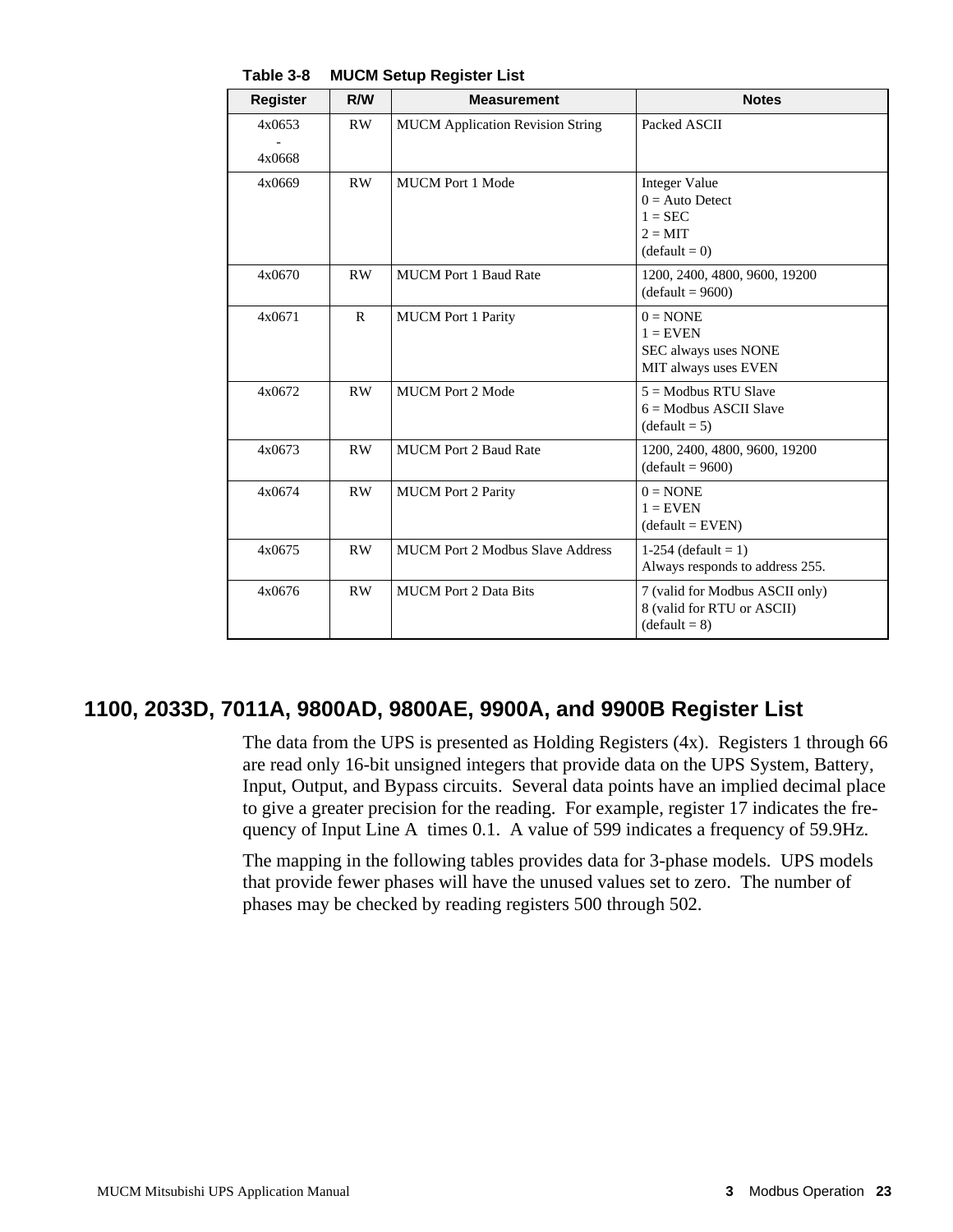| <b>Register</b> | <b>Measurement</b>     | <b>Notes</b>                                                                            |
|-----------------|------------------------|-----------------------------------------------------------------------------------------|
| 4x0001          | <b>UPS</b> Device Type | Integer Value<br>$1 =$ SEC                                                              |
| 4x0003          | <b>Battery Status</b>  | Integer Value<br>$0=OK$<br>$1 = Low$<br>$2 = Depleted$                                  |
| 4x0004          | <b>Battery Charge</b>  | Integer Value<br>$0 =$ Floating<br>$1 = Charging$<br>$2 =$ Resting<br>$3 = Discharging$ |
| 4x0005          | Seconds on Battery     | Seconds                                                                                 |
| 4x0007          | % Battery Charge Left  | $0-100%$                                                                                |
| 4x0008          | <b>Battery Voltage</b> | $x0.1$ VDC                                                                              |

**Table 3-9 1100, 2033D, 7011A, 9800AD, 9800AE, 9900A, 9900B Register List (Battery)**

|  |  | Table 3-10 1100, 2033D, 7011A, 9800AD, 9800AE, 9900A, 9900B Register List (Input) |  |  |  |
|--|--|-----------------------------------------------------------------------------------|--|--|--|
|--|--|-----------------------------------------------------------------------------------|--|--|--|

| <b>Register</b> | <b>Measurement</b>        | <b>Notes</b> |
|-----------------|---------------------------|--------------|
| 4x0014          | Input Line Bads           | Count        |
| 4x0016          | Input Frequency (Average) | $x0.1$ Hz    |
| 4x0022          | Input Voltage (Average)   | $x0.1$ VAC   |

|  | Table 3-11 1100, 2033D, 7011A, 9800AD, 9800AE, 9900A, 9900B Register List (Output) |  |
|--|------------------------------------------------------------------------------------|--|
|  |                                                                                    |  |

| <b>Register</b> | <b>Measurement</b>       | <b>Notes</b>                                                                                                |
|-----------------|--------------------------|-------------------------------------------------------------------------------------------------------------|
| 4x0032          | <b>Output Source</b>     | <b>Integer Value</b><br>$0=Normal$<br>$1 = On$ Battery<br>$2=On Bypass$<br>$3 =$ Reducing<br>$4 =$ Boosting |
|                 |                          | $5 = Other$                                                                                                 |
| 4x0036          | Output Voltage Phase A-B | $x0.1$ VAC                                                                                                  |
| 4x0037          | Output Voltage Phase B-C | $x0.1$ VAC                                                                                                  |
| 4x0038          | Output Voltage Phase C-A | $x0.1$ VAC                                                                                                  |
| 4x0039          | Output Current Phase A   | x0.1A                                                                                                       |
| 4x0040          | Output Current Phase B   | $x0.1$ A                                                                                                    |
| 4x0041          | Output Current Phase C   | x0.1A                                                                                                       |
| 4x0045          | <b>Output Power</b>      | W                                                                                                           |
| 4x0048          | Output % Load Phase A    | $0-100%$                                                                                                    |
| 4x0049          | Output % Load Phase B    | $0 - 100%$                                                                                                  |
| 4x0050          | Output % Load Phase C    | $0-100%$                                                                                                    |
| 4x0051          | <b>Output Frequency</b>  | $x0.1$ Hz                                                                                                   |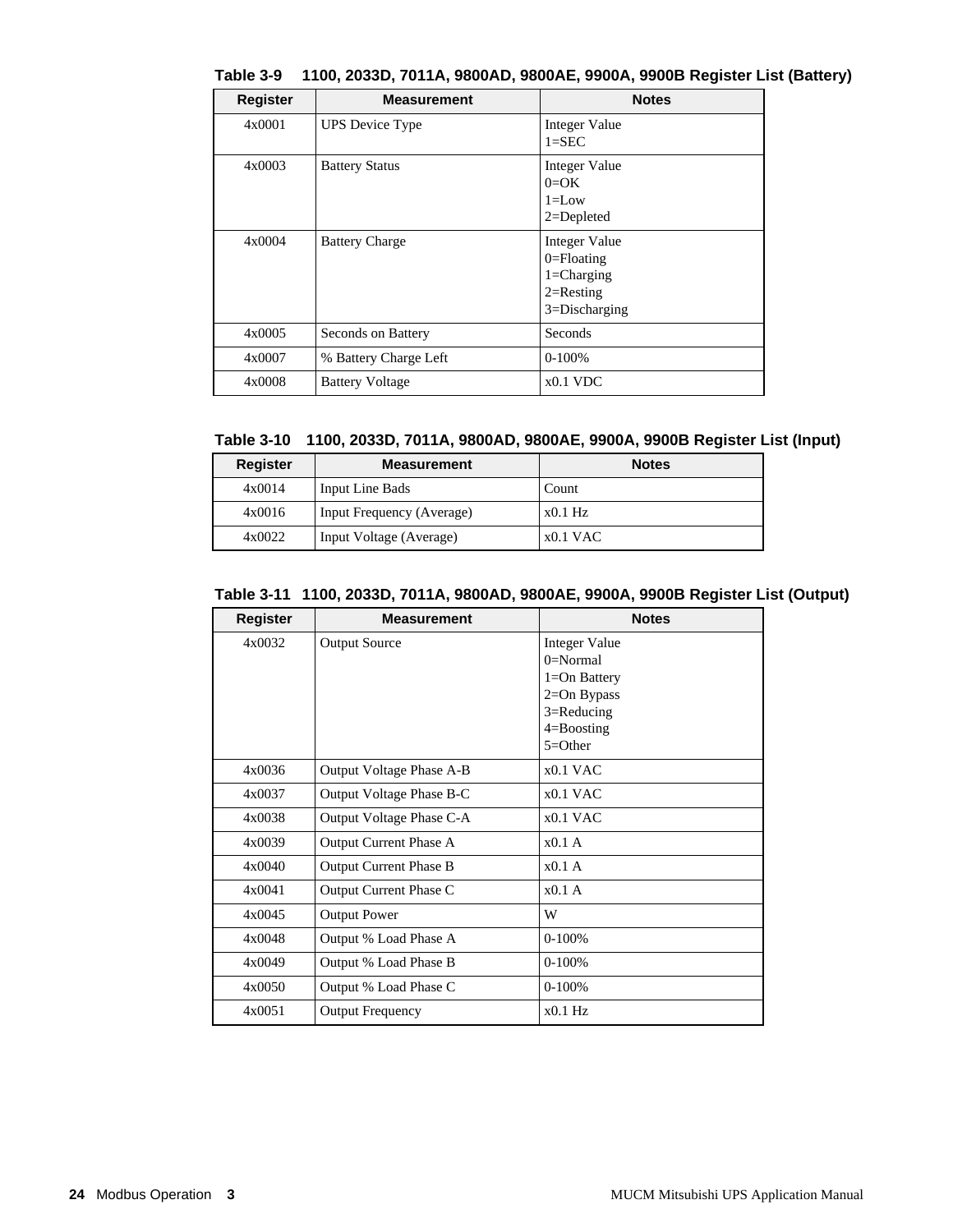| Register | <b>Measurement</b>            | <b>Notes</b> |
|----------|-------------------------------|--------------|
| 4x0057   | Bypass Voltage Phase A-B      | $x0.1$ VAC   |
| 4x0058   | Bypass Voltage Phase B-C      | $x0.1$ VAC   |
| 4x0059   | Bypass Voltage Phase B-C      | $x0.1$ VAC   |
| 4x0060   | Bypass Current Phase A        | $x0.1$ A     |
| 4x0061   | <b>Bypass Current Phase B</b> | $x0.1$ A     |
| 4x0062   | Bypass Current Phase C        | $x0.1$ A     |
| 4x0063   | <b>Bypass Power</b>           | W            |
| 4x0066   | <b>Bypass Frequency</b>       | $x0.1$ Hz    |

**Table 3-12 1100, 2033D, 7011A, 9800AD, 9800AE, 9900A, 9900B Register List (BYPASS)**

The Alarms are mapped as bits in registers. If the alarm is active then its bit will be set. The bits are labeled in IEC format where bit 0 is the LSB and 15 is the MSB

| Register | <b>Bit</b>     | <b>Description</b>          |
|----------|----------------|-----------------------------|
| 4x0067   | $\overline{0}$ | Temperature Alarm           |
|          | 1              | <b>Input Bad Alarm</b>      |
|          | $\overline{2}$ | Output Bad Alarm            |
|          | 3              | Overload Alarm              |
|          | $\overline{4}$ | <b>Bypass Bad Alarm</b>     |
|          | 5              | Output Off Alarm            |
|          | 6              | <b>UPS Shutdown Alarm</b>   |
|          | 7              | Charger Failure Alarm       |
|          | 8              | System Off Alarm            |
|          | 9              | Fan Failure Alarm           |
|          | 10             | Fuse Failure Alarm          |
|          | 11             | General Fault Alarm         |
|          | 12             | <b>Awaiting Power Alarm</b> |
|          | 13             | Shutdown Pending Alarm      |
|          | 14             | Shutdown Imminent Alarm     |
|          | 15             | Reserved                    |

**Table 3-13 1100, 2033D, 7011A, 9800AD, 9800AE, 9900A, 9900B Register List (Alarms)**

The UPS configuration is stored in registers 500 through 652. Some registers are read only and some are writeable. Care must be exercised on writing configuration parameters. The values are sent to the UPS upon reception of a Modbus write to the MUCM, therefore, it is important to only send a write when the configuration needs to be changed. Do not configure the Master to continuously send writes to the MUCM.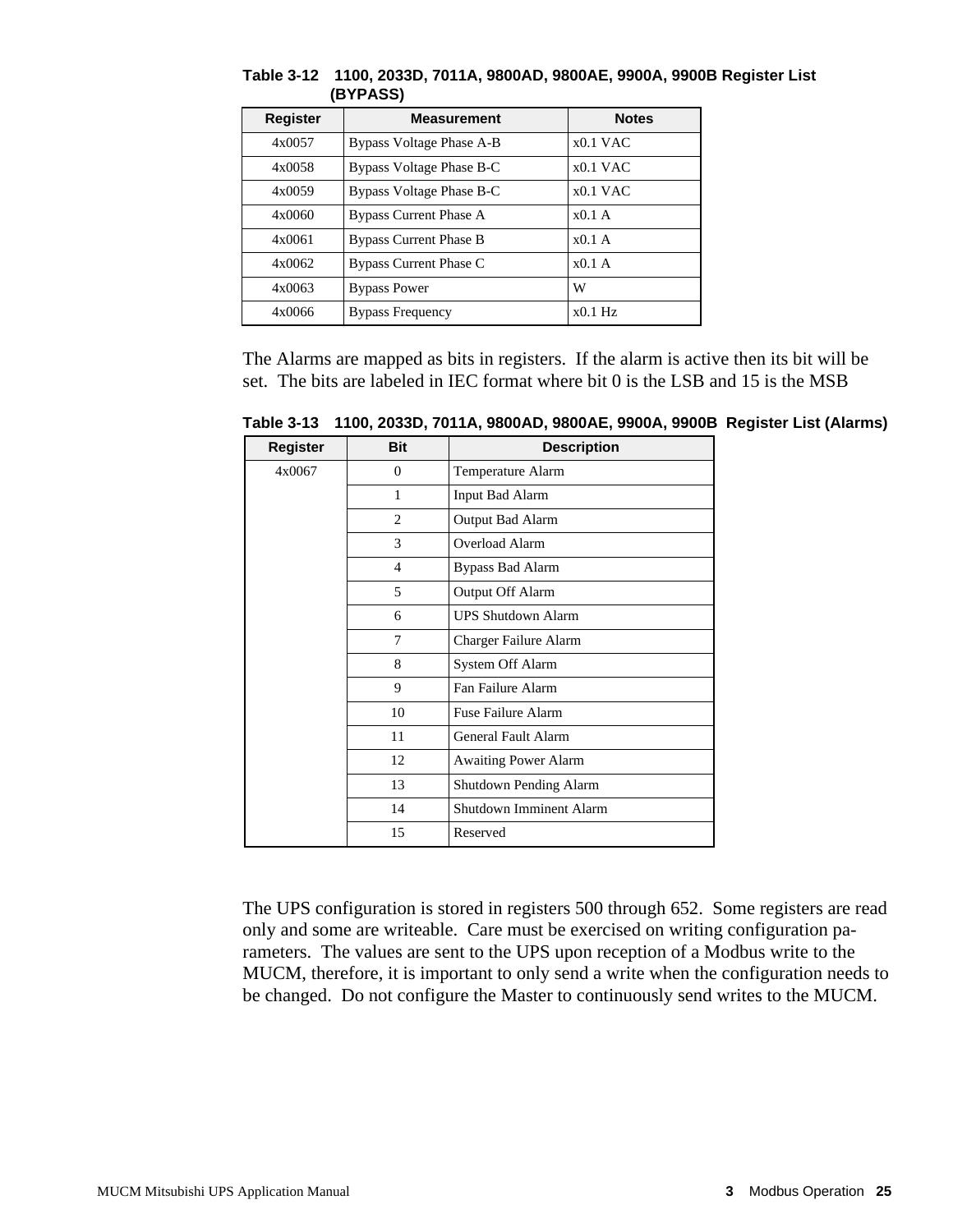| <b>Register</b> | R/W          | <b>Measurement</b>                           | <b>Notes</b>                                                                                                                                                                                                                                                                                                                             |
|-----------------|--------------|----------------------------------------------|------------------------------------------------------------------------------------------------------------------------------------------------------------------------------------------------------------------------------------------------------------------------------------------------------------------------------------------|
| 4x0499          | R            | Read Only Bitmap of pending writes<br>to UPS | Bit $0 =$ Auto Reboot [503]<br>Bit $1 =$ Nominal Setting [504-517]<br>Bit $2 =$ Shutdown After Delay [518]<br>Bit $3$ = Reboot with Duration [519]<br>Bit $4 =$ Action taken at Shutdown [520]<br>Bit $5 =$ Startup After Delay [521]<br>Bit $6 = Test [522]$<br>Bit $7 = UPS$ Baud Rate [523]<br>Bit $8 = UPS$ Identification [524-555] |
| 4x0500          | ${\bf R}$    | Number of Input Lines                        | $1-3$                                                                                                                                                                                                                                                                                                                                    |
| 4x0501          | R            | Number of Output Lines                       | $1 - 3$                                                                                                                                                                                                                                                                                                                                  |
| 4x0502          | $\mathbb{R}$ | Number of Bypass Lines                       | $0 - 3$                                                                                                                                                                                                                                                                                                                                  |
| 4x0504          | RW           | Nominal Input Voltage                        | Volts                                                                                                                                                                                                                                                                                                                                    |
| 4x0505          | RW           | Nominal Input Frequency                      | x0.1 Hz                                                                                                                                                                                                                                                                                                                                  |
| 4x0506          | RW.          | Nominal Output Voltage                       | <b>Volts</b>                                                                                                                                                                                                                                                                                                                             |
| 4x0507          | RW           | Nominal Output Frequency                     | $x0.1$ Hz                                                                                                                                                                                                                                                                                                                                |
| 4x0508          | RW           | Nominal VA Rating                            | VA                                                                                                                                                                                                                                                                                                                                       |
| 4x0509          | RW.          | Nominal Output Power                         | W                                                                                                                                                                                                                                                                                                                                        |
| 4x0511          | <b>RW</b>    | Audible Alarm                                | <b>Integer Value</b><br>$1 = Disabled$<br>$2=Enabled$<br>3=Muted<br>4=Disabled until Low Battery                                                                                                                                                                                                                                         |
| 4x0514          | RW           | <b>Battery Installed Month</b>               | $1 - 12$                                                                                                                                                                                                                                                                                                                                 |
| 4x0515          | RW           | <b>Battery Installed Day</b>                 | $1 - 31$                                                                                                                                                                                                                                                                                                                                 |
| 4x0516          | <b>RW</b>    | <b>Battery Installed Year</b>                | <b>XXXX</b>                                                                                                                                                                                                                                                                                                                              |
| 4x0520          | RW           | Action Taken at Shutdown                     | 1=UPS Output OFF<br>2=UPS System OFF                                                                                                                                                                                                                                                                                                     |
| 4x0522          | RW.          | Test                                         | $-1 =$ Abort<br>$0 = No$ Effect<br>$1 = General Test$<br>$2 =$ Battery Test<br>$3 = Deep Test$                                                                                                                                                                                                                                           |
| 4x0523          | <b>RW</b>    | <b>UPS Baud Rate</b>                         | 1200, 2400, 4800, 9600, or 19200                                                                                                                                                                                                                                                                                                         |

#### **Table 3-14 1100, 2033D, 7011A, 9800AD, 9800AE, 9900A, 9900B Register List (UPS Setup)**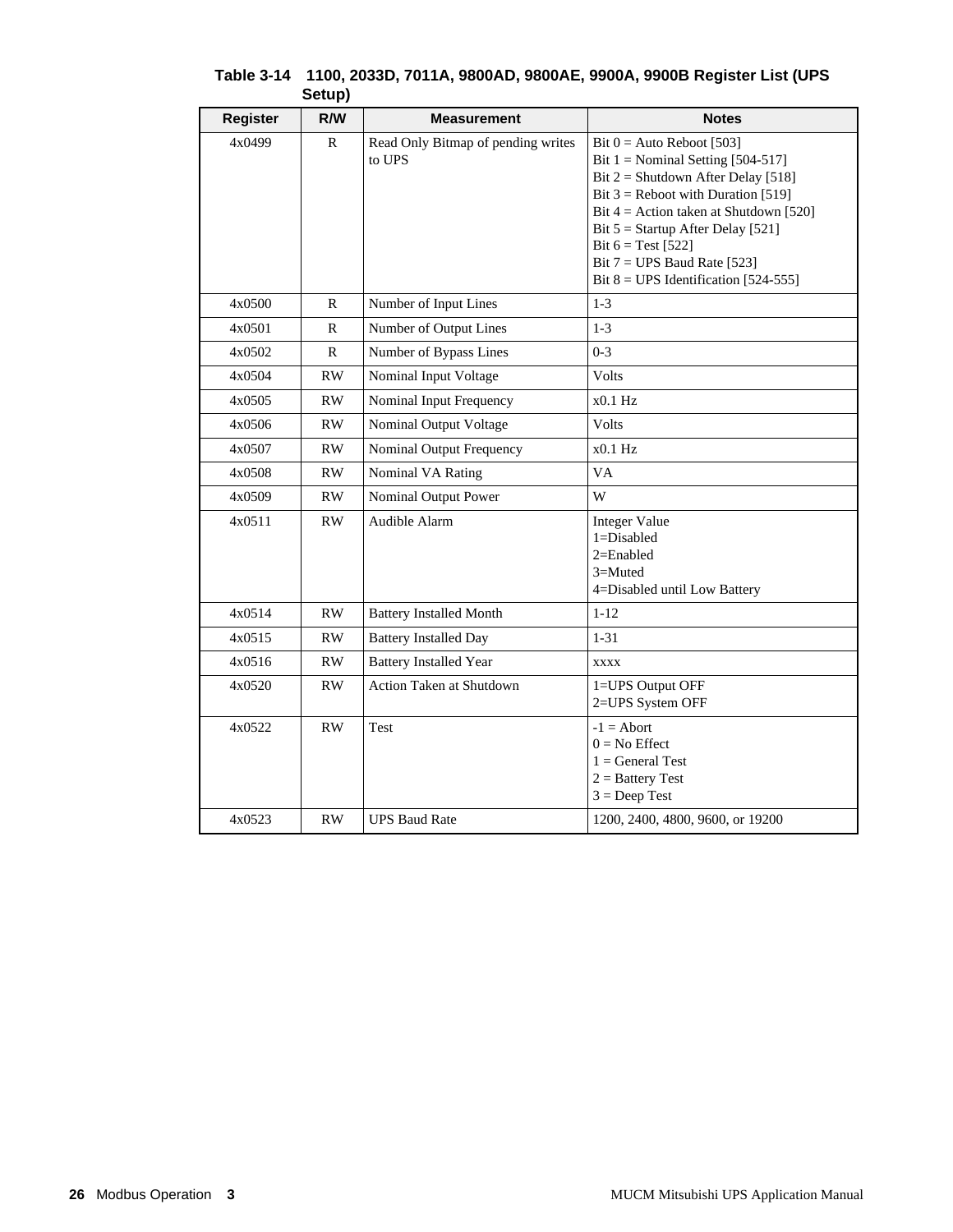| <b>Register</b>  | R/W          | <b>Measurement</b>                 | <b>Notes</b>                                                                                                                                                                        |
|------------------|--------------|------------------------------------|-------------------------------------------------------------------------------------------------------------------------------------------------------------------------------------|
| 4x0524<br>4x0555 | RW.          | <b>Identification String</b>       | Packed ASCII                                                                                                                                                                        |
| 4x05556          | $\mathsf{R}$ | <b>Test Results</b>                | <b>Integer Value</b><br>$0 = No$ Tests Performed<br>$1 = Test$ Passed<br>$2 = Test In Progress$<br>$3 = General Test Failed$<br>$4 =$ Battery Test Failed<br>$5 = Deep Test Failed$ |
| 4x0557<br>4x0588 | $\mathbf{R}$ | <b>Test Results String</b>         | Packed ASCII                                                                                                                                                                        |
| 4x0589<br>4x0604 | $\mathsf{R}$ | <b>UPS Manufacturer String</b>     | Packed ASCII                                                                                                                                                                        |
| 4x0605<br>4x0636 | $\mathbf{R}$ | <b>UPS Model String</b>            | Packed ASCII                                                                                                                                                                        |
| 4x0637<br>4x0652 | $\mathsf{R}$ | <b>UPS Software Version String</b> | Packed ASCII                                                                                                                                                                        |

**Table 3-15 1100, 2033D, 7011A, 9800AD, 9800AE, 9900A, 9900B Register List (UPS Setup)**

The MUCM serial port setup is stored in registers 653 through 676. Some of these registers are read only while some may be altered by sending writes to the MUCM. Care must be exercised when modifying these values because the serial ports will change their settings immediately and possibly cause a loss of communications.

Note: New values are stored to FLASH upon completion of the Modbus Write. Do not allow the Master to continuously send writes to the MUCM.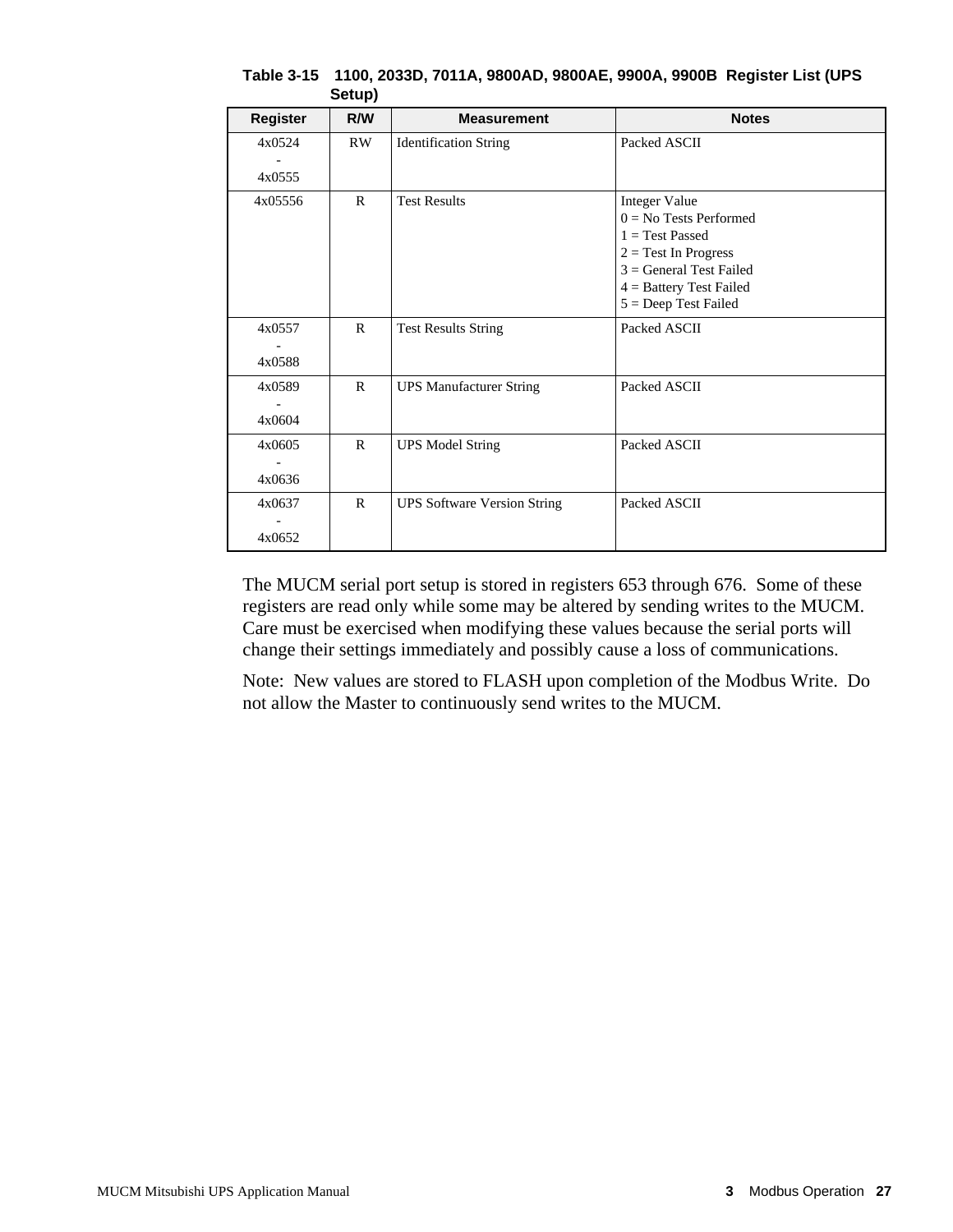| <b>Register</b>  | R/W          | <b>Measurement</b>                      | <b>Notes</b>                                                                                  |
|------------------|--------------|-----------------------------------------|-----------------------------------------------------------------------------------------------|
| 4x0653<br>4x0668 | RW           | <b>MUCM</b> Application Revision String | Packed ASCII                                                                                  |
| 4x0669           | <b>RW</b>    | <b>MUCM Port 1 Mode</b>                 | <b>Integer Value</b><br>$0 = Auto$ Detect<br>$1 = \text{SEC}$<br>$2 = MIT$<br>$(detault = 0)$ |
| 4x0670           | <b>RW</b>    | <b>MUCM Port 1 Baud Rate</b>            | 1200, 2400, 4800, 9600, 19200<br>$(detault = 9600)$                                           |
| 4x0671           | $\mathbb{R}$ | <b>MUCM</b> Port 1 Parity               | $0 = \text{NONE}$<br>$1 =$ EVEN<br>SEC always uses NONE<br>MIT always uses EVEN               |
| 4x0672           | <b>RW</b>    | <b>MUCM Port 2 Mode</b>                 | $5 =$ Modbus RTU Slave<br>$6 =$ Modbus ASCII Slave<br>$(default = 5)$                         |
| 4x0673           | RW.          | <b>MUCM Port 2 Baud Rate</b>            | 1200, 2400, 4800, 9600, 19200<br>$(detault = 9600)$                                           |
| 4x0674           | RW           | <b>MUCM</b> Port 2 Parity               | $0 = \text{NONE}$<br>$1 =$ EVEN<br>$(detault = EVEN)$                                         |
| 4x0675           | RW           | <b>MUCM Port 2 Modbus Slave Address</b> | 1-254 (default = 1)<br>Always responds to address 255.                                        |
| 4x0676           | <b>RW</b>    | <b>MUCM</b> Port 2 Data Bits            | 7 (valid for Modbus ASCII only)<br>8 (valid for RTU or ASCII)<br>$(default = 8)$              |

**Table 3-16 MUCM Setup Register List**

## **2033A and 9700 Register List**

The data from the UPS is presented as Holding Registers (4x). Registers 1 through 66 are read only 16-bit unsigned integers that provide data on the UPS System, Battery, Input, Output, and Bypass circuits. Several data points have an implied decimal place to give a greater precision for the reading. For example, register 15 indicates the frequency of Input times 0.1. A value of 599 indicates a frequency of 59.9Hz.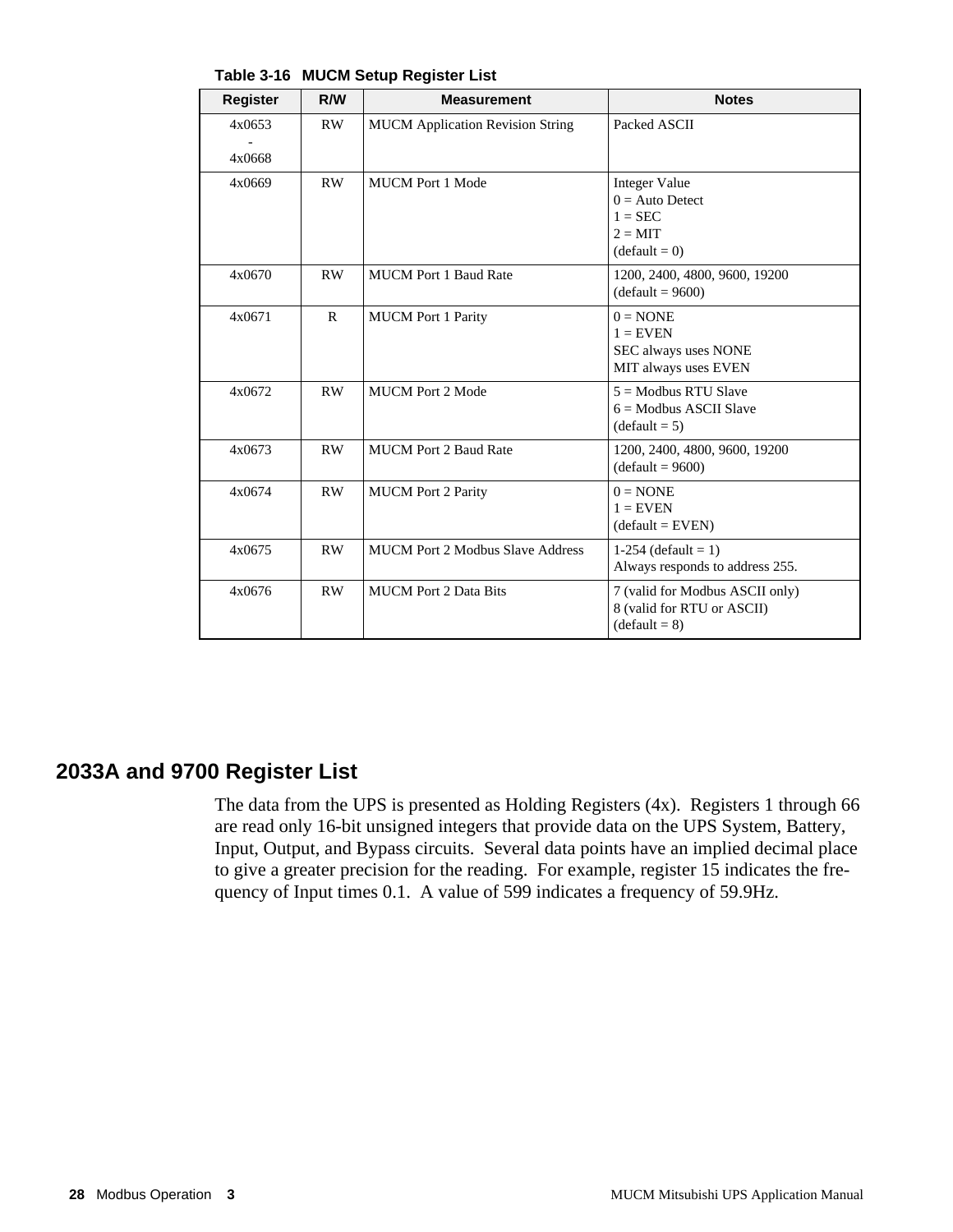| <b>Register</b> | <b>Measurement</b>     | <b>Notes</b>             |
|-----------------|------------------------|--------------------------|
| 4x0001          | <b>UPS</b> Device Type | Integer Value<br>$2=MIT$ |
| 4x0007          | % Battery Charge Left  | $0-100%$                 |
| 4x0008          | <b>Battery Voltage</b> | $x0.1$ VDC               |
| 4x0009          | <b>Battery Current</b> | x0.1A                    |
| 4x0011          | Discharge Time         | Hours                    |
| 4x0012          | Discharge Time         | <b>Minutes</b>           |
| 4x0013          | Discharge Time         | Seconds                  |

**Table 3-17 2033A, 9700 Register List (Battery)**

**Table 3-18 2033A, 9700 Register List (Input)**

| Register | <b>Measurement</b>           | <b>Notes</b> |
|----------|------------------------------|--------------|
| 4x0014   | <b>Input Line Bads</b>       | Count        |
| 4x0015   | <b>Input Frequency</b>       | $x0.1$ Hz    |
| 4x0019   | Input Voltage Phase A-B      | $x0.1$ VAC   |
| 4x0020   | Input Voltage Phase B-C      | $x0.1$ VAC   |
| 4x0021   | Input Voltage Phase C-A      | $x0.1$ VAC   |
| 4x0022   | Input Voltage Phase A-N      | $x0.1$ VAC   |
| 4x0023   | Input Voltage Phase B-N      | $x0.1$ VAC   |
| 4x0024   | Input Voltage Phase C-N      | $x0.1$ VAC   |
| 4x0025   | <b>Input Current Phase A</b> | x1A          |
| 4x0026   | <b>Input Current Phase B</b> | x1A          |
| 4x0027   | Input Current Phase C        | x1A          |

**Table 3-19 2033A, 9700 Register List (Output)**

| <b>Register</b> | <b>Measurement</b>            | <b>Notes</b> |
|-----------------|-------------------------------|--------------|
| 4x0033          | Output Voltage Phase A-B      | $x0.1$ VAC   |
| 4x0034          | Output Voltage Phase B-C      | $x0.1$ VAC   |
| 4x0035          | Output Voltage Phase C-A      | $x0.1$ VAC   |
| 4x0036          | Output Voltage Phase A-N      | $x0.1$ VAC   |
| 4x0037          | Output Voltage Phase B-N      | $x0.1$ VAC   |
| 4x0038          | Output Voltage Phase C-N      | $x0.1$ VAC   |
| 4x0039          | Output Current Phase A        | x1A          |
| 4x0040          | <b>Output Current Phase B</b> | x1A          |
| 4x0041          | Output Current Phase C        | x1A          |
| 4x0042          | Output Peak Current Phase A   | x1A          |
| 4x0043          | Output Peak Current Phase B   | x1A          |
| 4x0044          | Output Peak Current Phase C   | x1A          |
| 4x0051          | <b>Output Frequency</b>       | $x0.1$ Hz    |
| 4x0052          | <b>Output Power</b>           | 0.1 W        |
| 4x0053          | <b>Output Power Factor</b>    | x0.01%       |
| 4x0092          | <b>Output Current Phase N</b> | x.1A         |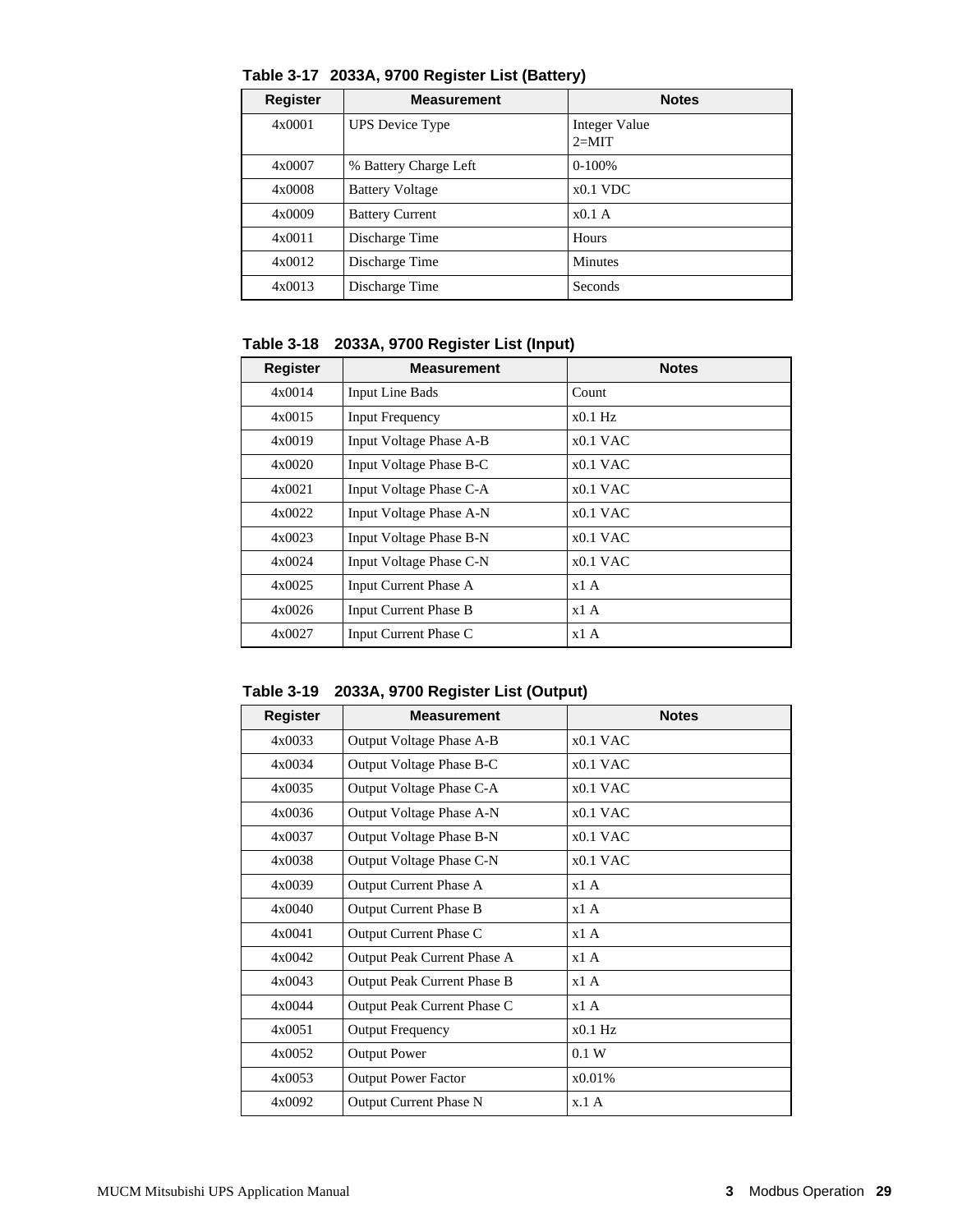| <b>Register</b> | <b>Measurement</b>       | <b>Notes</b> |
|-----------------|--------------------------|--------------|
| 4x0054          | Bypass Voltage Phase A-B | $x0.1$ VAC   |
| 4x0055          | Bypass Voltage Phase B-C | $x0.1$ VAC   |
| 4x0056          | Bypass Voltage Phase C-A | $x0.1$ VAC   |
| 4x0057          | Bypass Voltage Phase A-N | $x0.1$ VAC   |
| 4x0058          | Bypass Voltage Phase B-N | $x0.1$ VAC   |
| 4x0059          | Bypass Voltage Phase C-N | $x0.1$ VAC   |
| 4x0066          | <b>Bypass Frequency</b>  | $x0.1$ Hz    |

**Table 3-20 2033A, 9700 Register List (BYPASS)**

The Alarms are mapped as bits in registers. If the alarm is active then its bit will be set. The bits are labeled in IEC format where bit 0 is the LSB and 15 is the MSB. Unused bits are forced to zero.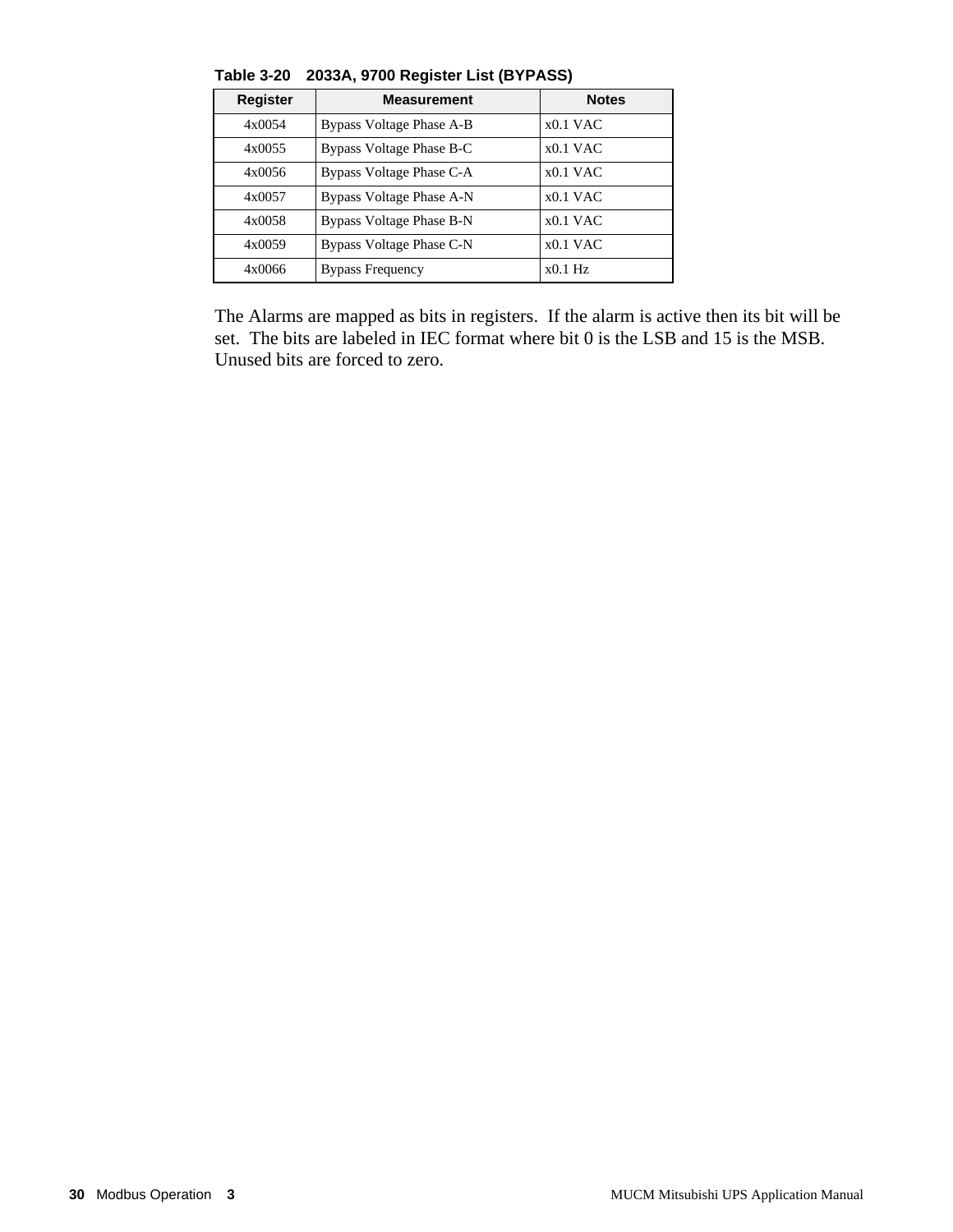| <b>Register</b>          | Bit            | Code         | <b>Description</b>                                  |
|--------------------------|----------------|--------------|-----------------------------------------------------|
| 4x0068                   | 1              | <b>UF007</b> | Converter Input Current Sensor Abnormal             |
| Fault 1<br>$(Bits 0-15)$ | $\overline{2}$ | <b>UF105</b> | DC Voltage Sensor Circuit Abnormal                  |
|                          | 5              | <b>UF102</b> | DC Undervoltage                                     |
|                          | 6              | <b>UF103</b> | DC Overvoltage                                      |
|                          | 11             | UF216        | <b>Inverter Output Current Sensor Abnormal</b>      |
|                          | 12             | <b>UF201</b> | Inverter Output Overvoltage +15%                    |
|                          | 13             | <b>UF202</b> | Inverter Output Undervoltage -15%                   |
| 4x0069                   | $\overline{0}$ | <b>UF306</b> | <b>UPS Control Power Circuit Error</b>              |
| Fault 1<br>(Bits 16-31)  | 3              | <b>UF301</b> | <b>UPS Control Microprocessor Circuit Error</b>     |
|                          | 5              | <b>UF305</b> | <b>UPS Control Circuit Error</b>                    |
|                          | 10             | <b>UF203</b> | <b>Inverter Output Overcurrent</b>                  |
|                          | 12             | <b>UF302</b> | <b>UPS Control Microprocessor Circuit Error</b>     |
|                          | 13             | <b>UF303</b> | <b>UPS Control Microprocessor Circuit Error</b>     |
|                          | 15             | <b>UF304</b> | <b>UPS Control Microprocessor Circuit Error</b>     |
| 4x0070                   | 2              | <b>UF216</b> | Sensor Abnormal                                     |
| Fault 2<br>$(Bits 0-15)$ |                |              |                                                     |
| 4x0071                   | None           | None         | Reserved, No alarms                                 |
| Fault 2<br>(Bits 16-31)  |                |              |                                                     |
| 4x0072                   | $\overline{0}$ | <b>UF003</b> | Converter Abnormal                                  |
| Fault 3                  | $\mathbf{1}$   | UF212        | Fan Power Source Abnormal                           |
| $(Bits 0-15)$            | $\overline{2}$ | <b>UF107</b> | CB2 Abnormal                                        |
|                          | 3              | UF214        | Cooling Fan Thermal Relay Abnormal                  |
|                          | 5              | UF213        | Inverter or Converter Overtemperature               |
|                          | 9              | <b>UF307</b> | <b>UPS Control Circuit Error</b>                    |
|                          |                |              |                                                     |
|                          | 11             | <b>UF209</b> | 52C Abnormal (Not Closed)                           |
|                          | 12             | UF210        | 52C Abnormal (Not Open)                             |
|                          | 13             | <b>UF106</b> | DC Capacitor Abnormal                               |
|                          | 15             | UF255        | 52C Abnormal                                        |
| 4x0073                   | 3              | <b>UF309</b> | Inverter Output Voltage Sensed before 52C Closed    |
| Fault 3<br>(Bits 16-31)  | $\overline{4}$ | <b>UF401</b> | 52S Abnormal (Not Closed or Closed without command) |
|                          | 5              | <b>UF402</b> | 52S Abnormal (Not Opened or Open without command)   |
|                          | 6              | UF215        | Frequent Overload                                   |

**Table 3-21 2033A, 9700 Register List (Alarms)**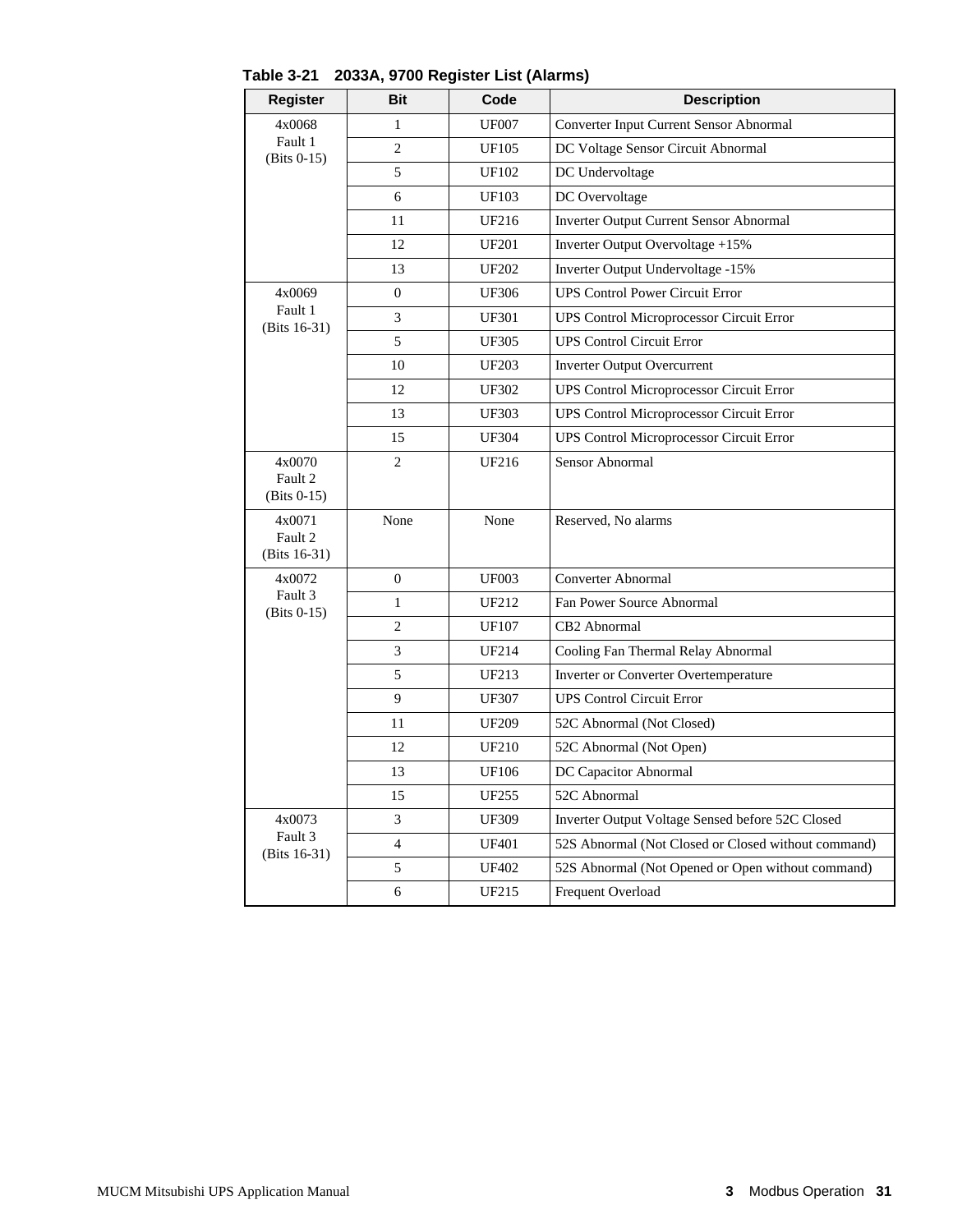| <b>Register</b>                    | <b>Bit</b>       | Code              | <b>Description</b>                                                                         |
|------------------------------------|------------------|-------------------|--------------------------------------------------------------------------------------------|
| 4x0074<br>Fault 4                  | $\mathbf{0}$     | UF053             | Input Contactor CB1 not Open under correct<br>sequence                                     |
| $(Bits 0-15)$                      | 1                | <b>UF052</b>      | Input Circuit Breaker CB1 Tripped                                                          |
|                                    | $\overline{c}$   | UF257             | 52C Abnormal, did NOT Open after manual<br>transfer to bypass.                             |
|                                    | 3                | UF451             | 52S Abnormal NOT closed, or closed with<br>no manual transfer command.                     |
|                                    | 4                | <b>UF153</b>      | CB2 DC Circuit Breaker Tripped                                                             |
|                                    | 5                | UF154             | CB2 Abnormal                                                                               |
|                                    | 9                | <b>UF158</b>      | <b>Battery Liquid Level Low</b>                                                            |
|                                    | 10               | UF157             | <b>Battery Overtemperature</b>                                                             |
|                                    | 11               | UF156             | CB2 Tripped (after prolonged battery<br>overtemperature 2Hr)                               |
|                                    | 13               | UF256             | Output Voltage Abnormal outside +/- 5%                                                     |
|                                    | 15               | <b>UF352</b>      | Control Power Supply Abnormal                                                              |
| 4x0075                             | $\boldsymbol{0}$ | <b>FU159</b>      | DC Ground Fault                                                                            |
| Fault 4<br>(Bits $16-31$ )         | 2                | UF160             | DC Circuit Sensor Abnormal                                                                 |
|                                    | 3                | <b>UF351</b>      | DC Control Fuse Blown                                                                      |
|                                    | $\overline{4}$   | UF151             | DC Voltage Abnormal, DC Buss does not<br>return to Float after power restored (24Hr)       |
|                                    | 5                | UF152             | DC Voltage Abnormal, DC Buss does not<br>return to Equalize after power restored<br>(24Hr) |
|                                    | 9                | UF162             | DC Circuit Abnormal                                                                        |
|                                    | 11               | UF356             | <b>UPS Control Circuit Error</b>                                                           |
|                                    | 12               | UF357             | "Inverter Start" Switch Abnormal                                                           |
|                                    | 13               | <b>UF358</b>      | "Inverter Stop" Switch Abnormal                                                            |
|                                    | 14               | UF359             | "Inverter Operation" Switch Abnormal                                                       |
|                                    | 15               | <b>UF360</b>      | "Bypass Operation" Switch Abnormal                                                         |
| 4x0076<br>Fault 5                  | $\boldsymbol{0}$ | UF <sub>255</sub> | 52C Abnormal, Opened during Inverter Load<br>Supply                                        |
| $(Bits 0-15)$                      | 2                | <b>UF355</b>      | <b>UPS Control Circuit Error</b>                                                           |
| 4x0077<br>Fault 5<br>(Bits 16-31)  | None             | None              | Reserved, No alarms                                                                        |
| 4x0078<br>Fault 6<br>$(Bits 0-15)$ | $\mathbf{1}$     | <b>UA802</b>      | AC Input Frequency Out of Range                                                            |
| 4x0079<br>Fault 6<br>(Bits 16-31)  | None             | None              | Reserved, No alarms                                                                        |

**Table 3-22 2033A, 9700 Register List (Alarms)**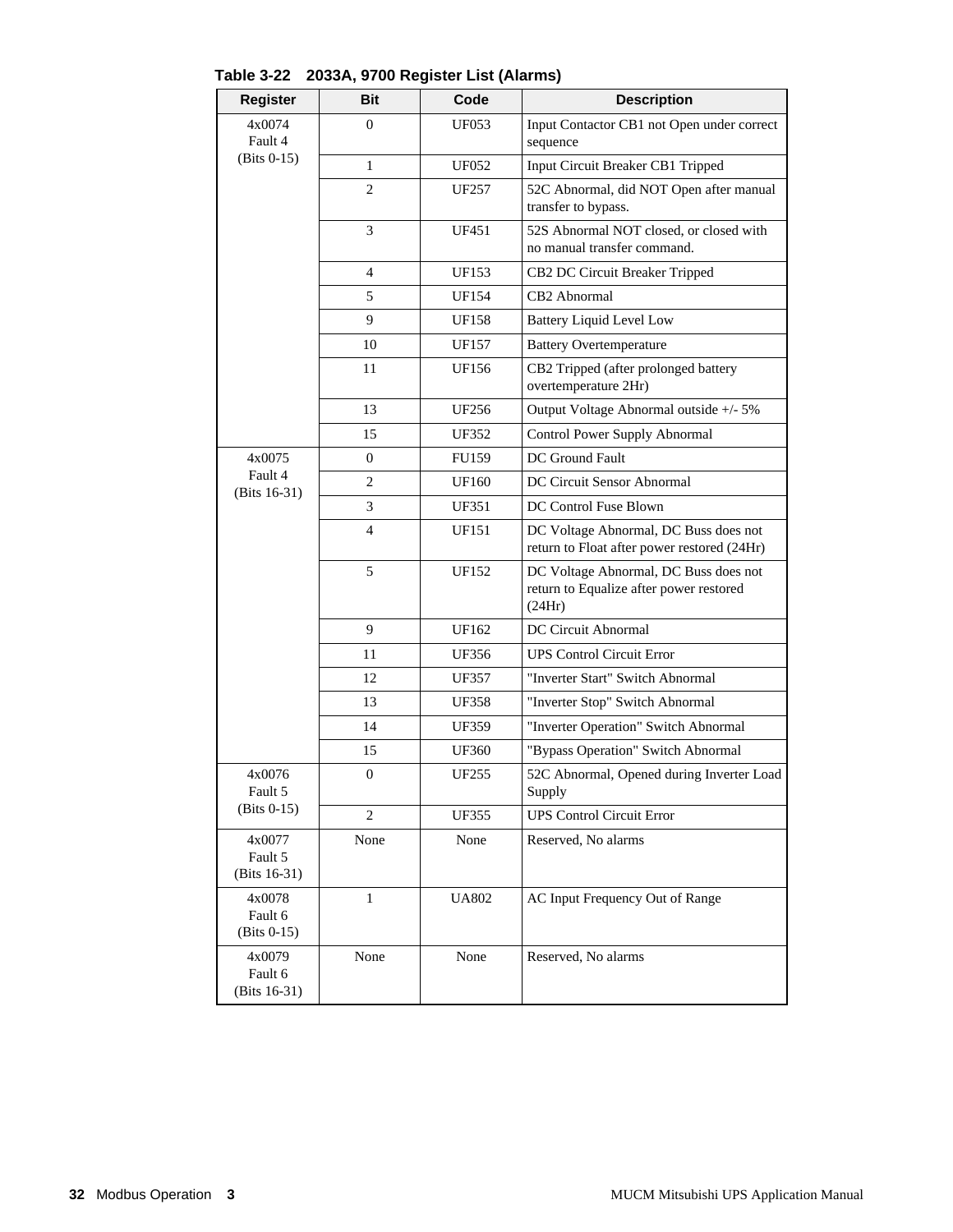| <b>Register</b>         | Bit            | Code         | <b>Description</b>                                                                                   |
|-------------------------|----------------|--------------|------------------------------------------------------------------------------------------------------|
| 4x0080                  | $\overline{0}$ | <b>UF056</b> | Converter Input Current Overload                                                                     |
| Fault 7<br>(Bits 0-15)  | $\mathbf{1}$   | <b>UF058</b> | Cooling Fan Abnormal (Converter Circuit)                                                             |
|                         | $\overline{c}$ | <b>UF057</b> | Converter Overtemperature                                                                            |
|                         | 3              | UF362        | <b>UPS Control Circuit Error</b>                                                                     |
|                         | 4              | UF161        | CB2 Tripped (DC Voltage Abnormal) DC<br>Buss does not return to Float after power<br>restored (48Hr) |
|                         | 5              | <b>UF254</b> | 88C Abnormal - Fan AC Source Abnormal<br>during Inverter Operation                                   |
|                         | 6              | UF059        | Converter Abnormal, Preliminary Charge<br>Impossible                                                 |
|                         | 7              | <b>UF060</b> | Converter Abnormal                                                                                   |
|                         | 8              | UF363        | Voltage Adjust Error                                                                                 |
|                         | 9              | <b>UF258</b> | Frequent Overload                                                                                    |
| 4x0081                  | 8              | <b>UF806</b> | Inverter Overload > 100%                                                                             |
| Fault 7<br>(Bits 16-31) | 9              | <b>UF807</b> | Inverter Overload $> 110\%$                                                                          |
|                         | 10             | <b>UF808</b> | Inverter Overload $>125\%$                                                                           |
|                         | 11             | <b>UF809</b> | Inverter Overload > 150%                                                                             |
|                         | 12             | <b>UF810</b> | Inverter Overload, Momentary Overcurrent<br>while load powered by inverter                           |
|                         | 13             | UF836        | Converter Overload                                                                                   |
| 4x0082                  | $\overline{0}$ | UA823        | CB1 OFF, AC Input Contactor OPEN                                                                     |
| Fault 8<br>(Bits 0-15)  | $\mathbf{1}$   | US824        | CB2 OFF, DC Contactor OPEN                                                                           |
|                         | $\overline{c}$ | UA826        | CB101 OFF, Control Breaker Opened<br>During Inverter Load Supply.                                    |
|                         | 5              | <b>UA819</b> | <b>Remote Start Button Abnormal</b>                                                                  |
|                         | 6              | <b>UA820</b> | Remote Stop button Abnormal                                                                          |
|                         | 7              | UA812        | Bypass Voltage Out of Range +-20%                                                                    |
|                         | 8              | <b>UA817</b> | <b>Emergency Stop Activated</b>                                                                      |
|                         | 9              | <b>UA827</b> | 52C Not Permitted, Transfer Permitted<br>switch open                                                 |
|                         | 10             | <b>UA830</b> | AC Input Undervoltage                                                                                |
|                         | 11             | None         | Manual Bypass Switch ON                                                                              |
|                         | 12             | UA803        | AC Input Phase Rotation Error                                                                        |
|                         | 13             | UA805        | Ambient Temperature Abnormal HIGH                                                                    |
|                         | 14             | <b>UA804</b> | <b>Battery DC Precharge Circuit Abnormal</b>                                                         |
|                         | 15             | <b>UA801</b> | AC Input Voltage Out of Range - Fell below<br>-18% threshold.                                        |

**Table 3-23 2033A, 9700 Register List (Alarms)**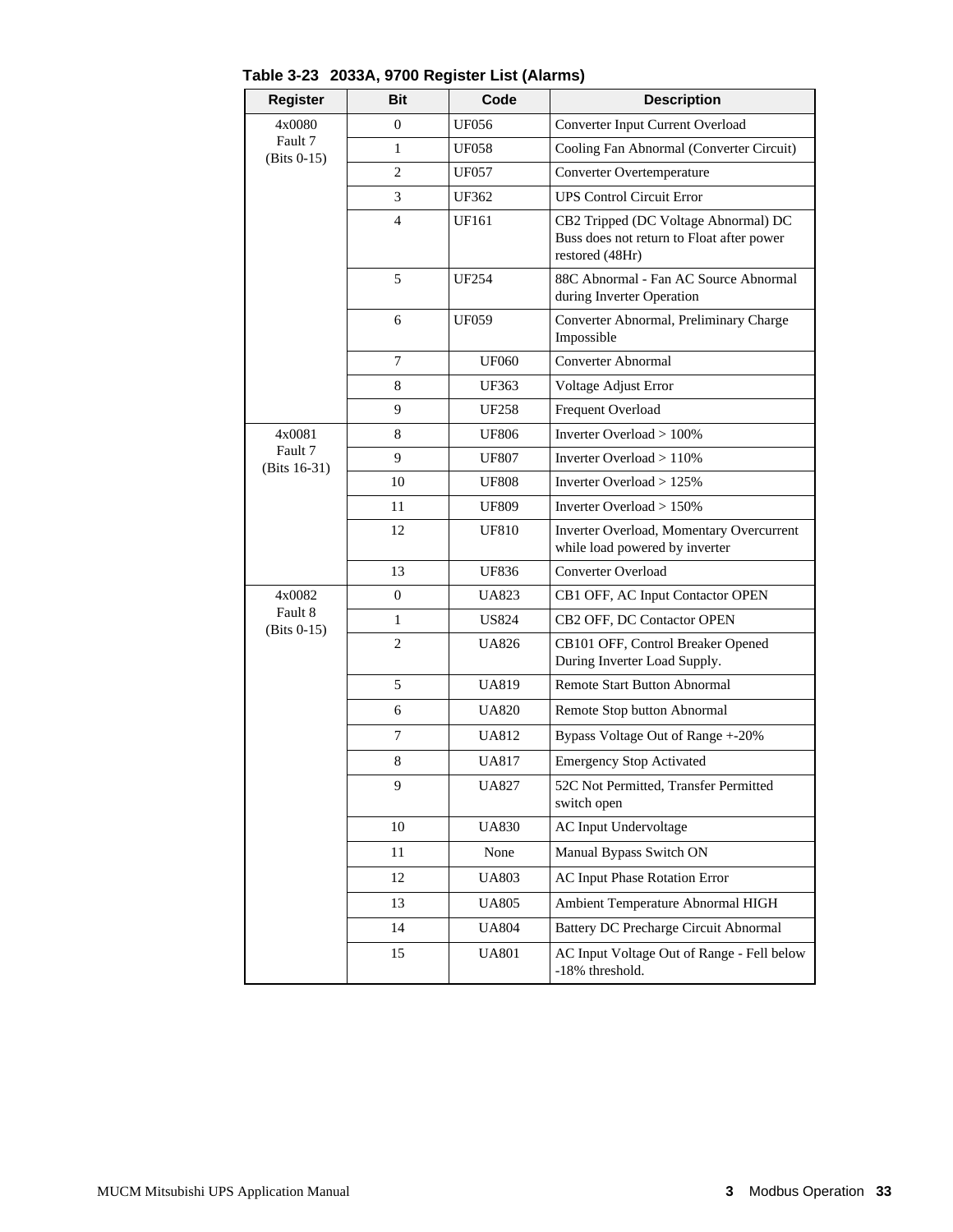| <b>Register</b>           | <b>Bit</b>     | Code         | <b>Description</b>                                                         |
|---------------------------|----------------|--------------|----------------------------------------------------------------------------|
| 4x0083                    | $\overline{0}$ | <b>UA811</b> | Bypass Voltage Out of Range +/-15%                                         |
| Fault 8<br>(Bits 16-31)   | 1              | <b>NONE</b>  | Transfer Failure (Load Stop)                                               |
|                           | $\overline{c}$ | <b>UA813</b> | <b>Bypass Phase Rotation Error</b>                                         |
|                           | 3              | UA814        | <b>Bypass Frequency Out of Range</b>                                       |
|                           | 4              | <b>UA816</b> | Extended Bypass Operation (10 minutes)                                     |
|                           | 5              | <b>UA831</b> | <b>Emergency Bypass Switch ON</b>                                          |
|                           | 6              | <b>UA822</b> | Generator Operation (Transfer to Bypass not permitted)                     |
|                           | 8              | <b>UA832</b> | <b>Interrupted Transfer to Bypass</b>                                      |
|                           | 9              | <b>UA821</b> | UPS Stopped (Transfer Inhibited, Bypass Voltage out of<br>range)           |
|                           | 10             | <b>UA835</b> | UPS Stopped (Transfer Inhibited, Inverter Asynchronous)                    |
|                           | 11             | <b>UA804</b> | <b>Battery Abnormal</b>                                                    |
| 4x0084                    | $\mathbf{0}$   |              | Inverter is operating and powering the load                                |
| Status 1<br>$(Bits 0-15)$ | 1              |              | Ex. Alarm, Minor Fault                                                     |
|                           | $\mathbf{2}$   |              | <b>Inverter Running</b>                                                    |
|                           | 3              |              | Inverter S/S, Inverter is Started from Local or Remote                     |
|                           | 4              |              | Battery Operation 1, 3 minute alarm time delay after battery<br>backup     |
|                           | 5              |              | Battery Low Voltage, near depletion due to prolonged AC<br>Fail            |
|                           | 6              |              | Overload, UPS Output Capacity Exceeded                                     |
|                           | $\tau$         |              | Overload, (Level Reached)                                                  |
|                           | 8              |              | <b>Enable to Remote Operation</b>                                          |
|                           | 9              |              | <b>Remote Operation</b>                                                    |
|                           | 10             |              | Battery Depletion, Shutdown Imminent                                       |
|                           | 11             |              | Battery Abnormal, Overtemperature or Low Liquid Level                      |
|                           | 12             |              | Converter Operation, 1=Running                                             |
|                           | 13             |              | Battery Operation 2, UPS in Battery Backup Mode                            |
|                           | 14             |              | CB1 1=Closed                                                               |
|                           | 15             |              | CB2 1=Closed                                                               |
| 4x0085                    | $\overline{0}$ |              | Converter is operating and supplying Inverter                              |
| Status 1<br>(Bits 16-31)  | 1              |              | Battery Operation 3, No alarm time delay after battery<br>backup initiated |
|                           | 2              |              | 52C 1=Closed                                                               |
|                           | 3              |              | AC Input Abnormal, Voltage or Frequency out of range                       |
|                           | 4              |              | Equalize Charge, UPS in Equalize Mode                                      |
|                           | 5              |              | Output Overload, (Inverter Stop)                                           |
|                           | 6              |              | Test Mode                                                                  |
|                           | $\tau$         |              | Output Switch Abnormal, 52S or 52C Abnormal                                |
|                           | 8              |              | <b>Battery Charge</b>                                                      |

#### **Table 3-24 2033A, 9700 Register List (Alarms and Status)**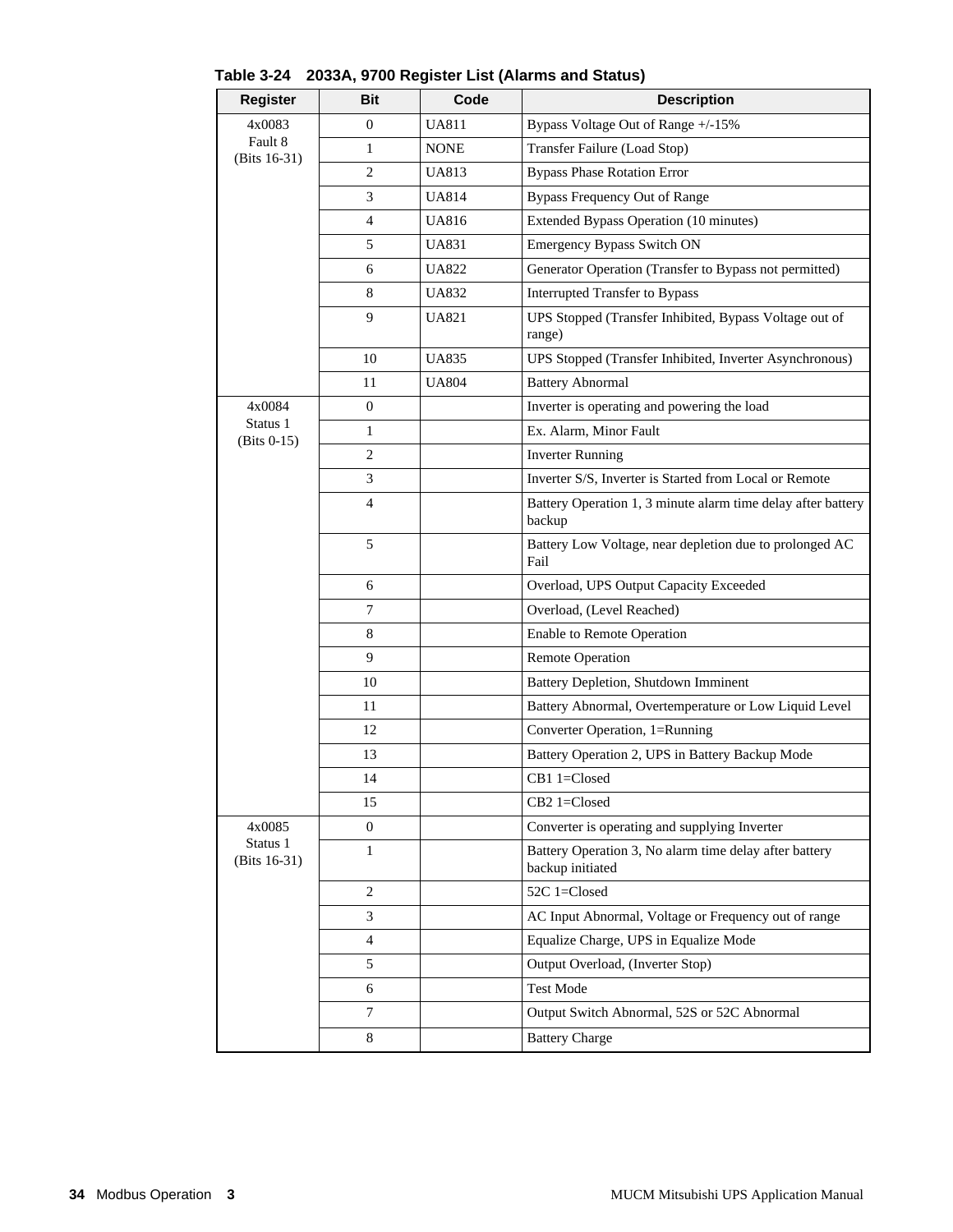| <b>Register</b>                                 | <b>Bit</b>     | <b>Description</b>                                                   |  |  |  |
|-------------------------------------------------|----------------|----------------------------------------------------------------------|--|--|--|
| 4x0086                                          | $\mathbf{0}$   | CB1 Alarm                                                            |  |  |  |
| Status <sub>2</sub><br>$(Bits 0-15)$            | $\mathbf{1}$   | CB <sub>2</sub> Alarm                                                |  |  |  |
|                                                 | $\overline{c}$ | 52C Alarm                                                            |  |  |  |
| 4x0087<br>Status <sub>2</sub><br>$(Bits 16-31)$ | <b>NONE</b>    | Reserved                                                             |  |  |  |
| 4x0088                                          | $\overline{0}$ | Synchronism, Inverter is synchronized to external source             |  |  |  |
| Status 3<br>$(Bits 0-15)$                       | $\mathbf{1}$   | Asnychronism, Inverter is in the free running mode                   |  |  |  |
|                                                 | $\overline{c}$ | Voltage Equalize Answer, DC Voltage reached equalizing voltage level |  |  |  |
|                                                 | 5              | 52S 1=Closed                                                         |  |  |  |
|                                                 | 6              | CB3 1=Closed                                                         |  |  |  |
|                                                 | 7              | Bypass Operation, Load powered via static Bypass Line                |  |  |  |
|                                                 | 8              | Bypass Input Abnormal, Voltage or Frequency Out of Range             |  |  |  |
|                                                 | 10             | <b>Bypass Abnormal</b>                                               |  |  |  |
|                                                 | 12             | Synchronism 2                                                        |  |  |  |
|                                                 | 13             | Load Supply, Load powered by UPS (Inverter or Bypass)                |  |  |  |
|                                                 | 14             | Generator Operation, 1=UPS on Generator                              |  |  |  |
| 4x0089<br>Status 3<br>(Bits 16-31)              | <b>NONE</b>    | Reserved                                                             |  |  |  |
| 4x0090<br><b>EX Status</b>                      | $\theta$       | Direction of Battery Current (1=Discharge, 0=Charging)               |  |  |  |
| $(Bits 0-15)$                                   | $\mathbf{1}$   | <b>Battery Floating</b>                                              |  |  |  |
|                                                 | $\mathbf{2}$   | <b>Input Power Failure Detection</b>                                 |  |  |  |
|                                                 | 3              | <b>Input Power Failure</b>                                           |  |  |  |
| 4x0091<br><b>EX Status</b><br>(Bits 16-31)      | <b>NONE</b>    | Reserved                                                             |  |  |  |

**Table 3-25 2033A, 9700 Register List (Status)**

The MUCM serial port setup is stored in registers 653 through 676. Some of these registers are read only while some may be altered by sending writes to the MUCM. Care must be exercised when modifying these values because the serial ports will change their settings immediately and possibly cause a loss of communications.

Note: New values are stored to FLASH upon completion of the Modbus Write. Do not allow the Master to continuously send writes to the MUCM.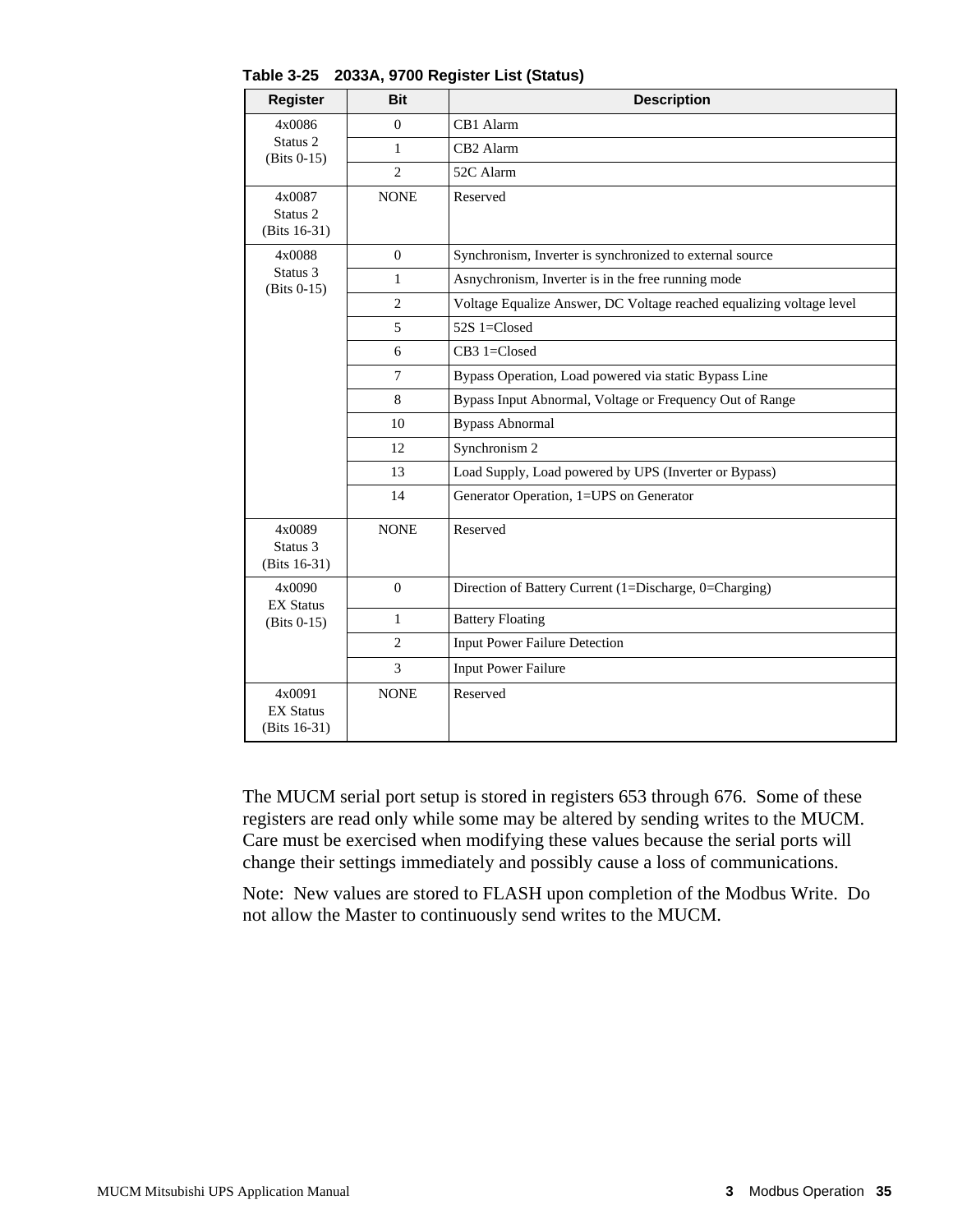| <b>Register</b>  | R/W          | <b>Measurement</b>                      | <b>Notes</b>                                                                                  |
|------------------|--------------|-----------------------------------------|-----------------------------------------------------------------------------------------------|
| 4x0653<br>4x0668 | RW           | <b>MUCM</b> Application Revision String | Packed ASCII                                                                                  |
| 4x0669           | <b>RW</b>    | <b>MUCM</b> Port 1 Mode                 | <b>Integer Value</b><br>$0 =$ Auto Detect<br>$1 = \text{SEC}$<br>$2 = MIT$<br>$(detault = 0)$ |
| 4x0670           | RW           | <b>MUCM Port 1 Baud Rate</b>            | 1200, 2400, 4800, 9600, 19200<br>$(detault = 9600)$                                           |
| 4x0671           | $\mathbb{R}$ | <b>MUCM</b> Port 1 Parity               | $0 = \text{NONE}$<br>$1 =$ EVEN<br>SEC always uses NONE<br>MIT always uses EVEN               |
| 4x0672           | RW           | <b>MUCM Port 2 Mode</b>                 | $5 =$ Modbus RTU Slave<br>$6 =$ Modbus ASCII Slave<br>$(default = 5)$                         |
| 4x0673           | RW           | <b>MUCM Port 2 Baud Rate</b>            | 1200, 2400, 4800, 9600, 19200<br>$(default = 9600)$                                           |
| 4x0674           | <b>RW</b>    | <b>MUCM</b> Port 2 Parity               | $0 = \text{NONE}$<br>$1 =$ EVEN<br>$(default = EVEN)$                                         |
| 4x0675           | RW           | <b>MUCM Port 2 Modbus Slave Address</b> | 1-254 (default = 1)<br>Always responds to address 255.                                        |
| 4x0676           | RW           | <b>MUCM</b> Port 2 Data Bits            | 7 (valid for Modbus ASCII only)<br>8 (valid for RTU or ASCII)<br>$(default = 8)$              |

**Table 3-26 MUCM Setup Register List**

## **"Old" 2033A Register List**

Versions 12Jun09 and later of this program support a version of the 2033A that does not use the standard Mitsubishi protocol. The current information available suggests that the communication board will be something previous to Version E that use this older protocol. The data from the UPS is presented as Holding Registers (4x). Registers 1 through 27 are read only 16-bit unsigned integers that provide data on the UPS System, Battery, Input, Output, and Bypass circuits. Several data points have an implied decimal place to give a greater precision for the reading. For example, register 25 indicates the frequency of Input Bypass times 0.1. A value of 599 indicates a frequency of 59.9Hz.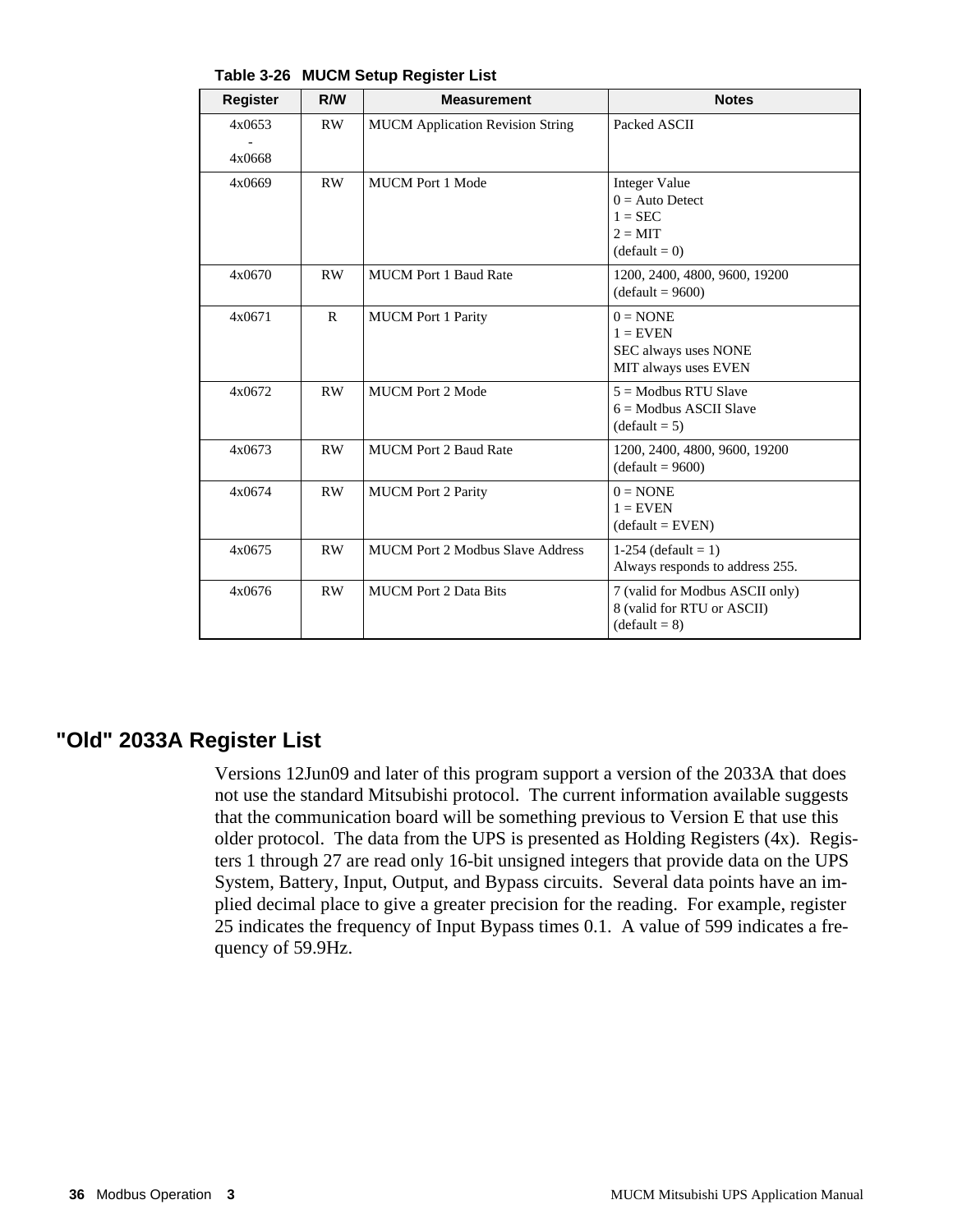| <b>Register</b> | <b>Measurement</b>          | <b>Notes</b>                     |
|-----------------|-----------------------------|----------------------------------|
| 4x0001          | <b>UPS</b> Device Type      | Integer Value<br>$7 =$ Old 2033A |
| 4x0002          | Inverter Output Voltage A-N | $x0.1$ VAC                       |
| 4x0003          | Inverter Output Voltage B-N | $x0.1$ VAC                       |
| 4x0004          | Inverter Output Voltage C-N | $x0.1$ VAC                       |
| 4x0005          | Inverter Output Voltage A-B | $x0.1$ VAC                       |
| 4x0006          | Inverter Output Voltage B-C | $x0.1$ VAC                       |
| 4x0007          | Inverter Output Voltage C-A | $x0.1$ VAC                       |

**Table 3-27 Old 2033A Register List (Inverter Voltages)**

**Table 3-28 Old 2033A Register List (Bypass Input Voltages)**

| <b>Register</b> | <b>Measurement</b>             | <b>Notes</b> |
|-----------------|--------------------------------|--------------|
| 4x0008          | Bypass Input Voltage Phase A-N | $x0.1$ VAC   |
| 4x0009          | Bypass Input Voltage Phase B-N | $x0.1$ VAC   |
| 4x0010          | Bypass Input Voltage Phase C-N | $x0.1$ VAC   |
| 4x0011          | Bypass Input Voltage Phase A-B | $x0.1$ VAC   |
| 4x0012          | Bypass Input Voltage Phase B-C | $x0.1$ VAC   |
| 4x0013          | Bypass Input Voltage Phase C-A | $x0.1$ VAC   |

#### **Table 3-29 Old 2033A Register List (Output Currents)**

| <b>Register</b> | <b>Measurement</b>                 | <b>Notes</b> |
|-----------------|------------------------------------|--------------|
| 4x0014          | <b>Output Current Phase A</b>      | x.1A         |
| 4x0015          | <b>Output Current Phase B</b>      | x.1A         |
| 4x0016          | Output Current Phase C             | x.1A         |
| 4x0017          | <b>Output Current N</b>            | x.1A         |
| 4x0018          | Output Peak Current Phase A        | x.1A         |
| 4x0019          | <b>Output Peak Current Phase B</b> | x.1A         |
| 4x0020          | Output Peak Current Phase C        | x.1A         |
| 4x0021          | Output Peak Current N              | x.1A         |

#### **Table 3-30 Old 2033A Register List (Battery)**

| <b>Register</b> | <b>Measurement</b>     | <b>Notes</b> |
|-----------------|------------------------|--------------|
| 4x0022          | <b>Battery Voltage</b> | $x0.1$ VDC   |
| 4x0023          | <b>Battery Current</b> | x0.1A        |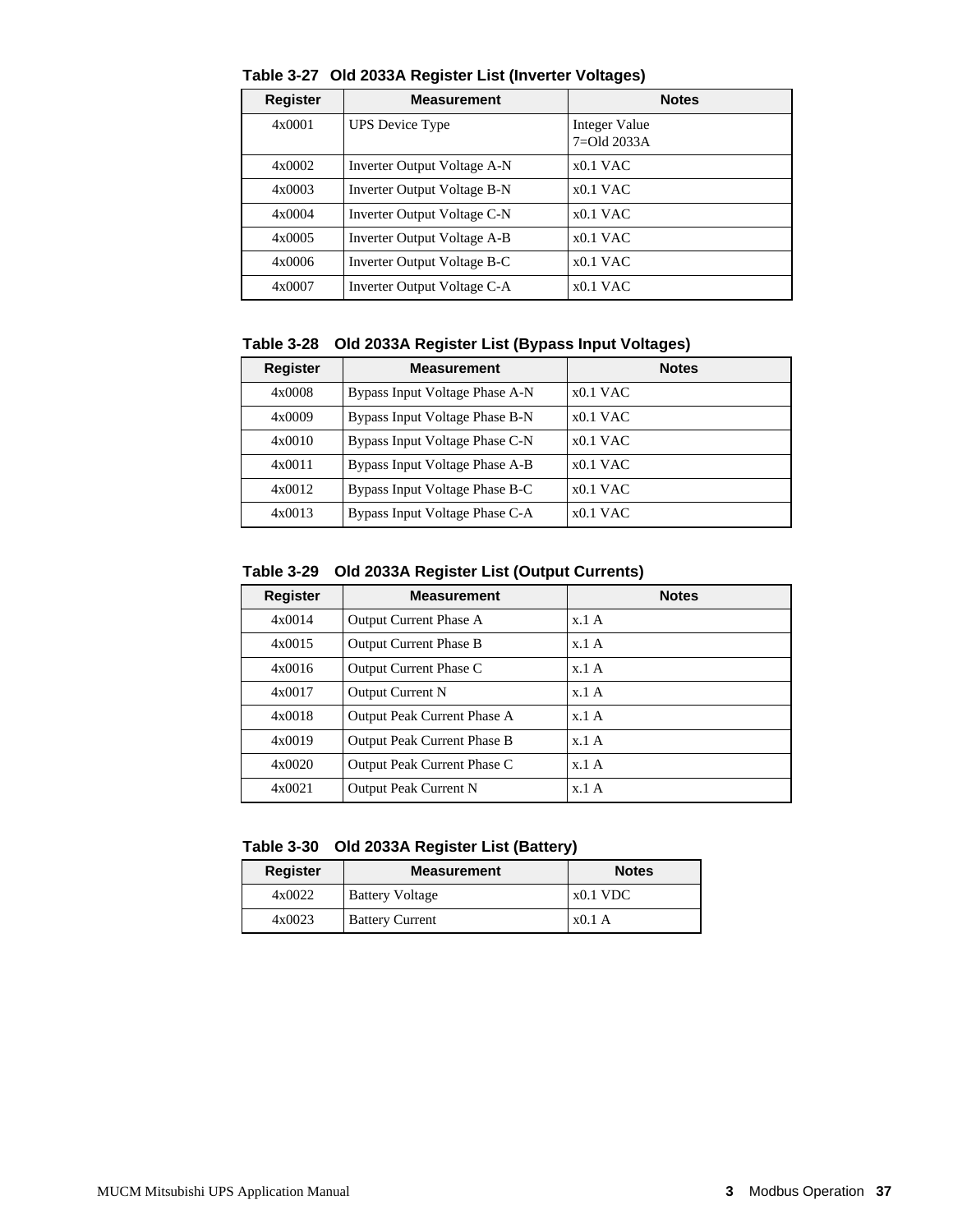| <b>Register</b> | Measurement                      | <b>Notes</b>                                    |
|-----------------|----------------------------------|-------------------------------------------------|
| 4x0024          | <b>Input Voltage</b>             | $\gamma$                                        |
| 4x0025          | <b>Bypass Input Frequency</b>    | $x0.1$ Hz                                       |
| 4x0026          | <b>Inverter Output Frequency</b> | $x0.1$ Hz                                       |
| 4x0027          | <b>Battery Flag</b>              | $1 =$ discharge current<br>$2 = charge current$ |
| 4x0028          | Input Port Latch Data 0          |                                                 |
| 4x0029          | Input Port Latch Data 1          |                                                 |
| 4x0030          | Input Port Latch Data 2          |                                                 |
| 4x0031          | Input Port Latch Data 3          |                                                 |
| 4x0032          | Input Port Latch Data 4          |                                                 |
| 4x0033          | Input Port Latch Data 5          |                                                 |
| 4x0034          | Input Port Latch Data 6          |                                                 |
| 4x0035          | Input Port Latch Data 7          |                                                 |
| 4x0036          | Input Port Latch Data 8          |                                                 |
| 4x0037          | Input Port Latch Data 9          |                                                 |
| 4x0038          | <b>Fault Flag</b>                |                                                 |
| 4x0039          | <b>External Output Status 1</b>  |                                                 |
| 4x0040          | <b>External Output Status 2</b>  |                                                 |
| 4x0041          | <b>External Output Status 3</b>  |                                                 |

**Table 3-31 Old 2033A Register List (Other)**

#### **Table 3-32 Old 2033A Register List (Active Fault Codes)**

| Register | <b>Measurement</b>               | <b>Notes</b>                                    |
|----------|----------------------------------|-------------------------------------------------|
| 4x0024   | Input Voltage                    | $\gamma$                                        |
| 4x0025   | <b>Bypass Input Frequency</b>    | $x0.1$ Hz                                       |
| 4x0026   | <b>Inverter Output Frequency</b> | $x0.1$ Hz                                       |
| 4x0027   | <b>Battery Flag</b>              | $1 =$ discharge current<br>$2 = charge current$ |
| 4x0028   | Input Port Latch Data 0          |                                                 |
| 4x0029   | Input Port Latch Data 1          |                                                 |
| 4x0030   | Input Port Latch Data 2          |                                                 |
| 4x0031   | Input Port Latch Data 3          |                                                 |
| 4x0032   | Input Port Latch Data 4          |                                                 |
| 4x0033   | Input Port Latch Data 5          |                                                 |
| 4x0034   | Input Port Latch Data 6          |                                                 |
| 4x0035   | Input Port Latch Data 7          |                                                 |
| 4x0036   | Input Port Latch Data 8          |                                                 |
| 4x0037   | Input Port Latch Data 9          |                                                 |
| 4x0038   | Fault Flag                       |                                                 |
| 4x0039   | <b>External Output Status 1</b>  |                                                 |
| 4x0040   | <b>External Output Status 2</b>  |                                                 |
| 4x0041   | <b>External Output Status 3</b>  |                                                 |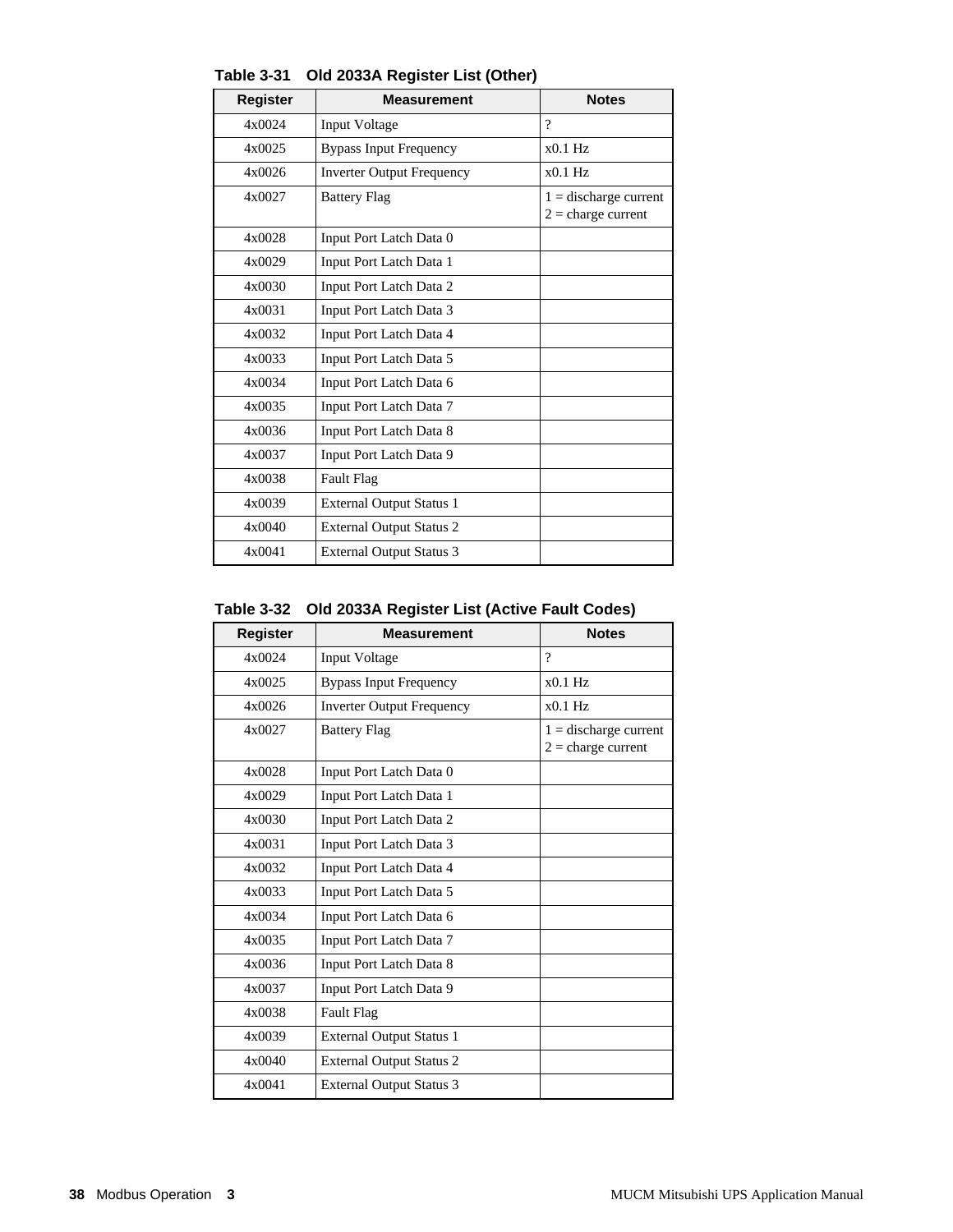# **LonWorks**

**4**

The Niobrara MLWF-001 LonWorks adapter may be used with the MUCM Mitsubishi application to present the UPS data onto LonWorks. The MLWF supports the 78-kbaud free-topology LonWorks network. The LonWorks interface is limited to 63 network variables so three different Neuron® 'C' programs are provided to support the three different UPS register maps: 2033A, 2033C, and 2033D. The Neuron program loaded into the MLWF must match the UPS selected in the MUCM setup. By default, no program is loaded, so the user must choose the appropriate files, and load them into the MLWF.

If the MUCM reports a different UPS type than the MLWF is programmed for then the MLWF will flash its green Active light. If the UPS matches then the Active light is on solid. If the MLWF is not installed on an MUCM then both the green Active and yellow Network lights flash continuously.

## **2033A Neuron Program**

Table 4-1 shows the LonWorks files to be used when interfacing the Mitsubishi 2033A and 9700 UPSs.

| <b>File</b> | <b>Description</b>                                                     |
|-------------|------------------------------------------------------------------------|
| 2033A.APB   | Application Image (used by LonMaker)                                   |
| 2033A.NC    | Neuron C source file                                                   |
| 2033A.NXE   | Executable interface file (used by other LonWorks management<br>tools) |
| 2033A.XIF   | External Interface File (used by LonMaker)                             |

**Table 4-1 2033A (and 9700) Files**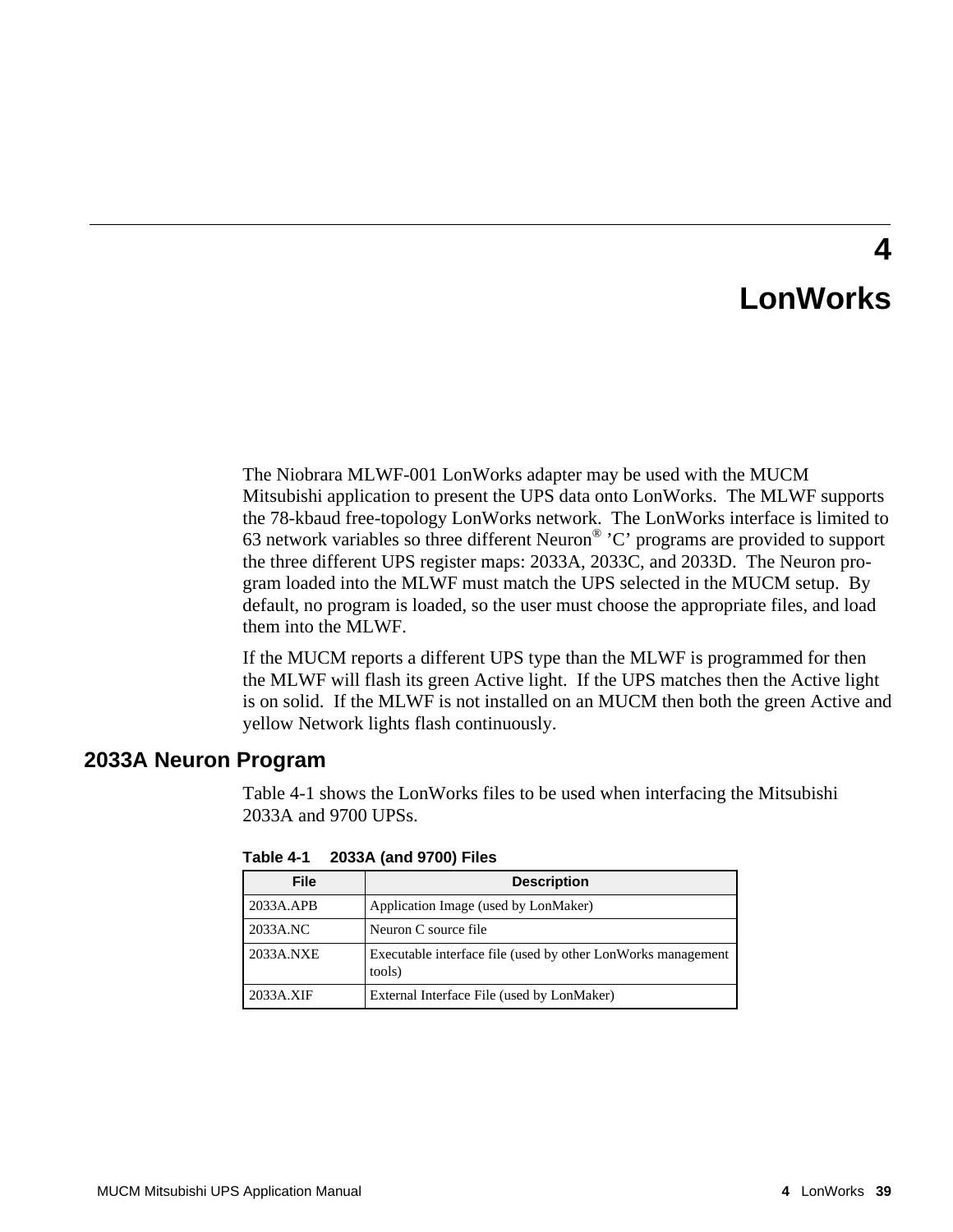| <b>Network</b><br>Variable | <b>Network</b><br><b>Variable Type</b> | <b>Modbus</b><br>Register | <b>Measurement</b>     | <b>Notes</b>   |
|----------------------------|----------------------------------------|---------------------------|------------------------|----------------|
| NvoPercBattLeft            | SNVT switch                            | 4x0007                    | % Battery Charge Left  | $x0.5\%$       |
| NvoBattVoltage             | SNVT volt                              | 4x0008                    | <b>Battery Voltage</b> | $x0.1$ VDC     |
| NvoBattCurrent             | SNVT_amp                               | 4x0009                    | <b>Battery Current</b> | x0.1A          |
| NvoDischargeHr             | SNVT time hour                         | 4x0011                    | Discharge Time         | Hours          |
| NvoDischargeMin            | SNVT time min                          | 4x0012                    | Discharge Time         | <b>Minutes</b> |
| NvoDischargeSec            | SNVT time sec                          | 4x0013                    | Discharge Time         | $x0.1$ Seconds |

**Table 4-2 2033A, 9700 LonWorks Network Variable List (Battery)**

### **Table 4-3 2033A, 9700 LonWorks Network Variable List (Input)**

| <b>Network</b><br>Variable | <b>Network</b><br>Variable<br><b>Type</b> | <b>Modbus</b><br><b>Register</b> | <b>Measurement</b>           | <b>Notes</b> |
|----------------------------|-------------------------------------------|----------------------------------|------------------------------|--------------|
| NvoInpLineBads             | unsigned long                             | 4x0014                           | <b>Input Line Bads</b>       | Count        |
| NvoInpFreq                 | SNVT_freq_hz                              | 4x0015                           | <b>Input Frequency</b>       | $x0.1$ Hz    |
| NvoInpVoltageAB            | SNVT volt                                 | 4x0019                           | Input Voltage Phase A-B      | $x0.1$ VAC   |
| NvoInpVoltageBC            | SNVT volt                                 | 4x0020                           | Input Voltage Phase B-C      | $x0.1$ VAC   |
| NvoInpVoltageCA            | SNVT volt                                 | 4x0021                           | Input Voltage Phase C-A      | $x0.1$ VAC   |
| NvoInpVoltageAN            | SNVT volt                                 | 4x0022                           | Input Voltage Phase A-N      | $x0.1$ VAC   |
| NvoInpVoltageBN            | SNVT volt                                 | 4x0023                           | Input Voltage Phase B-N      | $x0.1$ VAC   |
| NvoInpVoltegeCN            | SNVT volt                                 | 4x0024                           | Input Voltage Phase C-N      | $x0.1$ VAC   |
| NvoInpCurrentA             | SNVT_amp                                  | 4x0025                           | <b>Input Current Phase A</b> | x0.1A        |
| NvoInpCurrentB             | SNVT_amp                                  | 4x0026                           | <b>Input Current Phase B</b> | x0.1A        |
| NvoInpCurrentC             | SNVT_amp                                  | 4x0027                           | Input Current Phase C        | x0.1A        |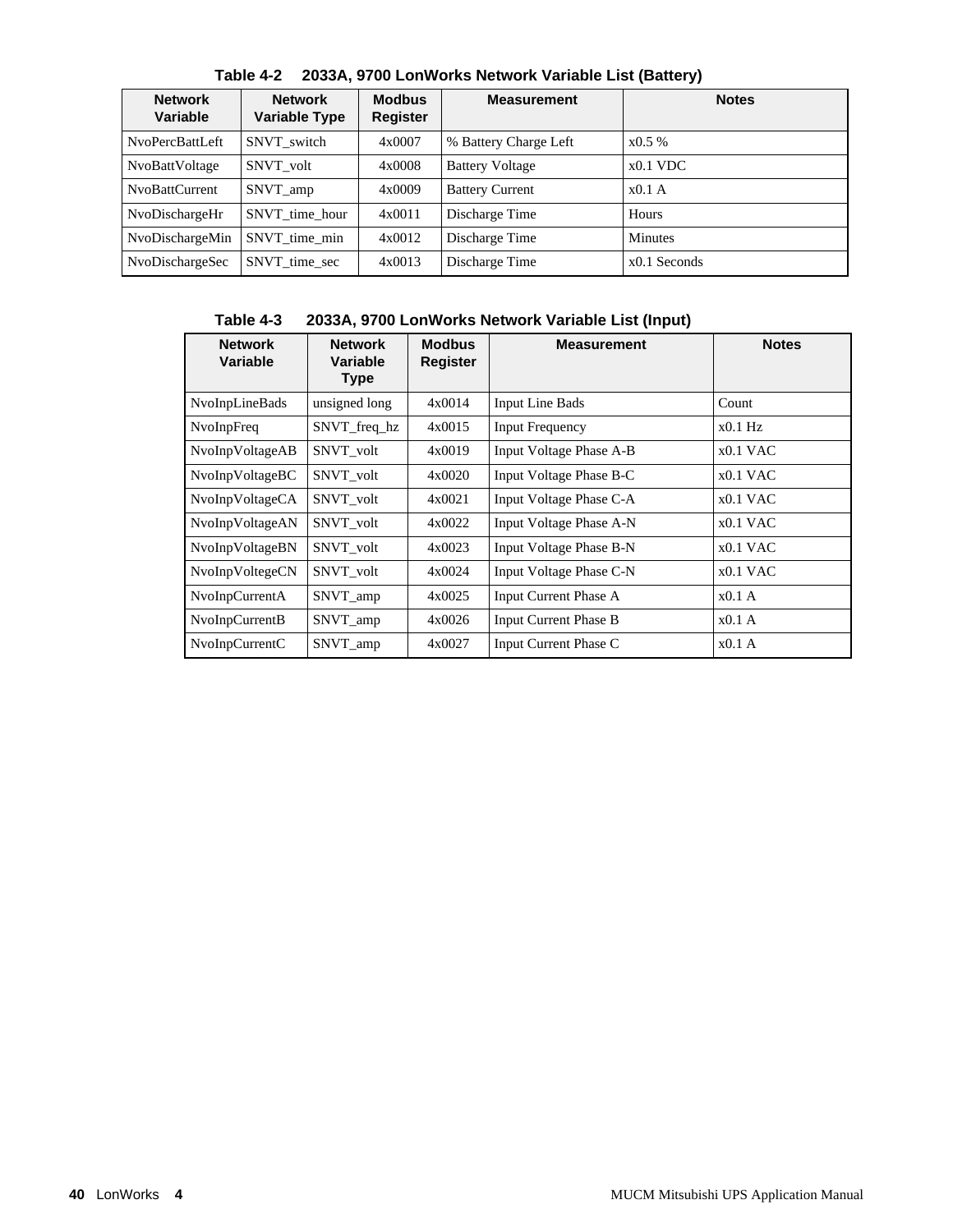| <b>Network Variable</b> | <b>Network</b><br><b>Variable</b><br><b>Type</b> | <b>Modbus</b><br><b>Register</b> | <b>Measurement</b>            | <b>Notes</b> |
|-------------------------|--------------------------------------------------|----------------------------------|-------------------------------|--------------|
| NvoOutpVoltageAB        | SNVT_volt                                        | 4x0033                           | Output Voltage Phase A-B      | $x0.1$ VAC   |
| NvoOutpVoltageBC        | SNVT_volt                                        | 4x0034                           | Output Voltage Phase B-C      | $x0.1$ VAC   |
| NvoOutpVoltageCA        | SNVT_volt                                        | 4x0035                           | Output Voltage Phase C-A      | $x0.1$ VAC   |
| NvoOutpVoltageAN        | SNVT_volt                                        | 4x0036                           | Output Voltage Phase A-N      | $x0.1$ VAC   |
| NvoOutpVoltageBN        | SNVT_volt                                        | 4x0037                           | Output Voltage Phase B-N      | $x0.1$ VAC   |
| NvoOutpVoltageCN        | SNVT_volt                                        | 4x0038                           | Output Voltage Phase C-N      | $x0.1$ VAC   |
| NvoOutpCurrentA         | SNVT_amp                                         | 4x0039                           | Output Current Phase A        | x0.1A        |
| NvoOutpCurrentB         | SNVT_amp                                         | 4x0040                           | <b>Output Current Phase B</b> | x0.1A        |
| NvoOutpCurrentC         | SNVT_amp                                         | 4x0041                           | Output Current Phase C        | x0.1A        |
| NvoOutpPkCurrentA       | SNVT_amp                                         | 4x0042                           | Output Peak Current Phase A   | $x0.1$ A     |
| NvoOutpPkCurrentB       | SNVT_amp                                         | 4x0043                           | Output Peak Current Phase B   | x0.1 A       |
| NvoOutpPkCurrentC       | SNVT_amp                                         | 4x0044                           | Output Peak Current Phase C   | $x0.1$ A     |
| <b>NvoOutpFreq</b>      | SNVT_freq_hz                                     | 4x0051                           | <b>Output Frequency</b>       | $x0.1$ Hz    |
| NvoOutpPower            | SNVT_power                                       | 4x0052                           | <b>Output Power</b>           | 0.1 W        |
| NvoOutpPowerFact        | unsigned long                                    | 4x0053                           | <b>Output Power Factor</b>    | x0.01%       |
| NvoOutpCurrentN         | SNVT_amp                                         | 4x0092                           | <b>Output Current Phase N</b> | x0.1A        |

**Table 4-4 2033A, 9700 LonWorks Network Variable List (Output)**

**Table 4-5 2033A, 9700 LonWorks Network Variable List (BYPASS)**

| <b>Network Variable</b> | <b>Network</b><br><b>Variable Type</b> | <b>Modbus</b><br><b>Register</b> | <b>Measurement</b>       | <b>Notes</b> |
|-------------------------|----------------------------------------|----------------------------------|--------------------------|--------------|
| NvoBypVoltageAB         | SNVT volt                              | 4x0054                           | Bypass Voltage Phase A-B | $x0.1$ VAC   |
| NvoBypVoltageBC         | SNVT volt                              | 4x0055                           | Bypass Voltage Phase B-C | $x0.1$ VAC   |
| NvoBypVoltageCA         | SNVT volt                              | 4x0056                           | Bypass Voltage Phase C-A | $x0.1$ VAC   |
| NvoBypVoltageAN         | SNVT volt                              | 4x0057                           | Bypass Voltage Phase A-N | $x0.1$ VAC   |
| NvoBypVoltageBN         | SNVT volt                              | 4x0058                           | Bypass Voltage Phase B-N | $x0.1$ VAC   |
| NvoBypVoltageCN         | SNVT volt                              | 4x0059                           | Bypass Voltage Phase C-N | $x0.1$ VAC   |
| NvoBypFreq              | SNVT_freq_hz                           | 4x0066                           | <b>Bypass Frequency</b>  | $x0.1$ Hz    |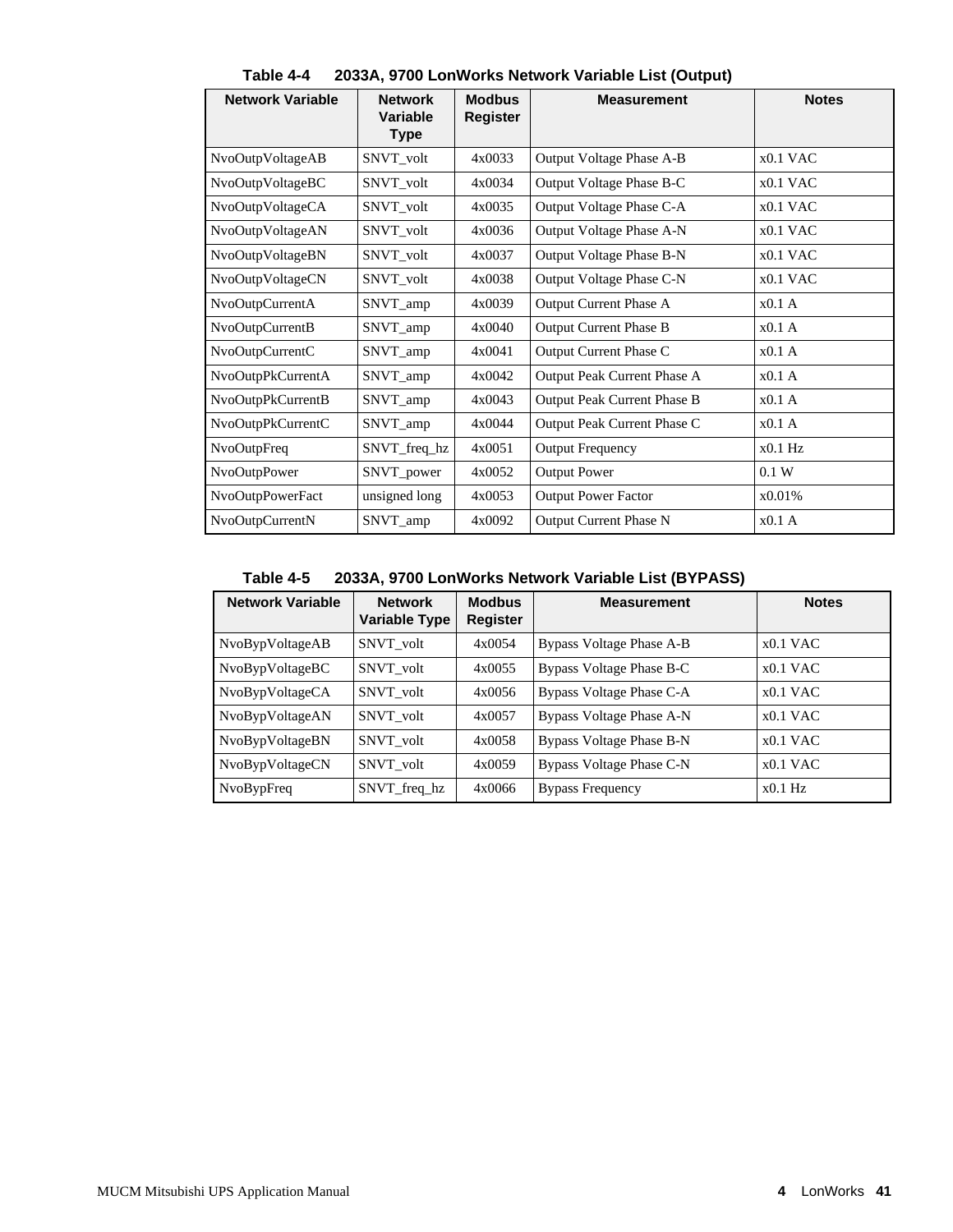| <b>Network</b><br><b>Variable</b> | <b>Network</b><br><b>Variable</b><br><b>Type</b> | <b>Modbus</b><br><b>Register</b>     | <b>Bit</b>     | Code         | <b>Description</b>                                     |
|-----------------------------------|--------------------------------------------------|--------------------------------------|----------------|--------------|--------------------------------------------------------|
| NvoFault[0]                       | unsigned                                         | 4x0068                               | 1              | <b>UF007</b> | Converter Input Current Sensor Abnormal                |
|                                   | long                                             | Fault 1<br>$(Bits 0-15)$             | 2              | <b>UF105</b> | DC Voltage Sensor Circuit Abnormal                     |
|                                   |                                                  |                                      | 5              | UF102        | DC Undervoltage                                        |
|                                   |                                                  |                                      | 6              | <b>UF103</b> | DC Overvoltage                                         |
|                                   |                                                  |                                      | 11             | UF216        | <b>Inverter Output Current Sensor Abnormal</b>         |
|                                   |                                                  |                                      | 12             | UF201        | Inverter Output Overvoltage +15%                       |
|                                   |                                                  |                                      | 13             | <b>UF202</b> | Inverter Output Undervoltage -15%                      |
| NvoFault[1]                       | unsigned                                         | 4x0069                               | $\mathbf{0}$   | <b>UF306</b> | <b>UPS Control Power Circuit Error</b>                 |
|                                   | long                                             | Fault 1<br>(Bits 16-31)              | 3              | UF301        | UPS Control Microprocessor Circuit Error               |
|                                   |                                                  |                                      | 5              | <b>UF305</b> | <b>UPS Control Circuit Error</b>                       |
|                                   |                                                  |                                      | 10             | <b>UF203</b> | <b>Inverter Output Overcurrent</b>                     |
|                                   |                                                  |                                      | 12             | <b>UF302</b> | <b>UPS Control Microprocessor Circuit Error</b>        |
|                                   |                                                  |                                      | 13             | <b>UF303</b> | UPS Control Microprocessor Circuit Error               |
|                                   |                                                  |                                      | 15             | <b>UF304</b> | <b>UPS Control Microprocessor Circuit Error</b>        |
| NvoFault[2]                       | unsigned<br>long                                 | 4x0070<br>Fault 2<br>$(Bits 0-15)$   | 2              | UF216        | Sensor Abnormal                                        |
| NvoFault[3]                       | unsigned<br>long                                 | 4x0071<br>Fault 2<br>(Bits $16-31$ ) | None           | None         | Reserved, No alarms                                    |
| NvoFault[4]                       | unsigned                                         | 4x0072                               | $\overline{0}$ | <b>UF003</b> | Converter Abnormal                                     |
|                                   | long                                             | Fault 3<br>$(Bits 0-15)$             | 1              | UF212        | Fan Power Source Abnormal                              |
|                                   |                                                  |                                      | 2              | <b>UF107</b> | CB2 Abnormal                                           |
|                                   |                                                  |                                      | 3              | UF214        | Cooling Fan Thermal Relay Abnormal                     |
|                                   |                                                  |                                      | 5              | UF213        | Inverter or Converter Overtemperature                  |
|                                   |                                                  |                                      | 9              | <b>UF307</b> | <b>UPS Control Circuit Error</b>                       |
|                                   |                                                  |                                      | 11             | UF209        | 52C Abnormal (Not Closed)                              |
|                                   |                                                  |                                      | 12             | UF210        | 52C Abnormal (Not Open)                                |
|                                   |                                                  |                                      | 13             | <b>UF106</b> | DC Capacitor Abnormal                                  |
|                                   |                                                  |                                      | 15             | UF255        | 52C Abnormal                                           |
| NvoFault[5]                       | unsigned<br>long                                 | 4x0073<br>Fault 3                    | 3              | <b>UF309</b> | Inverter Output Voltage Sensed before 52C<br>Closed    |
|                                   |                                                  | (Bits 16-31)                         | $\overline{4}$ | <b>UF401</b> | 52S Abnormal (Not Closed or Closed without<br>command) |
|                                   |                                                  |                                      | 5              | <b>UF402</b> | 52S Abnormal (Not Opened or Open without<br>command)   |
|                                   |                                                  |                                      | 6              | UF215        | Frequent Overload                                      |

**Table 4-6 2033A, 9700 LonWorks Network Variable List (Alarms)**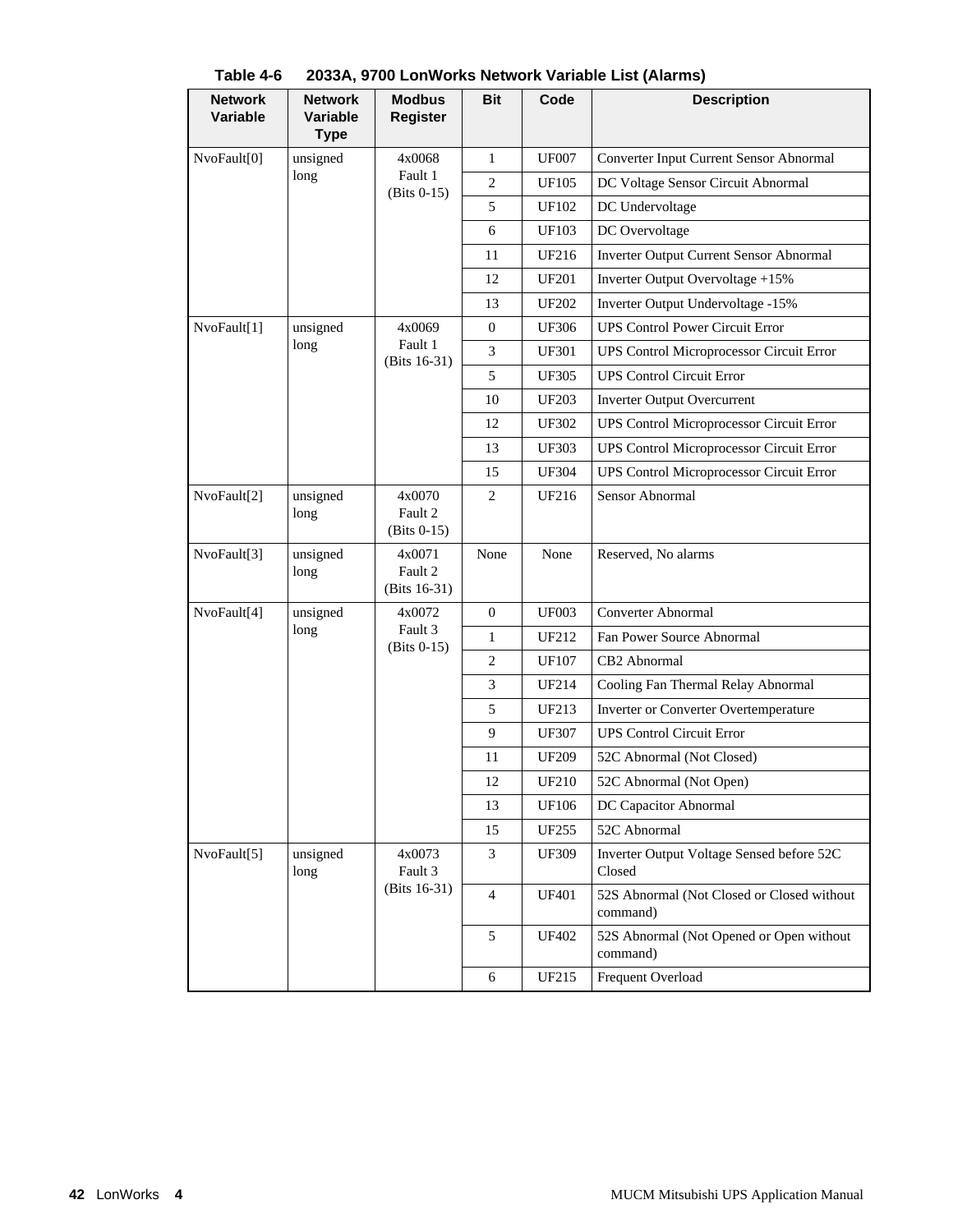| <b>Network</b><br><b>Variable</b> | <b>Network</b><br><b>Variable Type</b> | <b>Modbus</b><br><b>Register</b>   | <b>Bit</b>       | Code                                                                                       | <b>Description</b>                                                                   |
|-----------------------------------|----------------------------------------|------------------------------------|------------------|--------------------------------------------------------------------------------------------|--------------------------------------------------------------------------------------|
| NvoFault[6]                       | unsigned long                          | 4x0074<br>Fault 4                  | $\theta$         | <b>UF053</b>                                                                               | Input Contactor CB1 not Open under correct<br>sequence                               |
|                                   |                                        | $(Bits 0-15)$                      | $\mathbf{1}$     | <b>UF052</b>                                                                               | Input Circuit Breaker CB1 Tripped                                                    |
|                                   |                                        |                                    | $\overline{c}$   | UF257                                                                                      | 52C Abnormal, did NOT Open after manual<br>transfer to bypass.                       |
|                                   |                                        |                                    | $\mathfrak{Z}$   | UF451                                                                                      | 52S Abnormal NOT closed, or closed with<br>no manual transfer command.               |
|                                   |                                        |                                    | $\overline{4}$   | <b>UF153</b>                                                                               | CB2 DC Circuit Breaker Tripped                                                       |
|                                   |                                        |                                    | 5                | <b>UF154</b>                                                                               | CB <sub>2</sub> Abnormal                                                             |
|                                   |                                        |                                    | 9                | <b>UF158</b>                                                                               | <b>Battery Liquid Level Low</b>                                                      |
|                                   |                                        |                                    | 10               | <b>UF157</b>                                                                               | <b>Battery Overtemperature</b>                                                       |
|                                   |                                        |                                    | 11               | <b>UF156</b>                                                                               | CB2 Tripped (after prolonged battery<br>overtemperature 2Hr)                         |
|                                   |                                        |                                    | 13               | <b>UF256</b>                                                                               | Output Voltage Abnormal outside +/- 5%                                               |
|                                   |                                        |                                    | 15               | <b>UF352</b>                                                                               | Control Power Supply Abnormal                                                        |
| NvoFault[7]                       | unsigned long                          | 4x0075                             | $\mathbf{0}$     | FU159                                                                                      | DC Ground Fault                                                                      |
|                                   |                                        | Fault 4<br>(Bits $16-31$ )         | $\overline{c}$   | <b>UF160</b>                                                                               | DC Circuit Sensor Abnormal                                                           |
|                                   |                                        |                                    | 3                | <b>UF351</b>                                                                               | DC Control Fuse Blown                                                                |
|                                   |                                        |                                    | $\overline{4}$   | <b>UF151</b>                                                                               | DC Voltage Abnormal, DC Buss does not<br>return to Float after power restored (24Hr) |
|                                   |                                        | 5                                  | <b>UF152</b>     | DC Voltage Abnormal, DC Buss does not<br>return to Equalize after power restored<br>(24Hr) |                                                                                      |
|                                   |                                        |                                    | 9                | UF162                                                                                      | DC Circuit Abnormal                                                                  |
|                                   |                                        |                                    | 11               | <b>UF356</b>                                                                               | <b>UPS Control Circuit Error</b>                                                     |
|                                   |                                        |                                    | 12               | <b>UF357</b>                                                                               | "Inverter Start" Switch Abnormal                                                     |
|                                   |                                        |                                    | 13               | <b>UF358</b>                                                                               | "Inverter Stop" Switch Abnormal                                                      |
|                                   |                                        |                                    | 14               | <b>UF359</b>                                                                               | "Inverter Operation" Switch Abnormal                                                 |
|                                   |                                        |                                    | 15               | <b>UF360</b>                                                                               | "Bypass Operation" Switch Abnormal                                                   |
| NvoFault[8]                       | unsigned long                          | 4x0076<br>Fault 5                  | $\boldsymbol{0}$ | <b>UF255</b>                                                                               | 52C Abnormal, Opened during Inverter Load<br>Supply                                  |
|                                   |                                        | $(Bits 0-15)$                      | $\mathbf{2}$     | <b>UF355</b>                                                                               | <b>UPS Control Circuit Error</b>                                                     |
| NvoFault[9]                       | unsigned long                          | 4x0077<br>Fault 5<br>(Bits 16-31)  | None             | None                                                                                       | Reserved, No alarms                                                                  |
| NvoFault[10]                      | unsigned long                          | 4x0078<br>Fault 6<br>$(Bits 0-15)$ | $\mathbf{1}$     | <b>UA802</b>                                                                               | AC Input Frequency Out of Range                                                      |
| NvoFault[11]                      | unsigned long                          | 4x0079<br>Fault 6<br>(Bits 16-31)  | None             | None                                                                                       | Reserved, No alarms                                                                  |

**Table 4-7 2033A, 9700 LonWorks Network Variable List (Alarms)**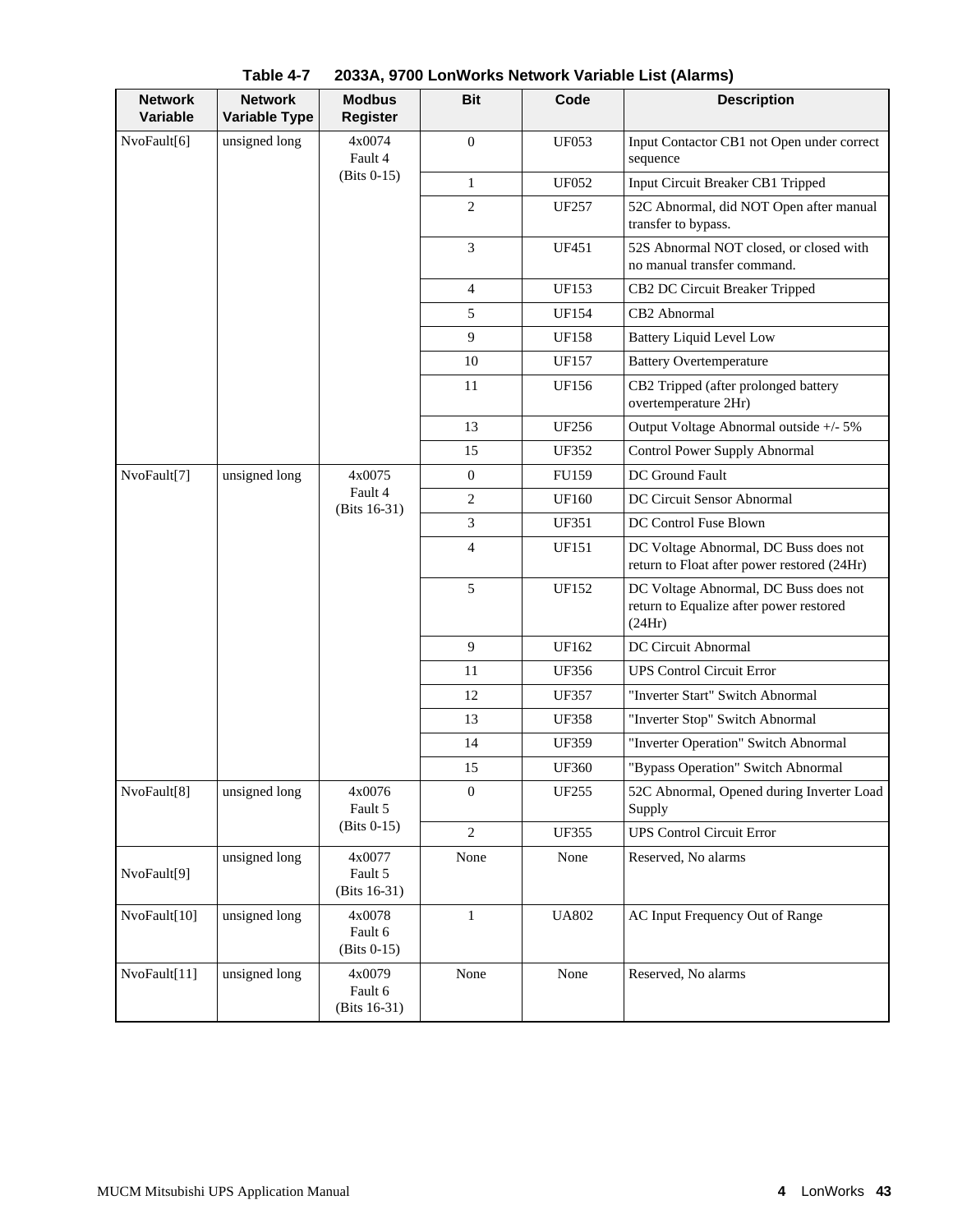| <b>Network</b><br><b>Variable</b> | <b>Network</b><br><b>Variable Type</b> | <b>Modbus</b><br><b>Register</b> | <b>Bit</b>       | Code         | <b>Description</b>                                                                                   |
|-----------------------------------|----------------------------------------|----------------------------------|------------------|--------------|------------------------------------------------------------------------------------------------------|
| NvoFault[12]                      | unsigned long                          | 4x0080                           | $\boldsymbol{0}$ | <b>UF056</b> | Converter Input Current Overload                                                                     |
|                                   |                                        | Fault 7<br>$(Bits 0-15)$         | $\mathbf{1}$     | <b>UF058</b> | Cooling Fan Abnormal (Converter Circuit)                                                             |
|                                   |                                        |                                  | 2                | <b>UF057</b> | Converter Overtemperature                                                                            |
|                                   |                                        |                                  | 3                | <b>UF362</b> | <b>UPS Control Circuit Error</b>                                                                     |
|                                   |                                        |                                  | $\overline{4}$   | <b>UF161</b> | CB2 Tripped (DC Voltage Abnormal) DC<br>Buss does not return to Float after power<br>restored (48Hr) |
|                                   |                                        |                                  | 5                | <b>UF254</b> | 88C Abnormal - Fan AC Source Abnormal<br>during Inverter Operation                                   |
|                                   |                                        |                                  | 6                | <b>UF059</b> | Converter Abnormal, Preliminary Charge<br>Impossible                                                 |
|                                   |                                        |                                  | 7                | <b>UF060</b> | Converter Abnormal                                                                                   |
|                                   |                                        |                                  | 8                | <b>UF363</b> | Voltage Adjust Error                                                                                 |
|                                   |                                        |                                  | 9                | <b>UF258</b> | Frequent Overload                                                                                    |
| NvoFault[13]                      | unsigned long                          | 4x0081                           | 8                | <b>UF806</b> | Inverter Overload > 100%                                                                             |
|                                   |                                        | Fault 7<br>(Bits 16-31)          | 9                | <b>UF807</b> | Inverter Overload > 110%                                                                             |
|                                   |                                        |                                  | 10               | <b>UF808</b> | Inverter Overload > 125%                                                                             |
|                                   |                                        |                                  | 11               | <b>UF809</b> | Inverter Overload > 150%                                                                             |
|                                   |                                        |                                  | 12               | <b>UF810</b> | Inverter Overload, Momentary Overcurrent<br>while load powered by inverter                           |
|                                   |                                        |                                  | 13               | <b>UF836</b> | Converter Overload                                                                                   |
| NvoFault[14]                      | unsigned long                          | 4x0082                           | $\boldsymbol{0}$ | <b>UA823</b> | CB1 OFF, AC Input Contactor OPEN                                                                     |
|                                   |                                        | Fault 8<br>$(Bits 0-15)$         | $\mathbf{1}$     | <b>US824</b> | CB2 OFF, DC Contactor OPEN                                                                           |
|                                   |                                        |                                  | $\overline{c}$   | <b>UA826</b> | CB101 OFF, Control Breaker Opened<br>During Inverter Load Supply.                                    |
|                                   |                                        |                                  | 5                | <b>UA819</b> | <b>Remote Start Button Abnormal</b>                                                                  |
|                                   |                                        |                                  | 6                | <b>UA820</b> | Remote Stop button Abnormal                                                                          |
|                                   |                                        |                                  | 7                | <b>UA812</b> | Bypass Voltage Out of Range +-20%                                                                    |
|                                   |                                        |                                  | 8                | <b>UA817</b> | <b>Emergency Stop Activated</b>                                                                      |
|                                   |                                        |                                  | 9                | <b>UA827</b> | 52C Not Permitted, Transfer Permitted<br>switch open                                                 |
|                                   |                                        |                                  | 10               | <b>UA830</b> | AC Input Undervoltage                                                                                |
|                                   |                                        |                                  | 11               | None         | Manual Bypass Switch ON                                                                              |
|                                   |                                        |                                  | 12               | <b>UA803</b> | <b>AC Input Phase Rotation Error</b>                                                                 |
|                                   |                                        |                                  | 13               | <b>UA805</b> | Ambient Temperature Abnormal HIGH                                                                    |
|                                   |                                        |                                  | 14               | <b>UA804</b> | <b>Battery DC Precharge Circuit Abnormal</b>                                                         |
|                                   |                                        |                                  | 15               | <b>UA801</b> | AC Input Voltage Out of Range - Fell below<br>-18% threshold.                                        |

**Table 4-8 2033A, 9700 LonWorks Network Variable List (Alarms)**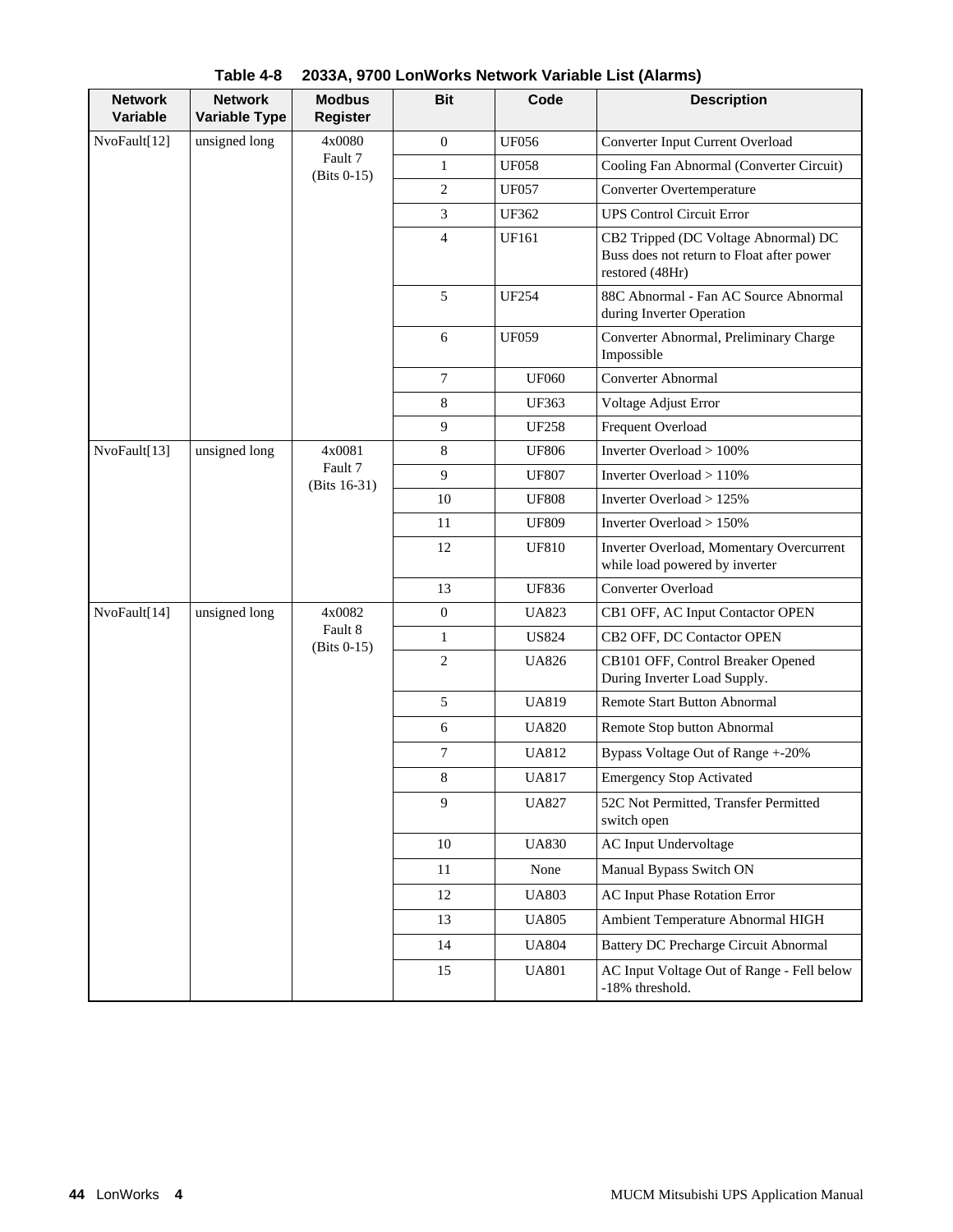| <b>Network</b><br><b>Variable</b> | <b>Network</b><br>Varible<br><b>Type</b> | <b>Modbus</b><br><b>Register</b> | <b>Bit</b>     | Code                                                                   | <b>Description</b>                                                         |
|-----------------------------------|------------------------------------------|----------------------------------|----------------|------------------------------------------------------------------------|----------------------------------------------------------------------------|
| NvoFault[15]                      | unsigned                                 | 4x0083                           | 0              | <b>UA811</b>                                                           | Bypass Voltage Out of Range +/-15%                                         |
|                                   | long                                     | Fault 8<br>(Bits 16-31)          | $\mathbf{1}$   | <b>NONE</b>                                                            | Transfer Failure (Load Stop)                                               |
|                                   |                                          |                                  | 2              | <b>UA813</b>                                                           | <b>Bypass Phase Rotation Error</b>                                         |
|                                   |                                          |                                  | 3              | <b>UA814</b>                                                           | <b>Bypass Frequency Out of Range</b>                                       |
|                                   |                                          |                                  | 4              | <b>UA816</b>                                                           | Extended Bypass Operation (10 minutes)                                     |
|                                   |                                          |                                  | 5              | <b>UA831</b>                                                           | <b>Emergency Bypass Switch ON</b>                                          |
|                                   |                                          |                                  | 6              | <b>UA822</b>                                                           | Generator Operation (Transfer to Bypass not permitted)                     |
|                                   |                                          |                                  | 8              | <b>UA832</b>                                                           | Interrupted Transfer to Bypass                                             |
|                                   |                                          |                                  | 9              | <b>UA821</b>                                                           | UPS Stopped (Transfer Inhibited, Bypass Voltage out of range)              |
|                                   |                                          |                                  | 10             | <b>UA835</b>                                                           | UPS Stopped (Transfer Inhibited, Inverter Asynchronous)                    |
|                                   |                                          |                                  | 11             | <b>UA804</b>                                                           | <b>Battery Abnormal</b>                                                    |
| NvoStatus1Lo                      | unsigned                                 | 4x0084                           | 0              |                                                                        | Inverter is operating and powering the load                                |
|                                   | long                                     | Status 1<br>(Bits 0-15)          | $\mathbf{1}$   |                                                                        | Ex. Alarm, Minor Fault                                                     |
|                                   |                                          |                                  | 2              |                                                                        | <b>Inverter Running</b>                                                    |
|                                   |                                          |                                  | 3              |                                                                        | Inverter S/S, Inverter is Started from Local or Remote                     |
|                                   |                                          | 4                                |                | Battery Operation 1, 3 minute alarm time delay after battery<br>backup |                                                                            |
|                                   |                                          |                                  | 5              |                                                                        | Battery Low Voltage, near depletion due to prolonged AC Fail               |
|                                   |                                          |                                  | 6              |                                                                        | Overload, UPS Output Capacity Exceeded                                     |
|                                   |                                          |                                  | 7              |                                                                        | Overload, (Level Reached)                                                  |
|                                   |                                          |                                  | 8              |                                                                        | <b>Enable to Remote Operation</b>                                          |
|                                   |                                          |                                  | 9              |                                                                        | <b>Remote Operation</b>                                                    |
|                                   |                                          |                                  | 10             |                                                                        | Battery Depletion, Shutdown Imminent                                       |
|                                   |                                          |                                  | 11             |                                                                        | Battery Abnormal, Overtemperature or Low Liquid Level                      |
|                                   |                                          |                                  | 12             |                                                                        | Converter Operation, 1=Running                                             |
|                                   |                                          |                                  | 13             |                                                                        | Battery Operation 2, UPS in Battery Backup Mode                            |
|                                   |                                          |                                  | 14             |                                                                        | CB1 1=Closed                                                               |
|                                   |                                          |                                  | 15             |                                                                        | CB2 1=Closed                                                               |
| NvoStatus1Hi                      | unsigned                                 | 4x0085                           | $\overline{0}$ |                                                                        | Converter is operating and supplying Inverter                              |
|                                   | long                                     | Status 1<br>(Bits 16-31)         | $\mathbf{1}$   |                                                                        | Battery Operation 3, No alarm time delay after battery backup<br>initiated |
|                                   |                                          |                                  | $\overline{c}$ |                                                                        | 52C 1=Closed                                                               |
|                                   |                                          |                                  | 3              |                                                                        | AC Input Abnormal, Voltage or Frequency out of range                       |
|                                   |                                          |                                  | 4              |                                                                        | Equalize Charge, UPS in Equalize Mode                                      |
|                                   |                                          |                                  | 5              |                                                                        | Output Overload, (Inverter Stop)                                           |
|                                   |                                          |                                  | 6              |                                                                        | <b>Test Mode</b>                                                           |
|                                   |                                          |                                  | 7              |                                                                        | Output Switch Abnormal, 52S or 52C Abnormal                                |
|                                   |                                          |                                  | 8              |                                                                        | <b>Battery Charge</b>                                                      |

**Table 4-9 2033A, 9700 LonWorks Network Variable List (Alarms and Status)**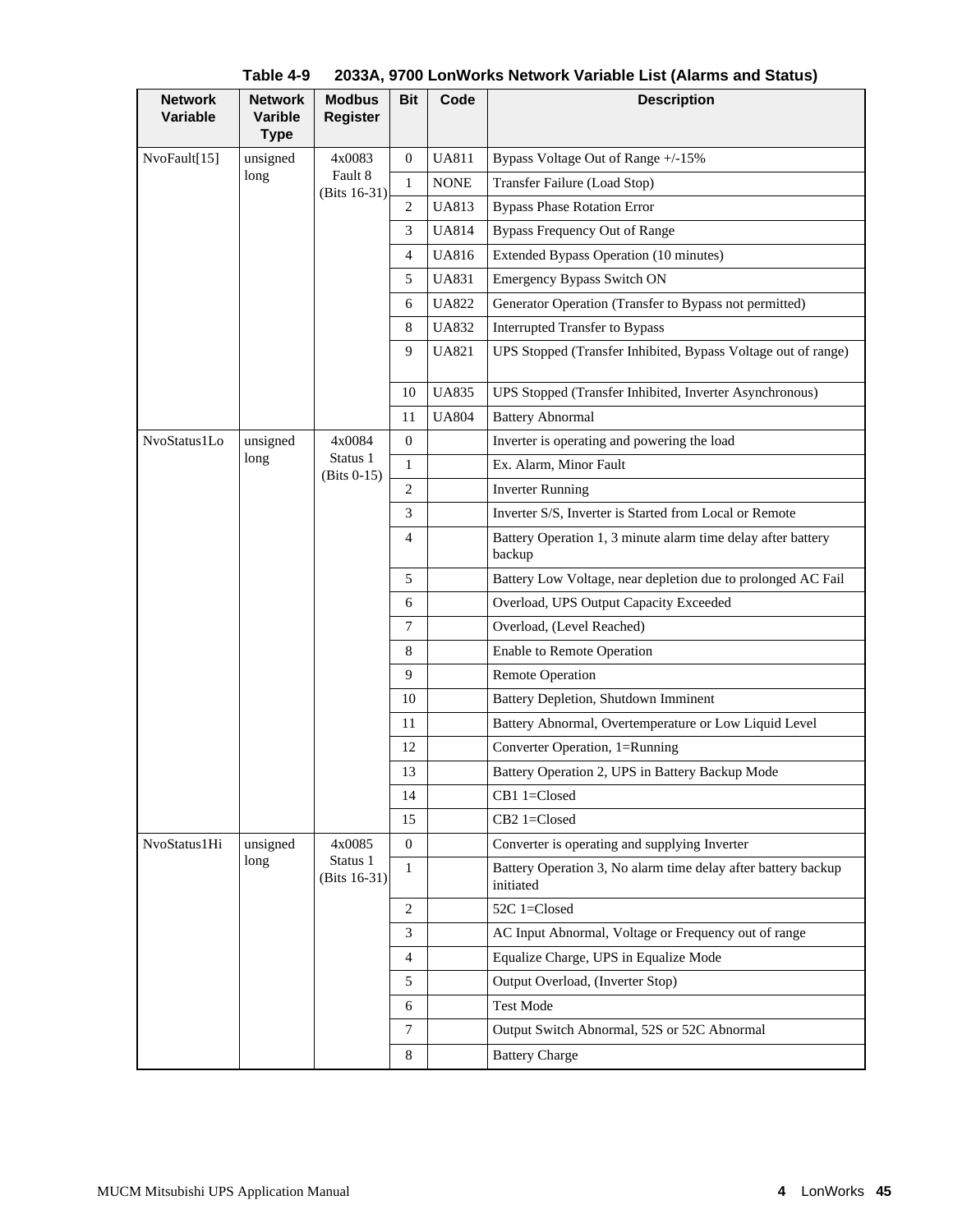| <b>Network</b><br><b>Variable</b> | <b>Network</b><br><b>Variable Type</b> | <b>Modbus</b><br><b>Register</b>                 | <b>Bit</b>                                                              | <b>Description</b>                                       |
|-----------------------------------|----------------------------------------|--------------------------------------------------|-------------------------------------------------------------------------|----------------------------------------------------------|
| NvoStatus2Lo                      | unsigned long                          | 4x0086                                           | $\mathbf{0}$                                                            | CB1 Alarm                                                |
|                                   |                                        | Status 2<br>$(Bits 0-15)$                        | $\mathbf{1}$                                                            | CB <sub>2</sub> Alarm                                    |
|                                   |                                        |                                                  | 2                                                                       | 52C Alarm                                                |
| NvoStatus2Hi                      | unsigned long                          | 4x0087<br>Status <sub>2</sub><br>(Bits $16-31$ ) | <b>NONE</b>                                                             | Reserved                                                 |
| NvoStatus3Lo                      | unsigned long                          | 4x0088                                           | $\overline{0}$                                                          | Synchronism, Inverter is synchronized to external source |
|                                   |                                        | Status 3<br>$(Bits 0-15)$                        | $\mathbf{1}$                                                            | Asnychronism, Inverter is in the free running mode       |
|                                   |                                        | 2                                                | Voltage Equalize Answer, DC Voltage reached equalizing voltage<br>level |                                                          |
|                                   |                                        | 5                                                | 52S 1= $Closed$                                                         |                                                          |
|                                   |                                        |                                                  | 6                                                                       | CB3 1=Closed                                             |
|                                   |                                        |                                                  | $\tau$                                                                  | Bypass Operation, Load powered via static Bypass Line    |
|                                   |                                        |                                                  | 8                                                                       | Bypass Input Abnormal, Voltage or Frequency Out of Range |
|                                   |                                        |                                                  | 10                                                                      | <b>Bypass Abnormal</b>                                   |
|                                   |                                        |                                                  | 12                                                                      | Synchronism 2                                            |
|                                   |                                        |                                                  | 13                                                                      | Load Supply, Load powered by UPS (Inverter or Bypass)    |
|                                   |                                        |                                                  | 14                                                                      | Generator Operation, 1=UPS on Generator                  |
| NvoStatus4Lo                      | unsigned long                          | 4x0090<br><b>EX Status</b>                       | $\overline{0}$                                                          | Direction of Battery Current (1=Discharge, 0=Charging)   |
|                                   |                                        | $(Bits 0-15)$                                    | $\mathbf{1}$                                                            | <b>Battery Floating</b>                                  |
|                                   |                                        |                                                  | $\overline{c}$                                                          | <b>Input Power Failure Detection</b>                     |
|                                   |                                        |                                                  | 3                                                                       | <b>Input Power Failure</b>                               |

**Table 4-10 2033A, 9700 LonWorks Network Variable List (Status)**

# **2033C Neuron Program**

Table 4-11 shows the LonWorks files to be used when interfacing the Mitsubishi 2033C UPS.

**Table 4-11 2033C Files**

| <b>File</b> | <b>Description</b>                                                      |
|-------------|-------------------------------------------------------------------------|
| 2033C.APB   | Application Image (used by LonMaker)                                    |
| 2033C.NC    | Neuron C source file                                                    |
| 2033C.NXE   | Executable interface file (used by other LonWorks management)<br>tools) |
| 2033C.XIF   | External Interface File (used by LonMaker)                              |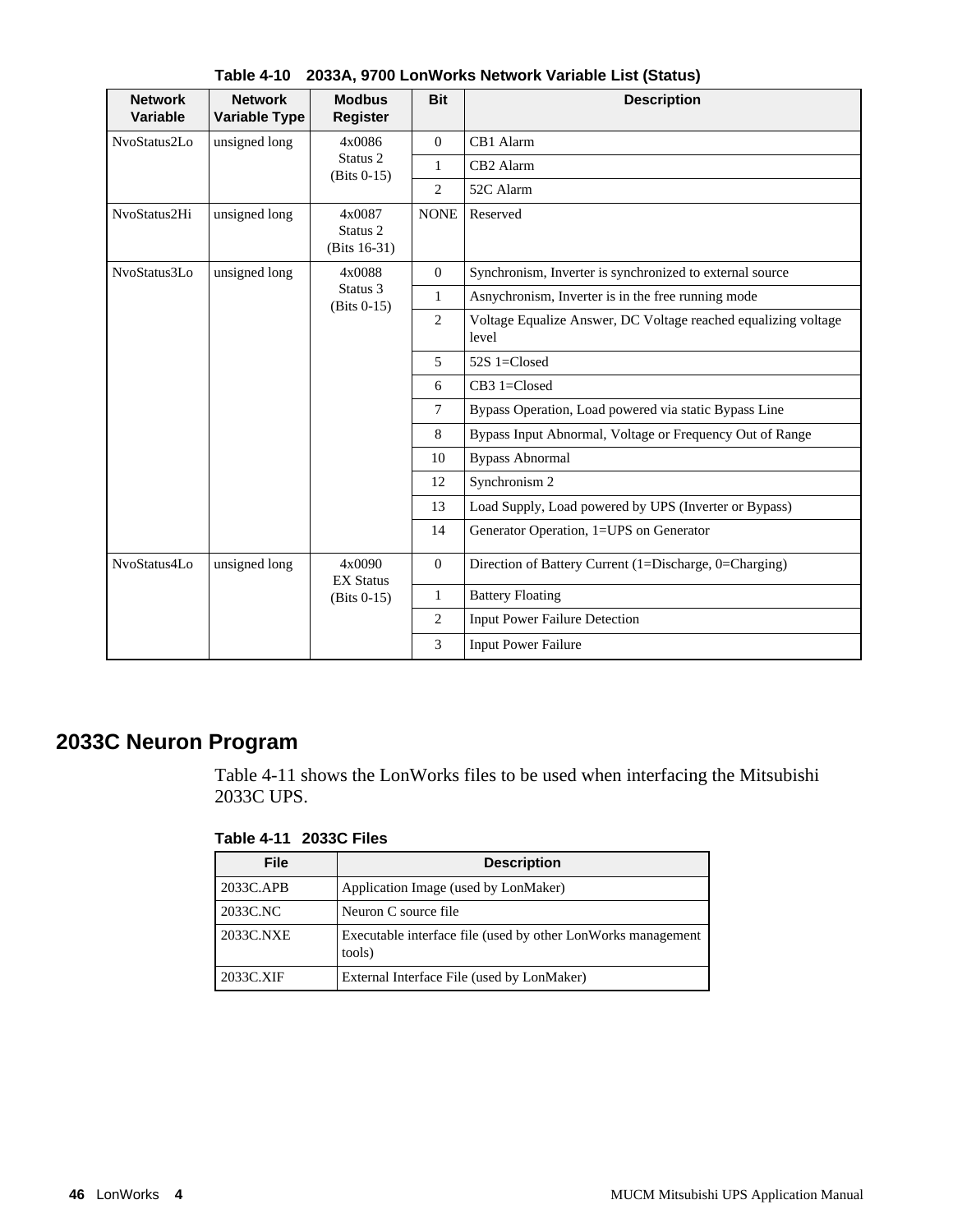| <b>Network Variable</b> | <b>Network</b><br><b>Variable Type</b> | <b>Modbus</b><br>Register | <b>Measurement</b>                 | <b>Notes</b>                                                                            |
|-------------------------|----------------------------------------|---------------------------|------------------------------------|-----------------------------------------------------------------------------------------|
| NvoBattCondition        | unsigned long                          | 4x0002                    | <b>Battery Condition</b>           | Integer Value<br>$0 = Good$<br>$1=Weak$<br>$2 = Replace$                                |
| <b>NvoBattStatus</b>    | unsigned long                          | 4x0003                    | <b>Battery Status</b>              | Integer Value<br>$0=OK$<br>$1 = L$ ow<br>$2 =$ Depleted                                 |
| NvoBattCharge           | unsigned long                          | 4x0004                    | <b>Battery Charge</b>              | Integer Value<br>$0 =$ Floating<br>$1 = Charging$<br>$2 =$ Resting<br>$3 = Discharging$ |
| NvoSecondsOnBatt        | SNVT_time_sec                          | 4x0005                    | Seconds on Battery                 | $x0.1$ Seconds                                                                          |
| <b>NvoMinutesRemain</b> | SNVT time min                          | 4x0006                    | <b>Estimated Minutes Remaining</b> | <b>Minutes</b>                                                                          |
| <b>NvoPercBattLeft</b>  | SNVT switch                            | 4x0007                    | % Battery Charge Left              | x0.5%                                                                                   |

**Table 4-12 2033C LonWorks Network Variables List (Battery)**

**Table 4-13 2033C LonWorks Network Variable List (Input)**

| <b>Network</b><br><b>Variable</b> | <b>Network</b><br><b>Variable Type</b> | <b>Modbus</b><br><b>Register</b> | <b>Measurement</b>     | <b>Notes</b> |
|-----------------------------------|----------------------------------------|----------------------------------|------------------------|--------------|
| NvoInpLineBads                    | unsigned long                          | 4x0014                           | <b>Input Line Bads</b> | Count        |
| NvoInpFreq                        | SNVT_freq hz                           | 4x0016                           | <b>Input Frequency</b> | $x0.1$ Hz    |
| NvoInpVoltage                     | SNVT volt                              | 4x0022                           | Input Voltage          | $x0.1$ VAC   |
| NvoInpCurrent                     | SNVT_amp                               | 4x0025                           | <b>Input Current</b>   | $x0.1$ A     |
| NvoInpPower                       | SNVT_power                             | 4x0029                           | <b>Input Power</b>     | x0.1 W       |

**Table 4-14 2033C LonWorks Network Variable List (Output)**

| <b>Newtwork</b><br>Variable | <b>Network</b><br><b>Variable Type</b> | <b>Modbus</b><br>Register | <b>Measurement</b>      | <b>Notes</b>                                                                                                        |
|-----------------------------|----------------------------------------|---------------------------|-------------------------|---------------------------------------------------------------------------------------------------------------------|
| NvoOutpSource               | unsigned long                          | 4x0032                    | <b>Output Source</b>    | Integer Value<br>$0=Normal$<br>$1 = On$ Battery<br>$2=On Bypass$<br>$3 =$ Reducing<br>$4 =$ Boosting<br>$5 = Other$ |
| NvoOutpVoltage              | SNVT volt                              | 4x0036                    | <b>Output Voltage</b>   | $x0.1$ VAC                                                                                                          |
| NvoOutpCurrent              | SNVT amp                               | 4x0039                    | <b>Output Current</b>   | x0.1A                                                                                                               |
| NvoOutpPower                | SNVT_power                             | 4x0045                    | <b>Output Power</b>     | x0.1 W                                                                                                              |
| NvoOutpPercLoad             | SNVT switch                            | 4x0048                    | Output % Load           | x0.5%                                                                                                               |
| <b>NvoOutpFreq</b>          | SNVT_freq_hz                           | 4x0051                    | <b>Output Frequency</b> | $x0.1$ Hz                                                                                                           |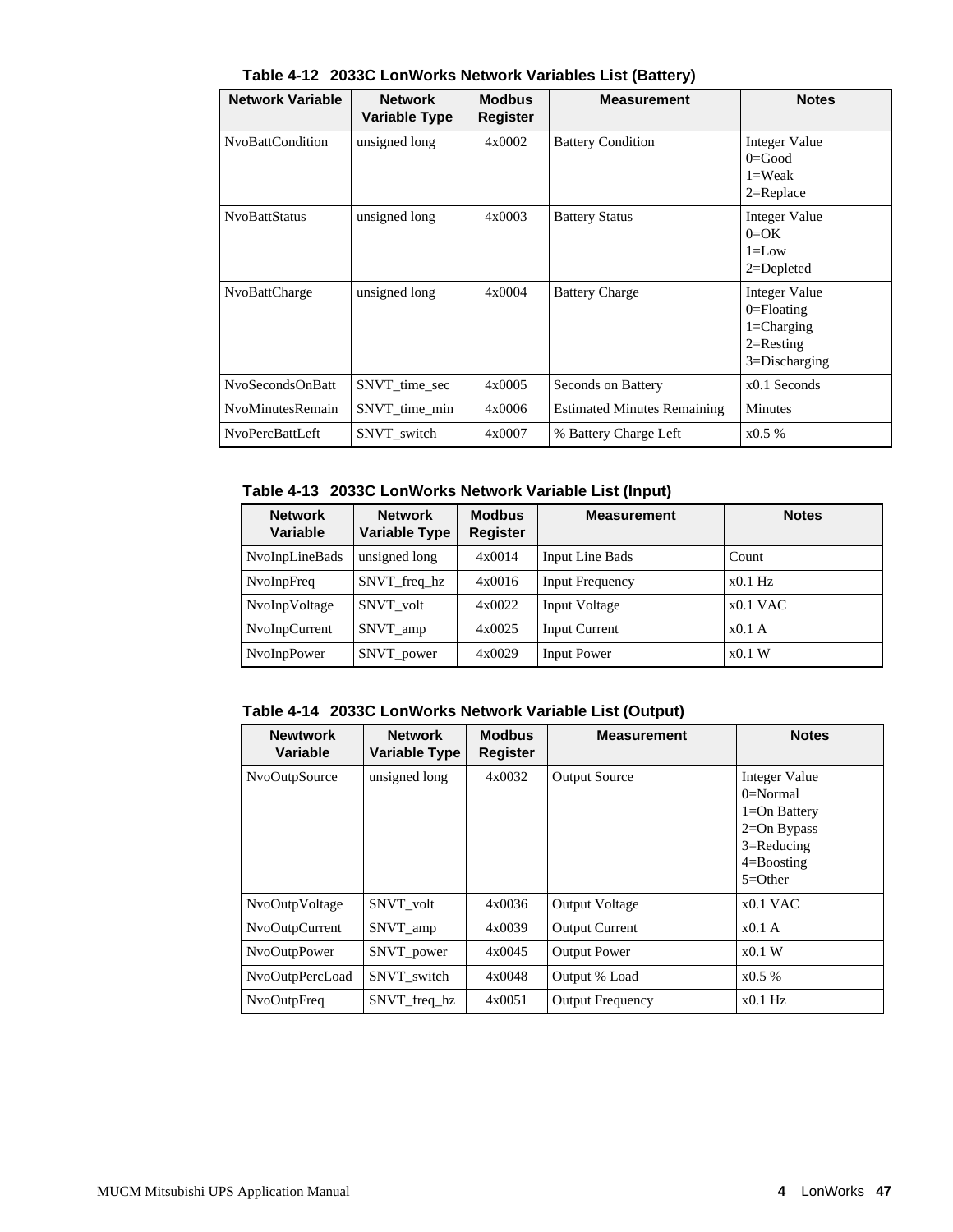| <b>Network</b><br><b>Variable</b> | <b>Network</b><br><b>Variable Type</b> | <b>Modbus</b><br><b>Register</b> | <b>Bit</b>   | <b>Description</b>             |
|-----------------------------------|----------------------------------------|----------------------------------|--------------|--------------------------------|
| <b>NvoAlarms</b>                  | unsigned long                          | 4x0067                           | $\Omega$     | Temperature Alarm              |
|                                   |                                        |                                  | $\mathbf{1}$ | Input Bad Alarm                |
|                                   |                                        |                                  | 2            | Output Bad Alarm               |
|                                   |                                        |                                  | 3            | <b>Overload Alarm</b>          |
|                                   |                                        |                                  | 4            | <b>Bypass Bad Alarm</b>        |
|                                   |                                        |                                  | 5            | Output Off Alarm               |
|                                   |                                        |                                  | 6            | <b>UPS Shutdown Alarm</b>      |
|                                   |                                        |                                  | 7            | Charger Failure Alarm          |
|                                   |                                        |                                  | 8            | System Off Alarm               |
|                                   |                                        |                                  | 9            | Fan Failure Alarm              |
|                                   |                                        |                                  | 10           | Fuse Failure Alarm             |
|                                   |                                        |                                  | 11           | General Fault Alarm            |
|                                   |                                        |                                  | 12           | Awaiting Power Alarm           |
|                                   |                                        |                                  | 13           | Shutdown Pending Alarm         |
|                                   |                                        |                                  | 14           | <b>Shutdown Imminent Alarm</b> |
|                                   |                                        |                                  | 15           | Reserved                       |

**Table 4-15 2033C LonWorks Network Variable List (Alarms)**

# **2033D Neuron Program**

Table 4-11 shows the LonWorks files to be used when interfacing the Mitsubishi 2033D, 7011A, 9800AD, and 9900 UPS. As of September 3, 2009, the files use Standard Network Variable Types, rather than the unsigned longs that were previously used.

| File      | <b>Description</b>                                                  |
|-----------|---------------------------------------------------------------------|
| 2033D.APB | Application Image (used by LonMaker)                                |
| 2033D.NC  | Neuron C source file                                                |
| 2033D.NXE | Executable interface file (used by other LonWorks management tools) |
| 2033D.XIF | External Interface File (used by LonMaker)                          |

**Table 4-16 2033D, 7011A, 9800AD, 9900 Neuron Files**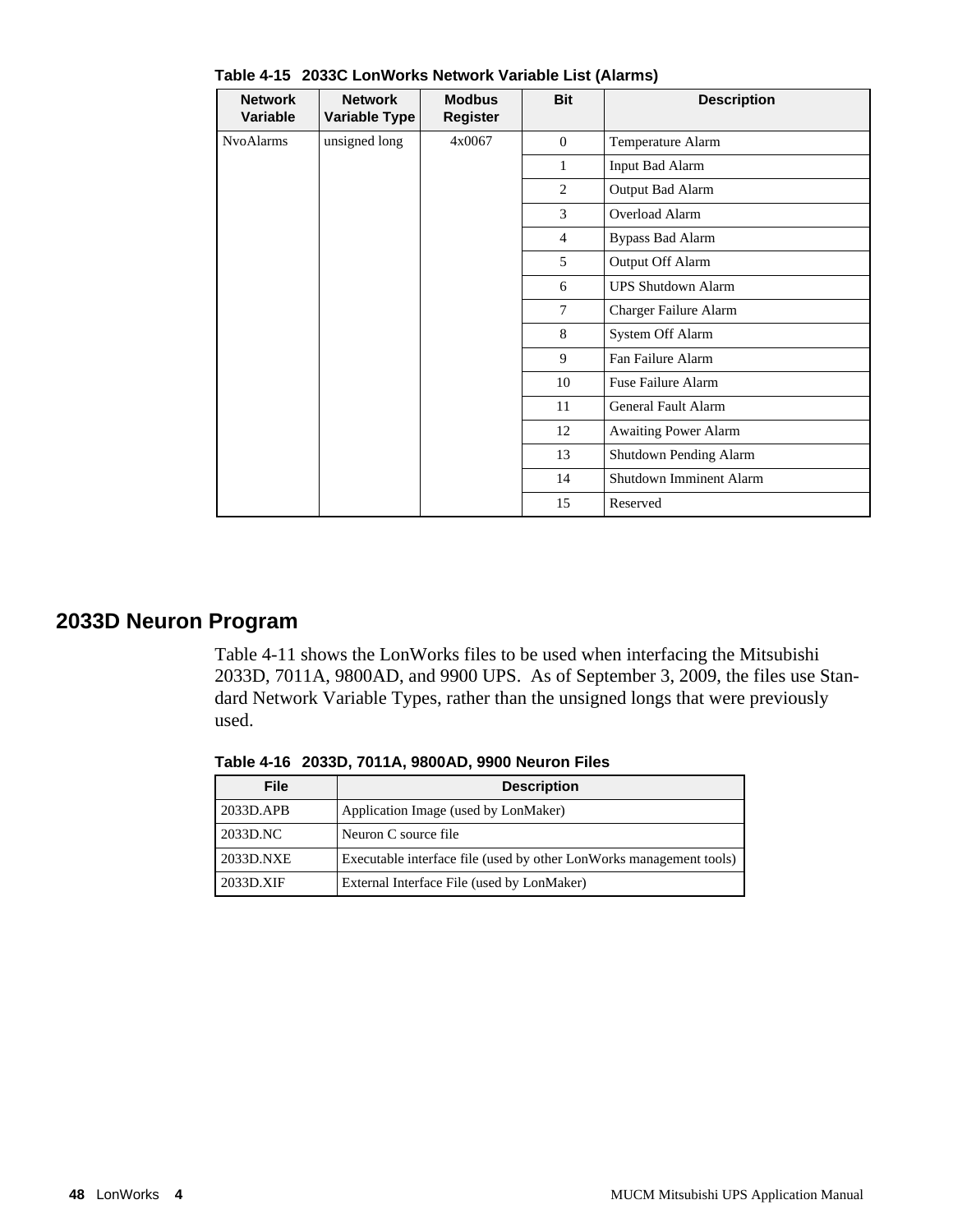| <b>Network Variable</b> | <b>Network</b><br><b>Variable Type</b> | <b>Modbus</b><br>Register | <b>Measurement</b>     | <b>Notes</b>                                                                           |
|-------------------------|----------------------------------------|---------------------------|------------------------|----------------------------------------------------------------------------------------|
| <b>NvoBattStatus</b>    | unsigned long                          | 4x0003                    | <b>Battery Status</b>  | Integer Value<br>$0=OK$<br>$l = L$ ow<br>$2 = Depleted$                                |
| NvoBattCharge           | unsigned long                          | 4x0004                    | <b>Battery Charge</b>  | Integer Value<br>$0 =$ Floating<br>$1 = Charging$<br>$2=$ Resting<br>$3 = Discharging$ |
| NvoSecondsOnBatt        | SNVT_time_sec                          | 4x0005                    | Seconds on Battery     | $x0.1$ Seconds                                                                         |
| <b>NvoPercBattLeft</b>  | SNVT switch                            | 4x0007                    | % Battery Charge Left  | x0.5%                                                                                  |
| <b>NvoBattVoltage</b>   | SNVT_volt                              | 4x0008                    | <b>Battery Voltage</b> | $x0.1$ VDC                                                                             |

**Table 4-17 2033D, 7011A, 9800AD, 9900 LonWorks Network Variable List (Battery)**

#### **Table 4-18 2033D, 7011A, 9800AD, 9900 LonWorks Network Variable List (Input)**

| <b>Network</b><br><b>Variable</b> | <b>Network</b><br>Variable<br>Type | <b>Modbus</b><br><b>Register</b> | <b>Measurement</b>     | <b>Notes</b> |
|-----------------------------------|------------------------------------|----------------------------------|------------------------|--------------|
| NvoInpLineBads                    | unsigned long                      | 4x0014                           | Input Line Bads        | Count        |
| NvoInpFreq                        | SNVT freq hz                       | 4x0016                           | <b>Input Frequency</b> | $x0.1$ Hz    |
| NvoInpVoltage                     | SNVT volt                          | 4x0022                           | Input Voltage          | $x0.1$ VAC   |

#### **Table 4-19 2033D, 7011A, 9800AD, 9900 Register List (Output)**

| <b>Network Variable</b> | <b>Network</b><br><b>Variable Type</b> | <b>Modbus</b><br><b>Register</b> | <b>Measurement</b>       | <b>Notes</b>     |
|-------------------------|----------------------------------------|----------------------------------|--------------------------|------------------|
| NvoOutpSource           | unsigned long                          | 4x0032                           | <b>Output Source</b>     | Integer Value    |
|                         |                                        |                                  |                          | $0=Normal$       |
|                         |                                        |                                  |                          | $1 = On$ Battery |
|                         |                                        |                                  |                          | $2=On Bypass$    |
|                         |                                        |                                  |                          | $3 =$ Reducing   |
|                         |                                        |                                  |                          | $4 =$ Boosting   |
|                         |                                        |                                  |                          | $5 = Other$      |
| NvoOutpVoltageAB        | SNVT_volt                              | 4x0036                           | Output Voltage Phase A-B | $x0.1$ VAC       |
| NvoOutpVoltageBC        | SNVT_volt                              | 4x0037                           | Output Voltage Phase B-B | $x0.1$ VAC       |
| NvoOutpVoltageCA        | SNVT_volt                              | 4x0038                           | Output Voltage Phase C-A | $x0.1$ VAC       |
| NvoOutpCurrentA         | SNVT_amp                               | 4x0039                           | Output Current Phase A   | x0.1A            |
| NvoOutpCurrentB         | SNVT_amp                               | 4x0040                           | Output Current Phase B   | x0.1A            |
| NvoOutpCurrentC         | SNVT_amp                               | 4x0041                           | Output Current Phase C   | x0.1A            |
| NvoOutpPower            | SNVT_power                             | 4x0045                           | <b>Output Power</b>      | x0.1 W           |
| NvoOutpPercLoadA        | SNVT_switch                            | 4x0048                           | Output % Load Phase A    | x0.5%            |
| NvoOutpPercLoadB        | SNVT_switch                            | 4x0049                           | Output % Load Phase B    | x0.5%            |
| NvoOutpPercLoadC        | SNVT_switch                            | 4x0050                           | Output % Load Phase C    | x0.5%            |
| <b>NvoOutpFreq</b>      | SNVT freq hz                           | 4x0051                           | <b>Output Frequency</b>  | $x0.1$ Hz        |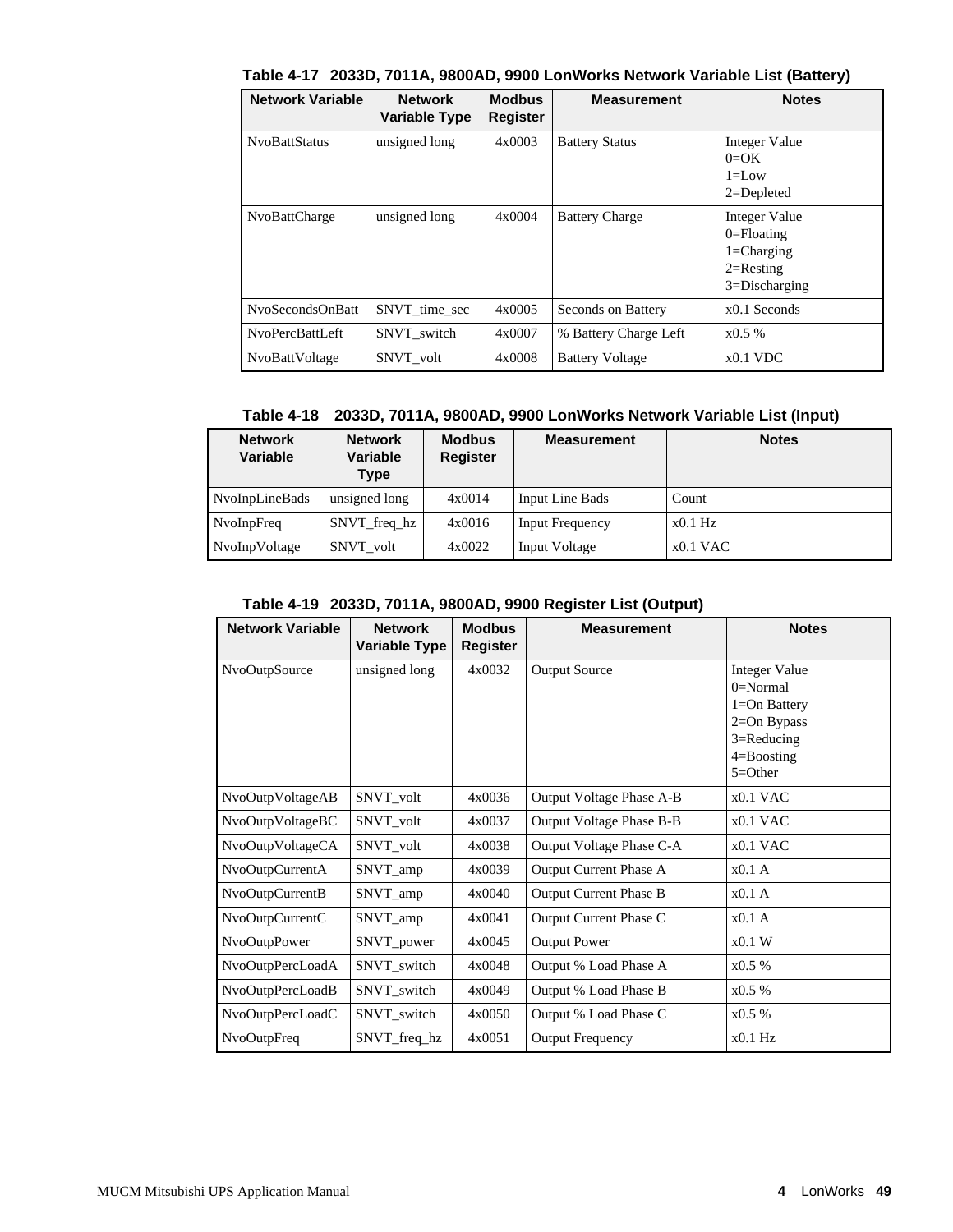|  |  |  | Table 4-20 2033D, 7011A, 9800AD, 9900 LonWorks Network Variable List (BYPASS) |  |  |
|--|--|--|-------------------------------------------------------------------------------|--|--|
|--|--|--|-------------------------------------------------------------------------------|--|--|

| <b>Network Variable</b> | <b>Network</b><br><b>Variable Type</b> | <b>Modbus</b><br><b>Register</b> | <b>Measurement</b>            | <b>Notes</b> |
|-------------------------|----------------------------------------|----------------------------------|-------------------------------|--------------|
| NvoBypVoltageAC         | SNVT volt                              | 4x0057                           | Bypass Voltage Phase A-B      | $x0.1$ VAC   |
| NvoBypVoltageBC         | SNVT volt                              | 4x0058                           | Bypass Voltage Phase B-C      | $x0.1$ VAC   |
| NvoBypVoltageCA         | SNVT volt                              | 4x0059                           | Bypass Voltage Phase C-A      | $x0.1$ VAC   |
| NvoBypCurrentA          | SNVT amp                               | 4x0060                           | <b>Bypass Current Phase A</b> | $x0.1$ A     |
| NvoBypCurrentB          | SNVT amp                               | 4x0061                           | <b>Bypass Current Phase B</b> | $x0.1$ A     |
| NvoBypCurrentC          | SNVT_amp                               | 4x0062                           | Bypass Current Phase C        | $x0.1$ A     |
| <b>NvoBypPower</b>      | SNVT_power                             | 4x0063                           | <b>Bypass Power</b>           | $x0.1$ W     |
| NvoBypFreq              | SNVT freq hz                           | 4x0066                           | <b>Bypass Frequency</b>       | $x0.1$ Hz    |

### **Table 4-21 2033D, 7011A, 9800AD, 9900 LonWorks Network Variable List (Alarms)**

| <b>Network</b><br><b>Variable</b> | <b>Network</b><br>Variable<br><b>Type</b> | <b>Modbus</b><br><b>Register</b> | <b>Bit</b>     | <b>Description</b>          |  |  |  |  |  |  |  |  |  |  |  |  |  |  |  |  |  |  |  |  |  |  |  |  |  |  |  |  |    |                     |
|-----------------------------------|-------------------------------------------|----------------------------------|----------------|-----------------------------|--|--|--|--|--|--|--|--|--|--|--|--|--|--|--|--|--|--|--|--|--|--|--|--|--|--|--|--|----|---------------------|
| <b>NvoAlarms</b>                  | unsigned                                  | 4x0067                           | $\Omega$       | Temperature Alarm           |  |  |  |  |  |  |  |  |  |  |  |  |  |  |  |  |  |  |  |  |  |  |  |  |  |  |  |  |    |                     |
|                                   | long                                      |                                  | 1              | <b>Input Bad Alarm</b>      |  |  |  |  |  |  |  |  |  |  |  |  |  |  |  |  |  |  |  |  |  |  |  |  |  |  |  |  |    |                     |
|                                   |                                           |                                  | 2              | Output Bad Alarm            |  |  |  |  |  |  |  |  |  |  |  |  |  |  |  |  |  |  |  |  |  |  |  |  |  |  |  |  |    |                     |
|                                   |                                           |                                  | 3              | Overload Alarm              |  |  |  |  |  |  |  |  |  |  |  |  |  |  |  |  |  |  |  |  |  |  |  |  |  |  |  |  |    |                     |
|                                   |                                           |                                  | $\overline{4}$ | <b>Bypass Bad Alarm</b>     |  |  |  |  |  |  |  |  |  |  |  |  |  |  |  |  |  |  |  |  |  |  |  |  |  |  |  |  |    |                     |
|                                   |                                           |                                  | 5              | Output Off Alarm            |  |  |  |  |  |  |  |  |  |  |  |  |  |  |  |  |  |  |  |  |  |  |  |  |  |  |  |  |    |                     |
|                                   |                                           |                                  | 6              | <b>UPS Shutdown Alarm</b>   |  |  |  |  |  |  |  |  |  |  |  |  |  |  |  |  |  |  |  |  |  |  |  |  |  |  |  |  |    |                     |
|                                   |                                           |                                  | $\tau$         | Charger Failure Alarm       |  |  |  |  |  |  |  |  |  |  |  |  |  |  |  |  |  |  |  |  |  |  |  |  |  |  |  |  |    |                     |
|                                   |                                           |                                  | 8              | System Off Alarm            |  |  |  |  |  |  |  |  |  |  |  |  |  |  |  |  |  |  |  |  |  |  |  |  |  |  |  |  |    |                     |
|                                   |                                           |                                  | 9              | Fan Failure Alarm           |  |  |  |  |  |  |  |  |  |  |  |  |  |  |  |  |  |  |  |  |  |  |  |  |  |  |  |  |    |                     |
|                                   |                                           |                                  | 10             | <b>Fuse Failure Alarm</b>   |  |  |  |  |  |  |  |  |  |  |  |  |  |  |  |  |  |  |  |  |  |  |  |  |  |  |  |  |    |                     |
|                                   |                                           |                                  |                |                             |  |  |  |  |  |  |  |  |  |  |  |  |  |  |  |  |  |  |  |  |  |  |  |  |  |  |  |  | 11 | General Fault Alarm |
|                                   |                                           |                                  | 12             | <b>Awaiting Power Alarm</b> |  |  |  |  |  |  |  |  |  |  |  |  |  |  |  |  |  |  |  |  |  |  |  |  |  |  |  |  |    |                     |
|                                   |                                           |                                  | 13             | Shutdown Pending Alarm      |  |  |  |  |  |  |  |  |  |  |  |  |  |  |  |  |  |  |  |  |  |  |  |  |  |  |  |  |    |                     |
|                                   |                                           |                                  | 14             | Shutdown Imminent Alarm     |  |  |  |  |  |  |  |  |  |  |  |  |  |  |  |  |  |  |  |  |  |  |  |  |  |  |  |  |    |                     |
|                                   |                                           |                                  | 15             | Reserved                    |  |  |  |  |  |  |  |  |  |  |  |  |  |  |  |  |  |  |  |  |  |  |  |  |  |  |  |  |    |                     |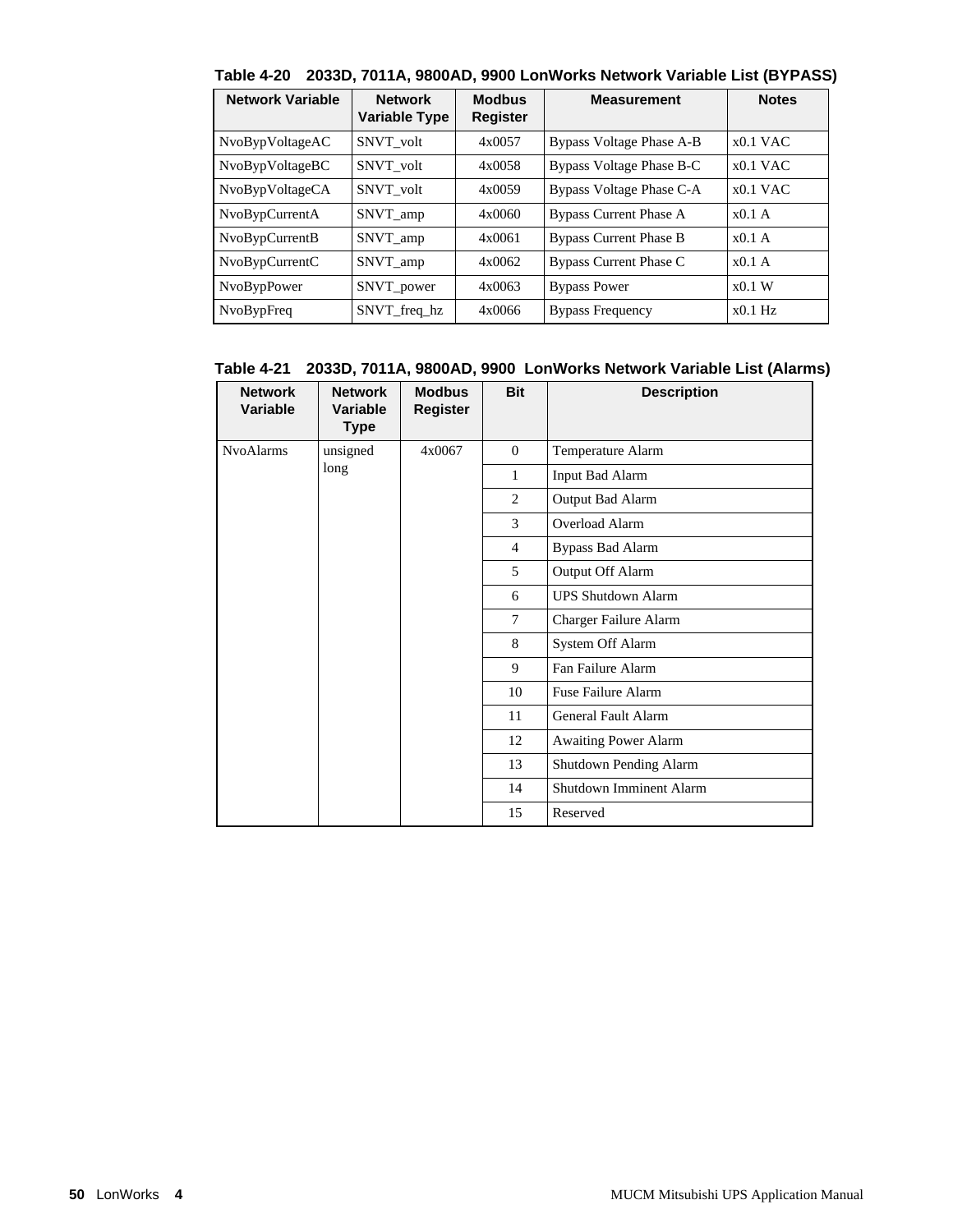# **5 Examples**

# **Example 1**

Figure 5-1 shows system with three UPSs to be connected to a Modbus master. UPS 1 is a 2033C, UPS 2 is a 9700, and UPS 3 is a 9800AD. Each UPS has its own MUCM connected via an MU1 RS-232 cable. The Modbus RTU Master has an RS-485 port and is configured for 19200 baud, 8 data bits, 1 stop bit and NONE parity. Each MUCM is configured as shown in Table 5-1.

| <b>Parameter</b>    | <b>MUCM1</b>        |                      | <b>MUCM 2</b> |                      | <b>MUCM3</b>         |                      |
|---------------------|---------------------|----------------------|---------------|----------------------|----------------------|----------------------|
|                     | Port 1              | Port 2               | Port 1        | Port 2               | Port 1               | Port 2               |
| Mem/Run/Halt Switch | Run                 | Ignored              | Run           | Ignored              | Run                  | Ignored              |
| Protocol Mode       | 2033C<br><b>UPS</b> | Modbus<br><b>RTU</b> | 9700 UPS      | Modbus<br><b>RTU</b> | 9800AD<br><b>UPS</b> | Modbus<br><b>RTU</b> |
| <b>Baud Rate</b>    | 9600                | 19200                | 9600          | 19200                | 9600                 | 19200                |
| Parity              | Auto                | <b>NONE</b>          | Auto          | <b>NONE</b>          | Auto                 | <b>NONE</b>          |
| Data Bits           | 8                   | 8                    | 8             | 8                    | 8                    | 8                    |
| <b>Stop Bits</b>    |                     |                      |               |                      |                      |                      |
| Slave Address       | N/A                 |                      | N/A           | $\overline{c}$       | N/A                  | 3                    |

**Table 5-1 Example 1 Settings**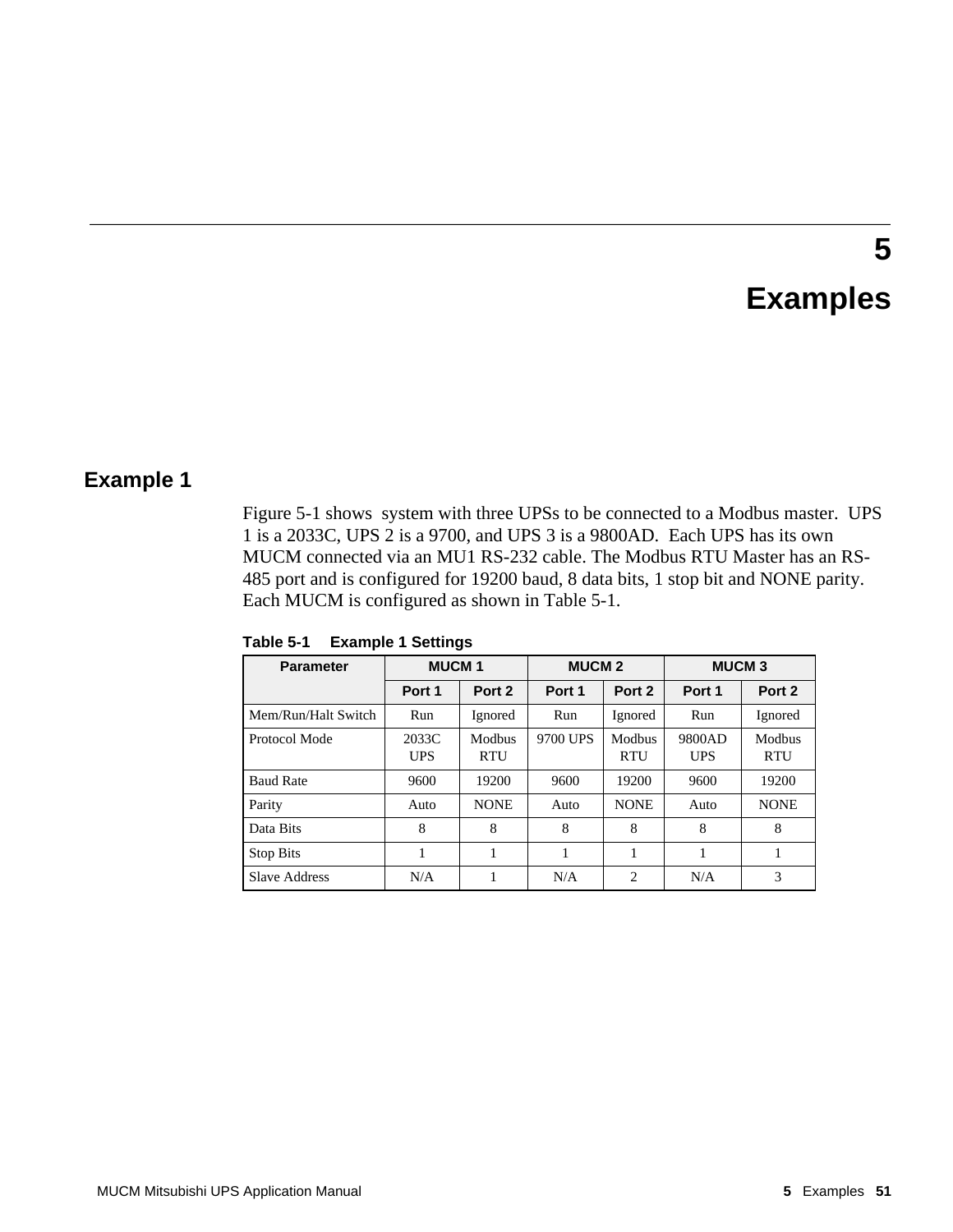

#### **Figure 5-1 Example 1 Layout**

Port 2 of the MUCM is RS-485 so a simple 4-wire cable is required to connect to most Modbus equipment. A twisted pair cable such as Belden 8723 should be used with one pair on the TX and the other pair on the RX circuit.

| <b>Master</b> | <b>MUCM1</b>                                       | <b>MUCM 2</b>                                                                                                                                                                                                                                                                                                                                                                                                                                                                                                  | <b>MUCM3</b> |
|---------------|----------------------------------------------------|----------------------------------------------------------------------------------------------------------------------------------------------------------------------------------------------------------------------------------------------------------------------------------------------------------------------------------------------------------------------------------------------------------------------------------------------------------------------------------------------------------------|--------------|
| $Tx+$         | $IN+$                                              | $IN_{+}$<br><u> The Common State Common State Common State Common State Common State Common State Common State Common State Common State Common State Common State Common State Common State Common State Common State Common State Common S</u><br><u> The Common State Common State Common State Common State Common State Common State Common State Common State Common State Common State Common State Common State Common State Common State Common State Common State Common S</u>                       | $IN+$        |
| $Tx -$        | $IN-$                                              | IN-                                                                                                                                                                                                                                                                                                                                                                                                                                                                                                            | IN-          |
| $Rx+$         | $OUT+$                                             | $\overline{\phantom{a}}$ $\overline{\phantom{a}}$ $\overline{\phantom{a}}$ $\overline{\phantom{a}}$ $\overline{\phantom{a}}$ $\overline{\phantom{a}}$ $\overline{\phantom{a}}$ $\overline{\phantom{a}}$ $\overline{\phantom{a}}$ $\overline{\phantom{a}}$ $\overline{\phantom{a}}$ $\overline{\phantom{a}}$ $\overline{\phantom{a}}$ $\overline{\phantom{a}}$ $\overline{\phantom{a}}$ $\overline{\phantom{a}}$ $\overline{\phantom{a}}$ $\overline{\phantom{a}}$ $\overline{\$<br>$\overbrace{\hspace{25mm}}$ | $OUT+$       |
| $RX -$        | $\overline{\text{OUT}}$ $\overline{\text{Output}}$ | $OUT \longrightarrow$                                                                                                                                                                                                                                                                                                                                                                                                                                                                                          | OUT-         |
| Shield        | Shield —————                                       | Shield —                                                                                                                                                                                                                                                                                                                                                                                                                                                                                                       | Shield       |

#### **Figure 5-2 4-wire RS-485 Example**

If the Modbus Master has a 2-wire RS-485 port then use a single twisted pair cable and jumper the IN+ to OUT+ at each MUCM for the  $(+)$  connection as well as jumper the IN- to OUT- for the (-) connection.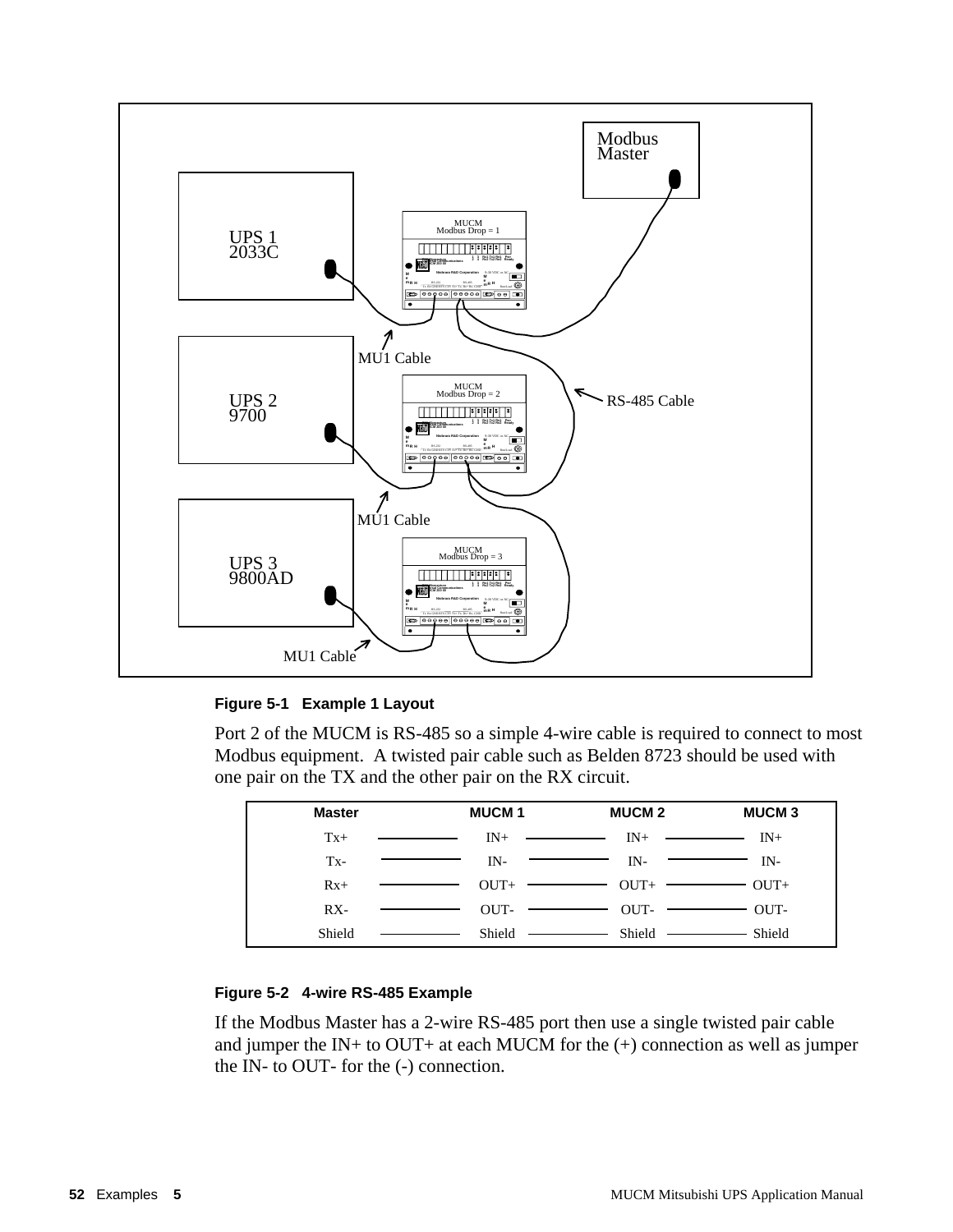

**Figure 5-3 2-wire RS-485 Example**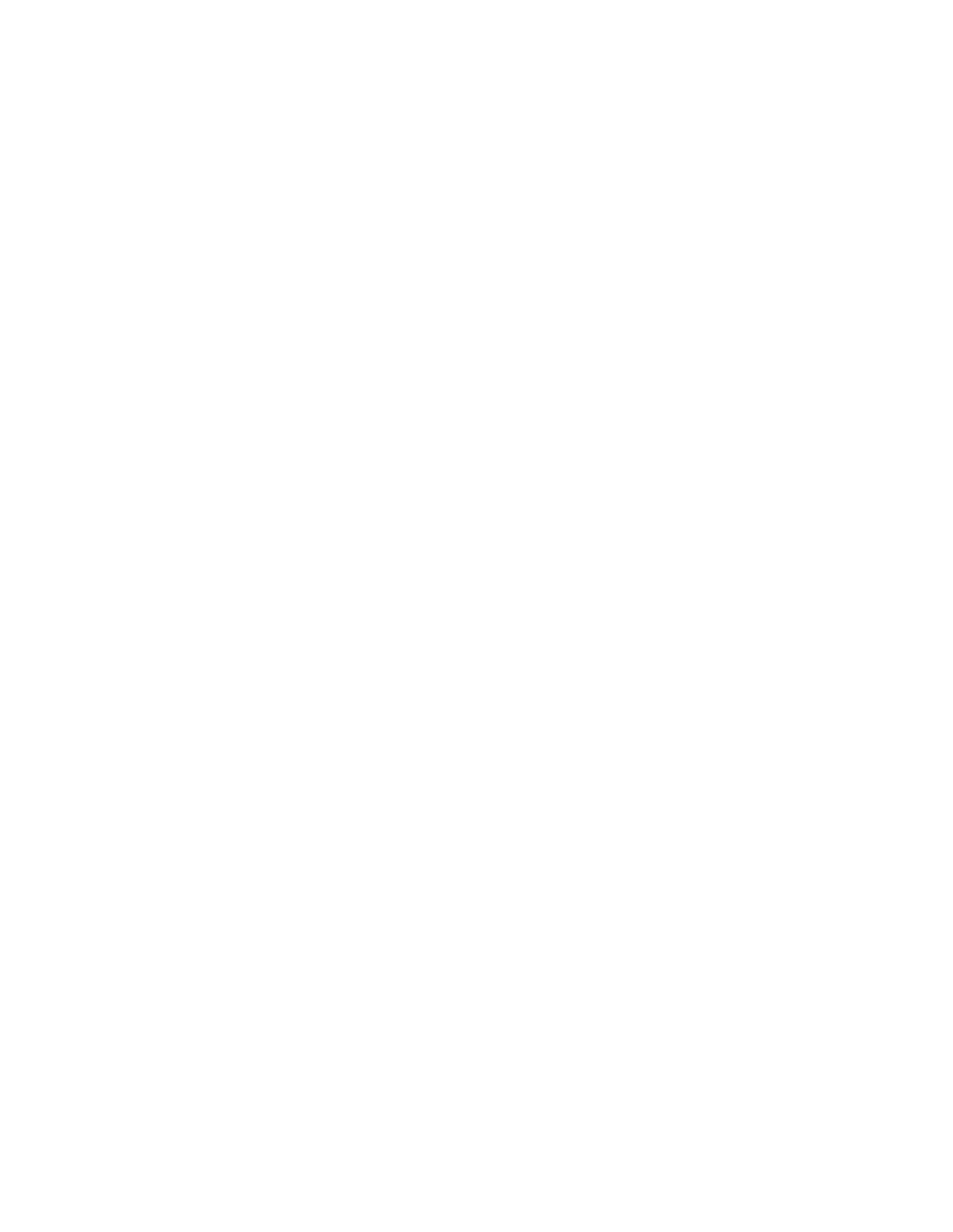# **Testing and Troubleshooting**

**6**



**Figure 6-1 MUCM Lights and Switches**

## **Switches**

- Switch 1 controls the running of the Mitsubishi application.
	- Mem Prot The far left position forces the unit to enable the configuration terminal server on the RS-232 port or set the RS-485 port to debug mode.

For the terminal setup mode set Switch 2 to RUN or MEM PROT. The RN1 light will be on and lights 1, 2, 3, and 4 will all be on to indicate the terminal server is enabled. Connect an MU1 cable to the RS-232 port to a PC and run a terminal emulator (Hyperterminal) at 9600,N,8,1, with VT100 emulation.

For the RS-485 port debug mode set Switch 2 to Halt. Then connect Hyperterminal to the RS-485 mode at 9600,N,8,1 with VT100 emulation for debugging data from the UPS connection.

— Run - The middle position is the normal running setting for this switch. The RN1 light should be on and other lights may be on or flashing to indicate operation.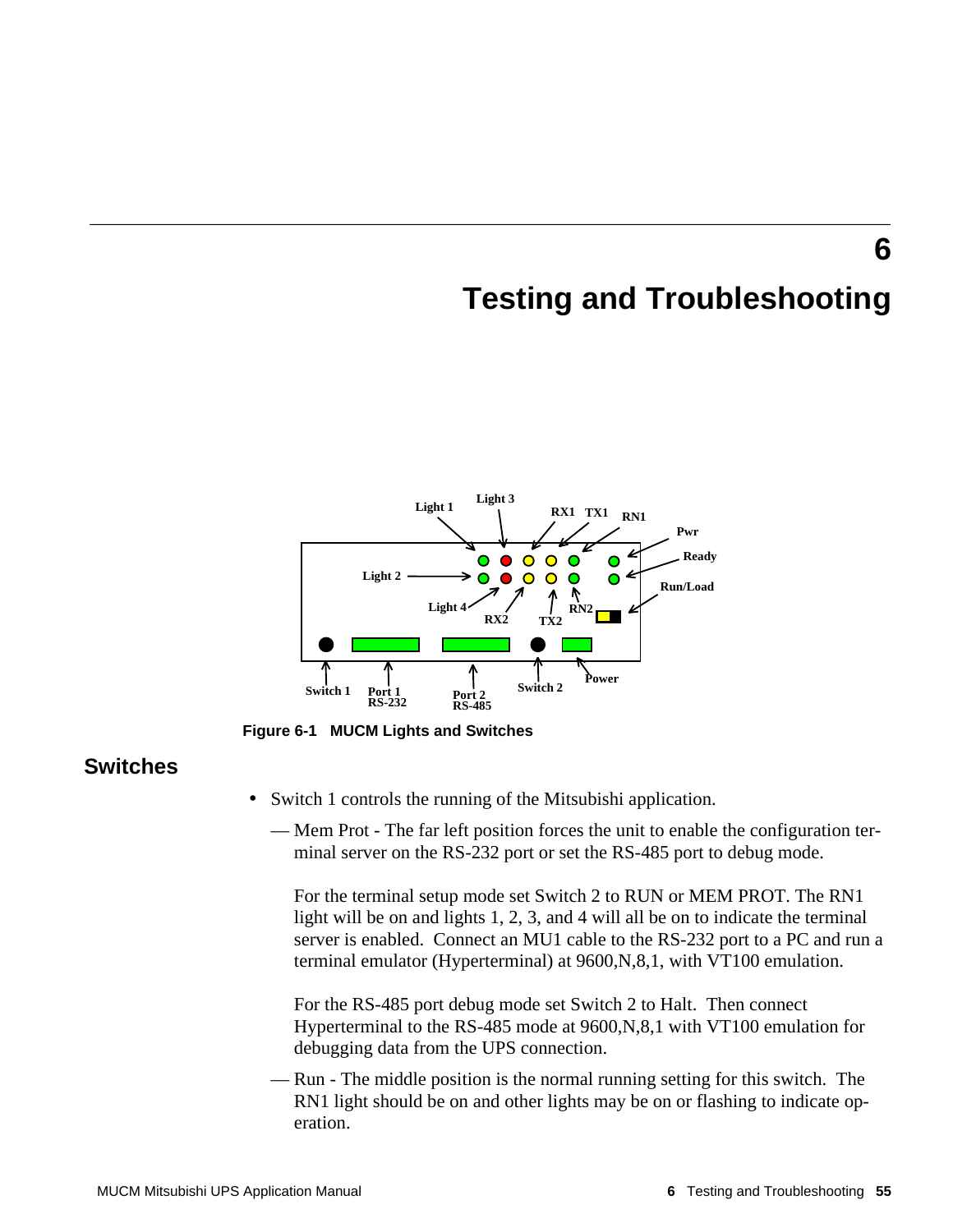— Halt - The right position of this switch halts the application. Move to this position when loading new versions of the application with qload.

- Switch 2 is ignored by the MUCM.
- The Run/Load switch is used for loading firmware into the MUCM with FWLOAD. Normally, this switch is in RUN but is moved to LOAD before starting the download. Light 3 is ON when the switch is in LOAD.

# **MUCM Lights**

The MUCM has several lights to give indication of activity of the application and serial ports.

- The **Pwr** light is green and indicates that the MUCM is powered and booted.
- The **Ready** light is green and indicates that the MUCM is communicating with a tophat adaptor. This light will not be on because the a tophat is not used.
- The green **RN1** light indicates that the application is running. This lights should be on when the switch 1 is in RUN or MEM PROT. If the switch is in a run position but the RN1 light is off then qload the application.
- The green **RN2** light indicates that an application 2 is running. This light should always be off in the Mitsubishi application.
- The yellow **Tx1** light indicates that the MUCM RS-232 port is transmitting data. This light should normally be quickly flashing as the MUCM polls the UPS.
- The yellow **Rx1** light indicates that the MUCM RS-232 port is receiving data. This light should normally be quickly flashing as the MUCM polls the UPS.
- The yellow **Tx2** light indicates that the MUCM RS-485 port is transmitting data. This light should normally be occasionally flashing as the Modbus Master polls the MUCM.
- The yellow **Rx2** light indicates that the MUCM RS-485 port is receiving data. This light should normally be occasionally flashing as the Modbus Master polls the MUCM. This light may flash without the Tx2 light as the Modbus Master polls other devices on the RS-485 network.
- Light 1 is a green light controlled by the application. If light 1 is on but light 3 is off the MUCM is communicating with the UPS and the device is SEC If lights 1, 2, 3, and 4 are all on then the unit is in the configuration terminal server mode.
- **Light 2** is a green light controlled by the application. Light 2 should come on briefly with each Modbus message that is received by the MUCM. This light will flash very quickly if the message is not intended for the MUCM. It will be on briefly longer if the MUCM processes the message. If lights 1, 2, 3, and 4 are all on then the unit is in the configuration terminal server mode. If lights 2 and 3 are on then the unit is in the RS-485 port debug terminal server mode.
- **Light 3** is a red light controlled by the application. Light 3 indicates an error in the communication with the UPS. If lights 1, 2, 3, and 4 are all on then the unit is in th**\**e configuration terminal server mode.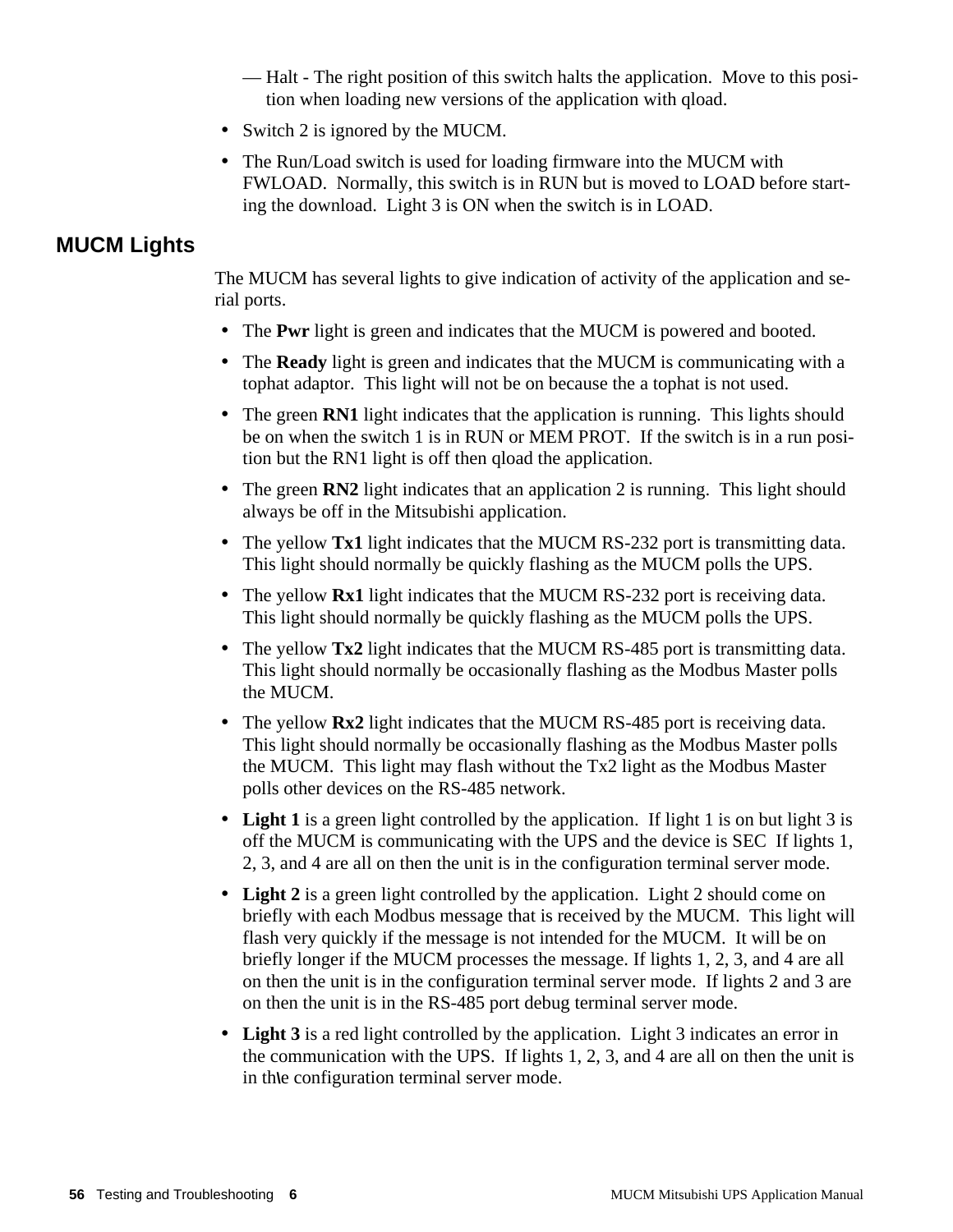• **Light 4** is a red light controlled by the application. Light 4 indicates an error in the Modbus RS-485 communication. If the MUCM detects a parity or framing error on the RS-485 port then it will turn on light 4 for 250mS. If the MUCM receives a Modbus message for the UPS but the UPS is not responding then the MUCM will turn on light 4 for 1 second. If lights 1, 2, 3, and 4 are all on then the unit is in the configuration terminal server mode. If lights 2 and 3 are on then the unit is in the RS-485 port debug terminal server mode.

## **Testing the UPS Connection**

Hyperterminal and an RS-232<>RS-485 converter may be used to verify the data from the UPS.

- 1 Connect the PC to the MUCM RS-232 port with an MU1 cable.
- 2 Start Hyperterminal and set it for 9600 baud, 8 data bits, 1 stop bit, NONE parity.
- 3 Move switch 1 to MEM PROT to set the MUCM for setup terminal server. Lights 1, 2, 3, and 4 should come on.
- 4 Press the "p" key to edit the ports.
- 5 Press the space bar to select port 2, then press Enter.
- 6 Press the space bar to select "Debug Server" and press Enter.
- 7 Press Enter until the port settings are finished. Make note of the baud rate and parity of port 2.
- 8 Now move switch 1 to RUN. The 1, 2, 3, and 4 lights should go out and then the 2 and 4 lights should come on.
- 9 Disconnect the RS-232 cable from the PC and connect it back to the UPS. The MUCM should start communicating with the UPS and the 3 light should not be blinking. The tx2 light should be blinking with each blink of the tx1 light.
- 10 Connect the PC to the RS-485 port of the MUCM through an RS-232<>RS-485 converter.
- 11 Adjust the settings of Hyperterminal to match the baud rate and parity of the MUCM port 2. Data from the UPS should start appearing in the Hyperterminal screen.
- 12 When finished with the debugging, set port 2 back to Modbus RTU Slave through the setup server.

## **Testing the Modbus Connection**

The program ZAPREG32.EXE may be used to quickly test the Modbus settings on the MUCM.

- 1 Connect the Niobrara SC912 cable or other RS-232<>RS-422 converter to the MUCM port 2 and the serial port of the PC. The SC912 external power supply must be used.
- 2 Open a Command Prompt and change directories to the location where the mitsubishi.zip file was extracted. On most Windows systems do a Start, Programs, Accessories, Command Prompt.